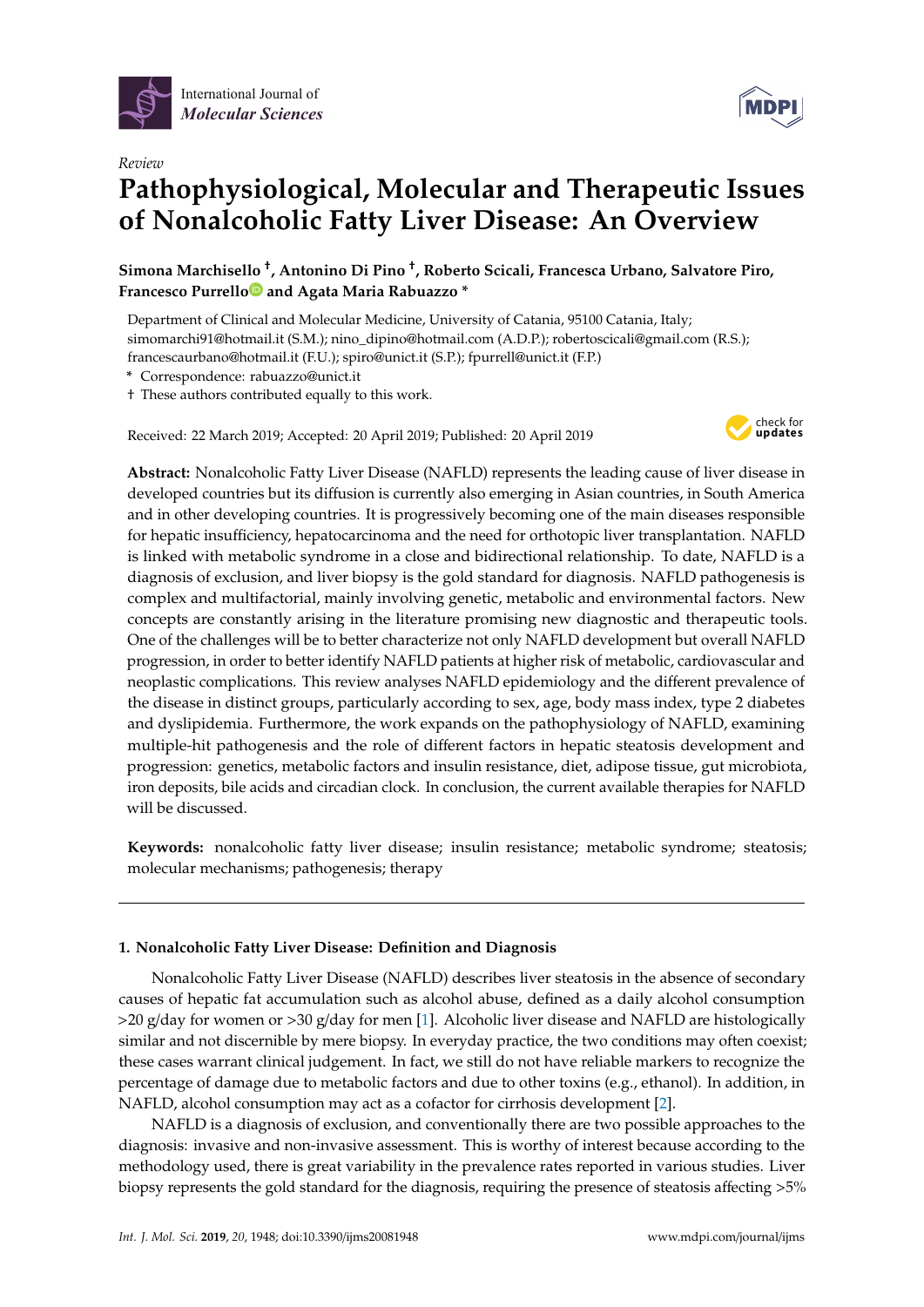of hepatocytes. Also, non-invasive techniques can effectively quantify the composition of fat in liver tissue. For example, sonography is an easily available tool, it is cheap, and it effectively recognizes steatosis if fatty infiltration is >10% [\[3\]](#page-17-2). Moreover, ultrasound-based elastography, which includes transient elastography (TE), acoustic radiation force imaging (ARFI) and shear-wave elastography, shows an accuracy of approximately 90% in detecting advanced fibrosis and cirrhosis [\[4\]](#page-17-3). Unenhanced Computed Tomography (CT) provides high performance in diagnosing steatosis only if fatty infiltration is >30%, mainly evaluating the attenuation value of the liver, possibly compared to the spleen; moreover, CT is a more expensive method and it carries risks related to radiation exposure [\[5](#page-17-4)[–7\]](#page-17-5). Magnetic resonance spectroscopy (MRS) and quantitative fat/water selective magnetic resonance imaging (MRI) are accepted methods to identify NAFLD [\[1,](#page-17-0)[8\]](#page-17-6). MRI and MRS have higher sensitivity and specificity than ultrasonography; however, they are more expensive and not routinely available in clinical settings [\[9](#page-17-7)[,10\]](#page-18-0). Other studies used blood tests, for example, elevated liver enzymes (e.g., Glutamic Pyruvic Transaminase GPT) as a marker of liver steatosis, but aminotransferase levels may be normal in up to 78% of patients with NAFLD [\[5,](#page-17-4)[6,](#page-17-8)[11\]](#page-18-1). Moreover, as demonstrated in the Dionysos nutrition and liver study, NAFLD shows a similar prevalence in people with and without suspected liver disease, which means that the use of markers such as GPT for a suspected fatty liver should be discouraged because of the intrinsic risk of disease underestimation [\[12\]](#page-18-2). Several scores, combining different serum biomarkers and metabolic parameters, have been proposed to estimate the probability of diagnosing liver steatosis [\[4\]](#page-17-3). This is very useful especially in population studies, where carrying out a liver sonography for mass screening is impractical, to say the least. Among the most accepted scores there are the fatty liver index (FLI) [\[13\]](#page-18-3), the NAFLD liver fat score [\[14\]](#page-18-4) and the SteatoTest [\[15\]](#page-18-5). While the last is a commercial kit, the FLI and the NAFLD liver fat score are based on serum triglycerides (TG), gamma-glutamyl transferase, insulin, aminotransferases, waist circumference, BMI and presence of metabolic syndrome or type 2 diabetes [\[16\]](#page-18-6). Other scores estimate the probability of having NASH or advanced fibrosis, which is very interesting since these scores allow the physician to bypass an invasive liver biopsy. Among them, the most validated scores are the NAFLD fibrosis score [\[17\]](#page-18-7) and the FIB-4 [\[18\]](#page-18-8), which are based on platelet count, aminotransferases and albumin. However, it seems that the best diagnostic performance to detect advanced fibrosis is obtained combining both imaging (e.g., magnetic resonance or transient elastography) and serum biomarkers [\[4](#page-17-3)[,19](#page-18-9)[,20\]](#page-18-10). Finally, an extremely interesting new area of research is the use of blood circulating RNA sequences, especially miRNA, for the diagnosis and staging of NAFLD ("liquid biopsy") [\[21\]](#page-18-11); however, a full explanation of these techniques is beyond the scope of this review.

#### *Di*ff*erential Diagnosis*

As mentioned above, NAFLD is a diagnosis of exclusion. It is mandatory to exclude excessive alcohol consumption and other causes of liver steatosis such as hepatitis C virus (HCV), which nowadays is drastically diminishing thanks to novel effective direct acting agents, autoimmune hepatitis, coeliac disease, Wilson's disease, hemocromatosis, a/hypo-betalipoproteinemia, and other rare causes of liver steatosis (Table [1\)](#page-2-0).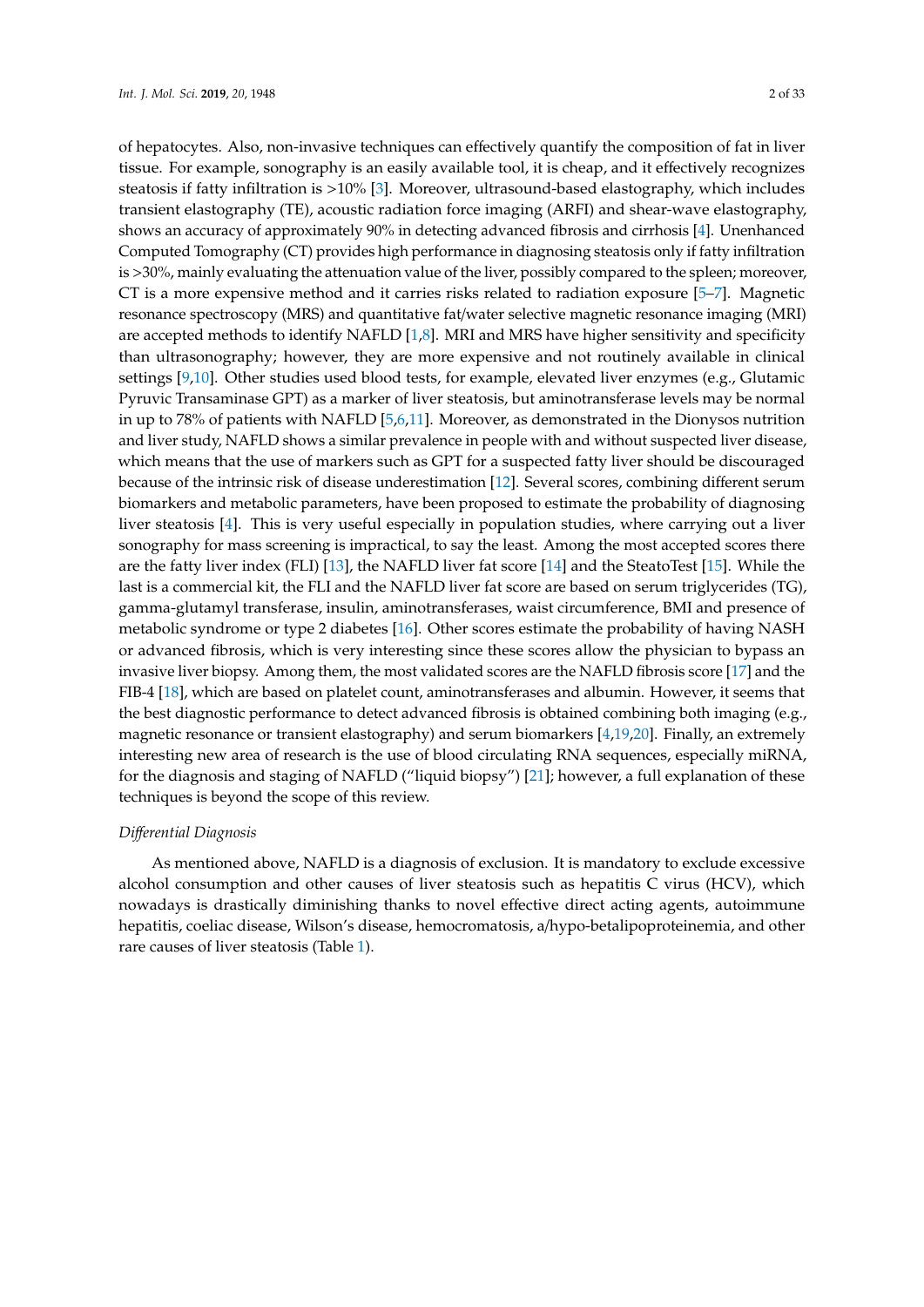| <b>Conditions Associated with</b><br><b>Liver Steatosis</b>                           | <b>Mechanism of Action</b>                                                                                                                       | <b>References</b> |
|---------------------------------------------------------------------------------------|--------------------------------------------------------------------------------------------------------------------------------------------------|-------------------|
| Alcohol $(>20 \text{ g/day}$ (women) or<br>>30 g/day (men))                           | Redox state shift: fatty acid oxidation inhibition, induction<br>of lipogenesis<br>Altered VLDL secretion in the liver                           | [22]              |
| <b>HCV</b>                                                                            | Altered VLDL secretion in the liver<br>Insulin resistance<br>Mitochondrial dysfunction and oxidative stress                                      | [23]              |
| Medications (e.g., methotrexate,<br>corticosteroids, valproate)                       | Fatty acid oxidation inhibition, induction of lipogenesis<br>Mitochondrial dysfunction<br>Impaired hepatic lipid secretion<br>Insulin resistance | $\left[24\right]$ |
| Lipid metabolism disorders:<br>a/hypo-betalipoproteinaemia,<br>Wolman's disease       | Impaired hepatic lipid secretion<br>Impaired hydrolysis of cholesteryl esters and triglycerides                                                  | [25, 26]          |
| Metal storage disorders: Wilson's<br>disease                                          | Copper-induced mitochondrial dysfunction                                                                                                         | $[27]$            |
| Autoimmune hepatitis                                                                  | Drug-mediated effects                                                                                                                            | [28]              |
| Coeliac disease                                                                       | Weight gain on gluten-free diet<br>Impaired hepatic lipid mobilization<br>Intestinal malabsorption                                               | [29]              |
| Endocrine disorders:<br>hypothyroidism, hypopituitarism,<br>polycystic ovary syndrome | Reduced hepatic lipid utilization<br>Insulin resistance<br>Impaired insulin secretion                                                            | $[30 - 33]$       |
| Starvation, parenteral nutrition                                                      | Impaired hepatic lipid secretion<br>Reduced mitochondrial beta-oxidation                                                                         | $[34]$            |
| Lipodystrophy                                                                         | Insulin resistance and ectopic fat accumulation                                                                                                  | [35]              |

<span id="page-2-0"></span>**Table 1.** Differential diagnosis of NAFLD. Several conditions associated with liver steatosis are shown in this table, with possible pathogenetic mechanisms and associated references.

# **2. Epidemiologic Features and Relevance of NAFLD**

NAFLD represents the leading cause of liver disease in Western countries; however, its diffusion is currently emerging also in developing countries [\[1,](#page-17-0)[36](#page-19-4)[,37\]](#page-19-5). According to a recent meta-analysis conducted by Younossi et al., the global prevalence of NAFLD in the adult population is 25% [\[37\]](#page-19-5). The most affected regions worldwide are South America (31%) and the Middle East (32%); also, some Asian countries show elevated prevalence rates, particularly in Japan where the prevalence exceeds 50%, it is almost 50% in Korea, followed by Singapore, India and China [\[38\]](#page-19-6). The United States and Europe show similar data (24%), with a reported prevalence rate in Italy of 20–25% [\[12,](#page-18-2)[16\]](#page-18-6). As demonstrated by the Dionysos Study, fatty liver was present at sonography in 70% of a population from Northern Italy with elevated alanine transaminase levels [\[39](#page-19-7)[,40\]](#page-19-8). On the other hand, Africa presents the lowest prevalence (14%). It is interesting to note that the incidence of NAFLD is constantly increasing, paralleling the epidemy of obesity and diabetes, though it is not clear if fatty liver is the cause or the consequence of an impaired metabolic status [\[41](#page-19-9)[,42\]](#page-19-10). Data from National Health and Nutrition Examination Surveys report that NAFLD was responsible for chronic liver disease in 46.8% of cases between 1988 and 1994, while from 1994 to 2004, it accounted for 75.1% of cases [\[36\]](#page-19-4). A mathematical model has recently been used to forecast how the NAFLD disease burden will change from 2016 to 2030 in eight countries representing approximately 25% of the total global population [\[42\]](#page-19-10). According to this study, the NAFLD prevalence in Italy will evolve from 25.4 to 29.5%, which is the highest prevalence in the analyzed countries, with higher rates of NASH (6.3% in 2030 versus 4.4% in 2016). The increasing prevalence is observed in all the countries taken into account. The highest prevalence growth will be observed in China, as a consequence of urbanization. Finally, liver-related mortality will accordingly increase, with 10490 expected deaths for liver disease in Italy in 2030 instead of the 4870 deaths observed in 2016. This is probably the result of both population aging and "diabesity" epidemics.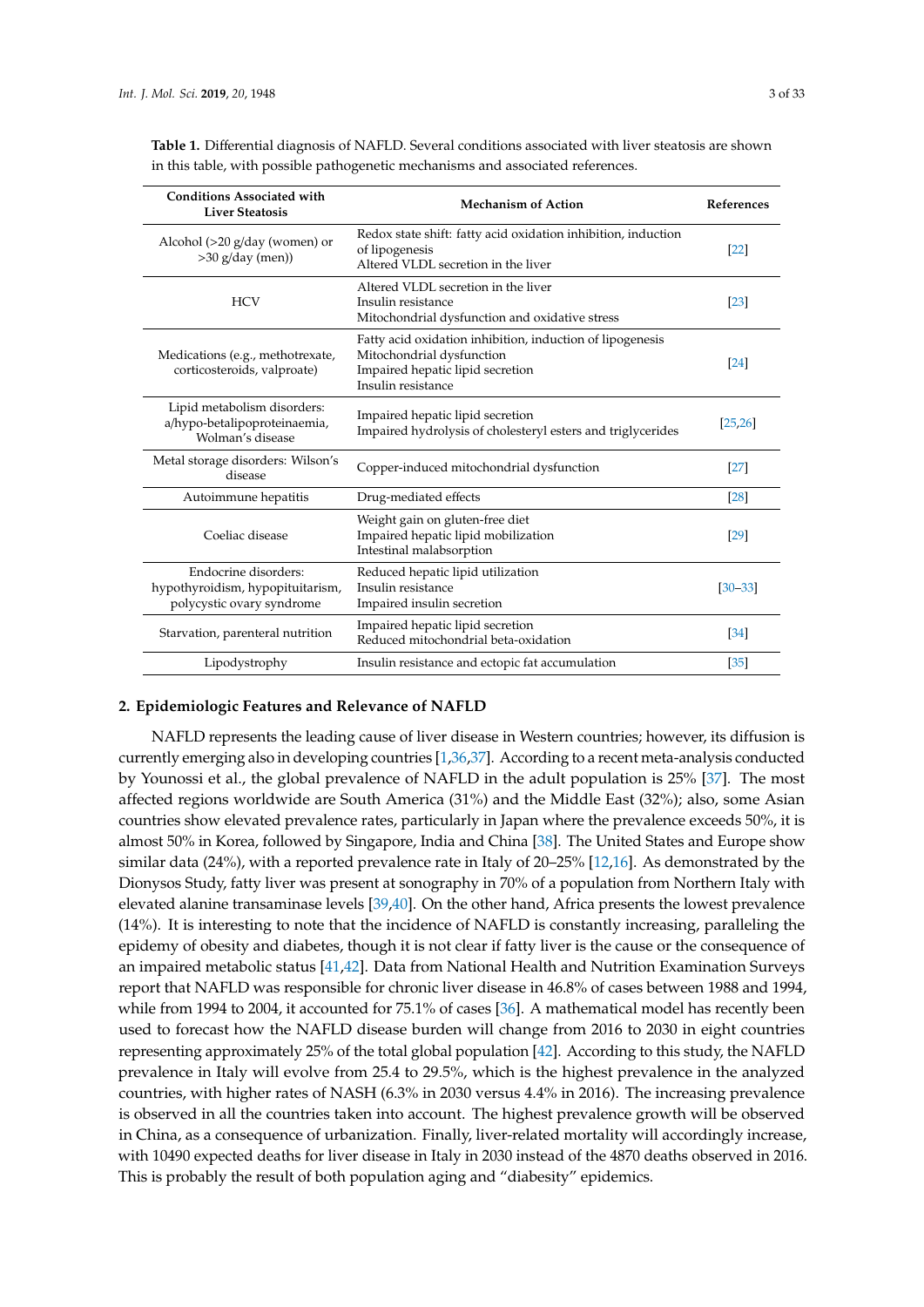NAFLD is also progressively becoming one of the main diseases responsible for hepatic insufficiency, HCC and the need for orthotopic liver transplantation (OLT) [\[43\]](#page-19-11). According to the American Association for the Study of Liver Disease (AASLD), Nonalcoholic Steatohepatitis (NASH) represents the second cause after HCV of HCC-related OLT [\[44\]](#page-19-12). Even though less data are available regarding NAFLD as a cause of liver transplantation in Europe, it is clear that NASH is emerging as the real cause of many OLTs carried out for "cryptogenic cirrhosis", estimated to be responsible of 4% of European liver transplantation [\[45–](#page-19-13)[47\]](#page-19-14). According to the 2018 Annual Report of the European Liver Transplant Registry (ELTR), NASH accounts for 1% of the OLTs carried out in Europe between 1988 and 2016, and almost all cases of OLTs for NASH have been reported in the last 15 years [\[48\]](#page-19-15). According to the authors of the report, NASH is going to become the leading cause of OLT within the next 10 years. Notably, coexisting metabolic risk factors in these patients considerably increase the periprocedural and postprocedural risks of surgical procedures [\[49\]](#page-20-0), so that many patients may be excluded from the transplant waiting list because of severe comorbidities and likely poor outcome [\[49\]](#page-20-0). NAFLD recurrence and de novo NAFLD after OLT represent a novel challenge for hepatologists and transplant surgeons [\[50\]](#page-20-1). In fact, patients undergoing OLT often develop metabolic complications such as arterial hypertension, diabetes and dyslipidemia, probably also because of adverse effects of immunosuppressive drugs [\[51\]](#page-20-2).

The prevalence of NAFLD increases with age [\[37\]](#page-19-5), and older people seem to have a higher NASH prevalence rate and higher degree of fibrosis, evaluated by TE [\[52\]](#page-20-3), and liver biopsy [\[53\]](#page-20-4). This could be explained by a lower metalloproteinases activity and consequently reduced collagenolysis [\[54\]](#page-20-5). Moreover, the hepatic volume appears to be reduced in the elderly, probably as a result of decreased hepatic blood flow [\[55\]](#page-20-6); this finding could influence the results of TE. Generally, older age is associated with increased susceptibility to oxidative stress and oxidative damage, albeit contrasting data are reported in the literature [\[55\]](#page-20-6). An interesting study by Collins et al. connected the enhanced fibrogenesis of the aged liver with changes in the immune system and particularly in macrophage response [\[56\]](#page-20-7).

Children are not spared from liver steatosis. Pediatric NAFLD is a well-recognized entity that is increasingly raising concerns in the endocrine and pediatric community [\[57\]](#page-20-8). It has been demonstrated that, although the pathological factors are similar to the adults, patients with pediatric NAFLD exhibit some histological differences that probably warrant a different histological score [\[58\]](#page-20-9). Even in early onset, NAFLD seems to increase the risk of hepatic insufficiency and leads to greater mortality compared to the general population of the same age and sex [\[59\]](#page-20-10). As shown in a recent Swedish cohort study, an elevated body mass index (BMI) in young adults is significantly associated with an increased risk of developing severe liver disease later in life [\[60\]](#page-20-11). Notably, puberty is associated with insulin resistance; the reason for this phenomenon is not entirely defined, but a possible role may be played by sexual hormones. Since insulin resistance favors NAFLD development, puberty may increase the risk of fatty liver and may exacerbate NASH; however, literature data are discordant on this specific issue [\[57](#page-20-8)[,61,](#page-20-12)[62\]](#page-20-13).

NAFLD is strongly associated with metabolic comorbidities such as obesity (51%), type 2 diabetes (22.5%), dyslipidemia (69%), and hypertension (39.3%) [\[37\]](#page-19-5). These prevalence rates increase considering patients with NASH (Table [2\)](#page-3-0). On the other hand, according to a project carried out by the Italian Arteriosclerosis Society, the prevalence of ultrasound-diagnosed NAFLD in a nondiabetic population with metabolic syndrome was 78.8% [\[63\]](#page-20-14).

<span id="page-3-0"></span>**Table 2.** Prevalence of metabolic comorbidities in patients with NAFLD and NASH—Data by Younossi [\[37\]](#page-19-5).

| <b>NAFLD</b> | <b>NASH</b> |
|--------------|-------------|
| 51%          | $82\%$      |
| 23%          | 47%         |
| 41%          | 71%         |
| 69%          | 72%         |
| 39.34%       | 67.97%      |
|              |             |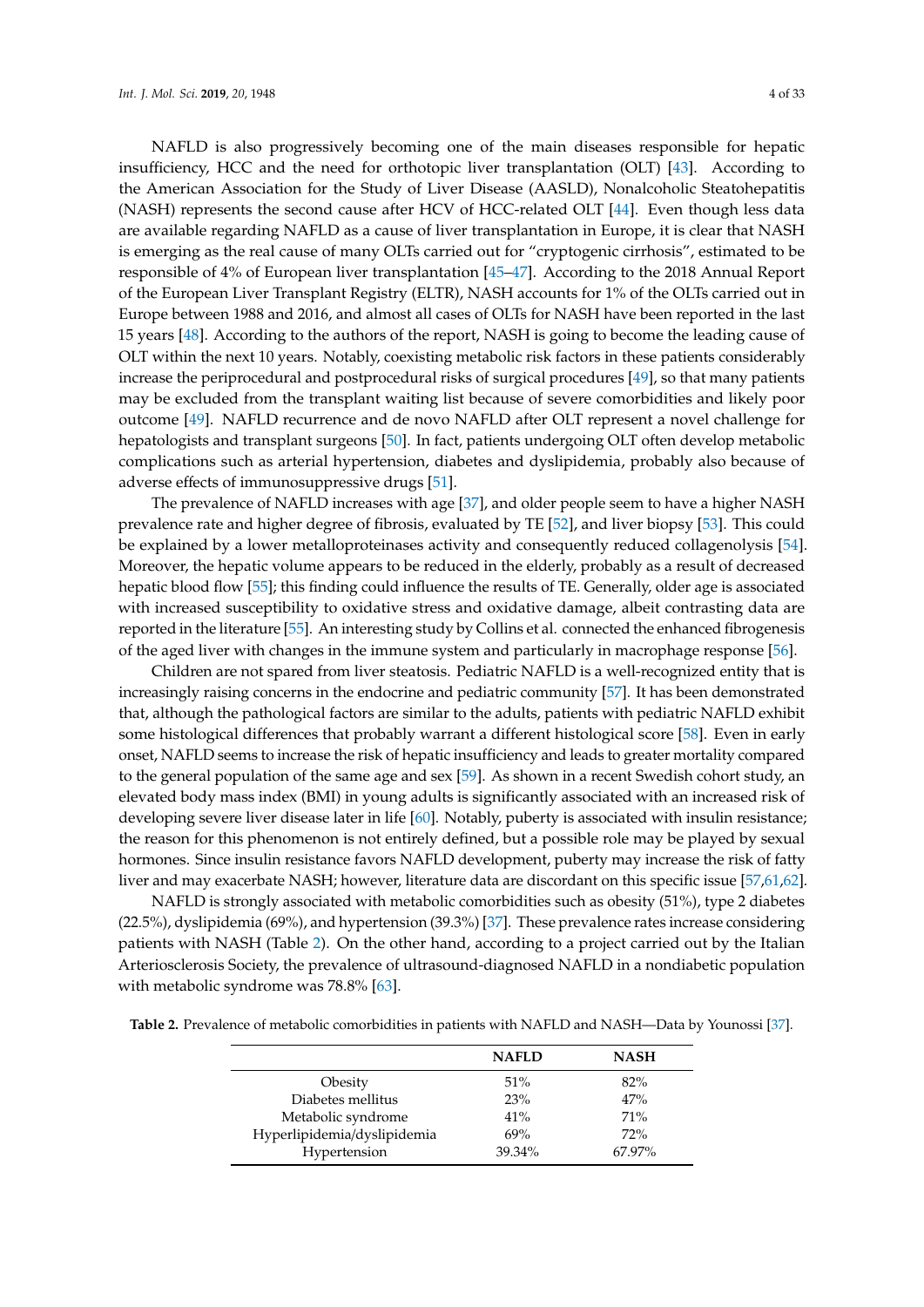As shown by Lomis et al., NAFLD prevalence increases linearly with BMI, reaching an up to 14-fold higher risk at BMIs of 37.5–40 Kg/m<sup>2</sup>, compared to the normal weight population [\[64\]](#page-20-15). As expected, the absolute risk was higher in diabetic patients, for any given BMI. Particularly, concerning NAFLD risk, the presence of diabetes in a normal weight population was equivalent to a 5–10 Kg/m<sup>2</sup> increase in BMI. In fact, up to 70% of patients with diabetes mellitus show fatty liver disease [\[65](#page-20-16)[,66\]](#page-20-17) and patients with NAFLD and diabetes exhibit a more severe grade of inflammation at liver biopsies and a more rapid evolution toward HCC. Koehler et al., examining the data from the Rotterdam Study, demonstrated that the coexistence of NAFLD and diabetes was associated with a higher risk of developing liver fibrosis [\[37,](#page-19-5)[52\]](#page-20-3), and the elevated values of stiffness in these patients were not influenced by age. Moreover, not only a personal history of diabetes, but also familiarity for hyperglycemia has been associated with an increased risk of developing NASH in NAFLD patients [\[67\]](#page-20-18). Finally, the presence of diabetes increases mortality in NAFLD patients [\[68\]](#page-21-0). On the other hand, it is important to mention that the presence of NAFLD increases the risk of hyperglycemia and, in already diabetic patients, intensifies the risk of metabolic decompensation [\[41\]](#page-19-9). Thus, the relationship between NAFLD and insulin resistance is mutual.

Although the incidence of NAFLD directly correlates with BMI [\[64\]](#page-20-15), it should be kept in mind that also the lean population can be affected with a reported prevalence of non-obese fatty liver disease ranging from 10 to 30% [\[69\]](#page-21-1). BMI and waist circumference are not perfectly reliable predictors of visceral adiposity, which is the main adipose form responsible for insulin resistance and NAFLD. In fact, it is believed that insulin resistance still plays a role in these metabolically obese but normal weight (MONW) patients [\[70–](#page-21-2)[72\]](#page-21-3). Several studies have demonstrated an association between lean NAFLD and metabolic risk factors such as dyslipidemia, hyperglycemia and visceral adiposity [\[73](#page-21-4)[,74\]](#page-21-5). Moreover, fructose consumption and a cholesterol-rich diet have been linked to non-obese NAFLD development [\[75–](#page-21-6)[77\]](#page-21-7). Finally, genetic and epigenetic factors probably play a fundamental role [\[73](#page-21-4)[,78\]](#page-21-8). Interestingly, the histologic features of non-obese NAFLD are equivalent to the obese form, and mortality is similarly increased in both groups when compared to the general population [\[69\]](#page-21-1).

Similar to metabolic syndrome, lipid status in NAFLD includes elevated TG and low density lipoprotein cholesterol (LDL), and particularly increased small dense LDL (sdLDL), with low high-density lipoprotein cholesterol (HDL)-cholesterol [\[79](#page-21-9)[–81\]](#page-21-10). This atherogenic dyslipidemia may, in part, justify the elevated cardiovascular risk of these patients. In addition, postprandial lipemia, defined as a rise in TG lipoproteins after the consumption of a meal, has been demonstrated to be higher in NAFLD patients compared to controls, with an emerging role in oxidative stress and cardiovascular disease [\[82](#page-21-11)[–84\]](#page-21-12). Moreover, lipoprotein(a) increases with NAFLD severity [\[85\]](#page-21-13). Finally, as described below, several mutations of genes involved in lipidic metabolism have been associated with NAFLD development and severity [\[86](#page-21-14)[,87\]](#page-22-0).

It is widely accepted that NAFLD is more common in men than in women [\[88\]](#page-22-1). This is probably due to a protective role of estrogens in premenopausal women. It has been demonstrated, indeed, that these hormones have anti-inflammatory, antioxidant, antiapoptotic and probably antifibrotic effects, and thus hepatoprotective action [\[89–](#page-22-2)[91\]](#page-22-3). In addition, estrogens favor subcutaneous fat accumulation rather than ectopic visceral fat, weakening the atherogenic effects typical of the distribution of the latter [\[92](#page-22-4)[,93\]](#page-22-5). Remarkably, visceral adipose tissue deposits release free fatty acids directly in the portal venous flow, thus directly reaching the liver [\[94\]](#page-22-6). After menopause, ovarian senescence dramatically increases NAFLD risk, thus the idea of "sexual dimorphism" of NAFLD is arising to describe the increased incidence of the disease in men and postmenopausal women [\[91,](#page-22-3)[95\]](#page-22-7). This concept is partly due to metabolic differences, in terms of insulin sensitivity, reduced lipogenesis and central-type body fat distribution [\[93,](#page-22-5)[96](#page-22-8)[,97\]](#page-22-9). Moreover, it seems that the duration of estrogen deficiency correlates with fibrosis risk in NAFLD [\[98\]](#page-22-10).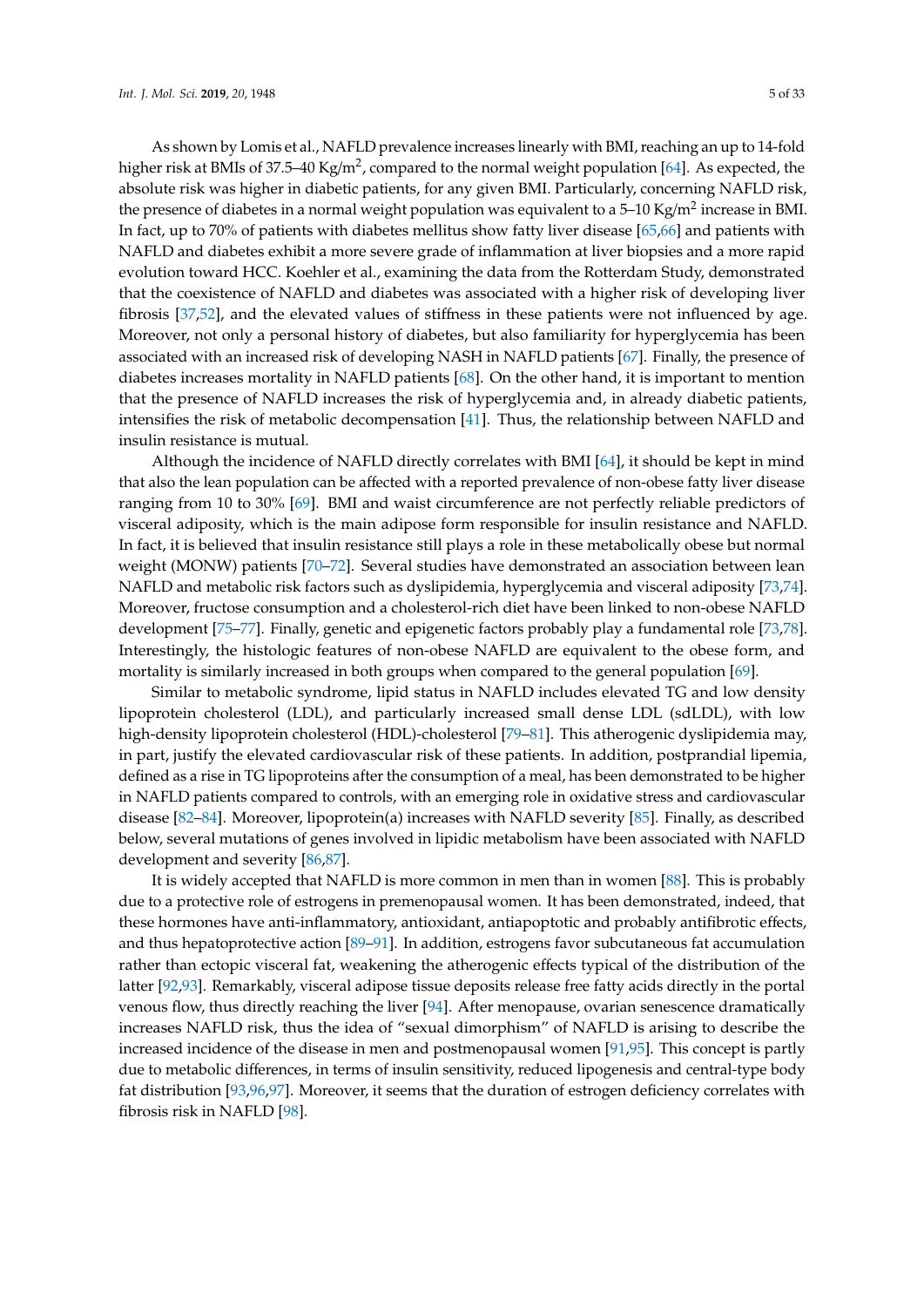# **3. NAFLD Natural History**

NAFLD includes a wide spectrum of liver damage, extending from benign hepatic fat deposition in the absence of inflammation to liver fibrosis and hepatocarcinoma (HCC). Generally, two pathologically distinct conditions are identified: nonalcoholic fatty liver (NAFL) and NASH. While NAFL is characterized by simple liver steatosis, NASH is defined by the presence of steatosis and lobular inflammation with hepatocyte ballooning degeneration, with or without any fibrosis [\[8](#page-17-6)[,16\]](#page-18-6). Therefore, biopsy is mandatory to distinguish the two entities [\[99,](#page-22-11)[100\]](#page-22-12). Previous studies stated that up to one third of patients with NAFLD have the more severe form of the disease [\[16](#page-18-6)[,101,](#page-22-13)[102\]](#page-22-14). It has been shown that in almost 50% of NAFLD-related HCC, patients do not have a frank cirrhosis, even though they probably have NASH instead of mere NAFL [\[103\]](#page-22-15). Especially in the presence of metabolic syndrome, HCC may develop in the absence of significant liver fibrosis [\[104\]](#page-22-16). This problem is clinically relevant: indeed, a recent study showed that NAFLD is currently the most common cause of HCC among Medicare patients [\[105\]](#page-23-0); furthermore, the presence of liver fibrosis at biopsy has been shown to be the best predictor of liver-related events and mortality in NAFLD [\[106\]](#page-23-1). On the other hand, recent data emerging from a cross-sectional liver biopsy cohort showed that one third of patients with advanced fibrosis have no NASH; in these individuals, the severity of steatosis and genetics play a major role in determining fibrosis [\[107\]](#page-23-2). Moreover, it is still not clear whether NASH stems from NAFL or whether it represents a distinct entity characterized by a different prognosis. A recent retrospective study conducted by McPherson et al. demonstrates that 44% of patients with NAFL can progress to NASH during a median follow-up period of 8 years and consecutively 37% of these subjects show fibrosis progression [\[108\]](#page-23-3).

People affected by NAFLD have an increased mortality compared to the general population, mainly due to cardiovascular deaths [\[8,](#page-17-6)[109\]](#page-23-4). Furthermore, NASH patients exhibit greater liver-related mortality due to cirrhosis complications and HCC. Particularly, the evidence of any degree of fibrosis at liver biopsy leads to decreased survival time and greater need for liver transplantation [\[68\]](#page-21-0).

#### **4. Pathophysiological Features**

The pathogenesis of NAFLD is multifactorial. Genetic factors cooperate with metabolic and environmental factors to promote the accumulation of fat in hepatocytes. In the last decade of the 20th century, the most corroborated theory was the "two hit pathogenesis". It stated that insulin resistance leads to TG deposition in the liver, thus steatosis, rendering it more susceptible to the action of second hits, such as oxidative stress, ATP depletion and endotoxins, finally leading to inflammation, fibrosis and cancer. Nowadays, this theory has been replaced by the "multiple hit pathogenesis". This states that multiple etiopathogenic factors act in a parallel or sequential and somehow synergic way on a genetically predisposed subject, to cause NAFLD and thus defining the spectrum of the disease phenotype (Figure [1\)](#page-6-0) [\[110\]](#page-23-5). Particularly, some patients will develop NAFL and consequently NASH, but others will directly present inflammation and fibrosis, probably because of the influence of genetic and epigenetic factors.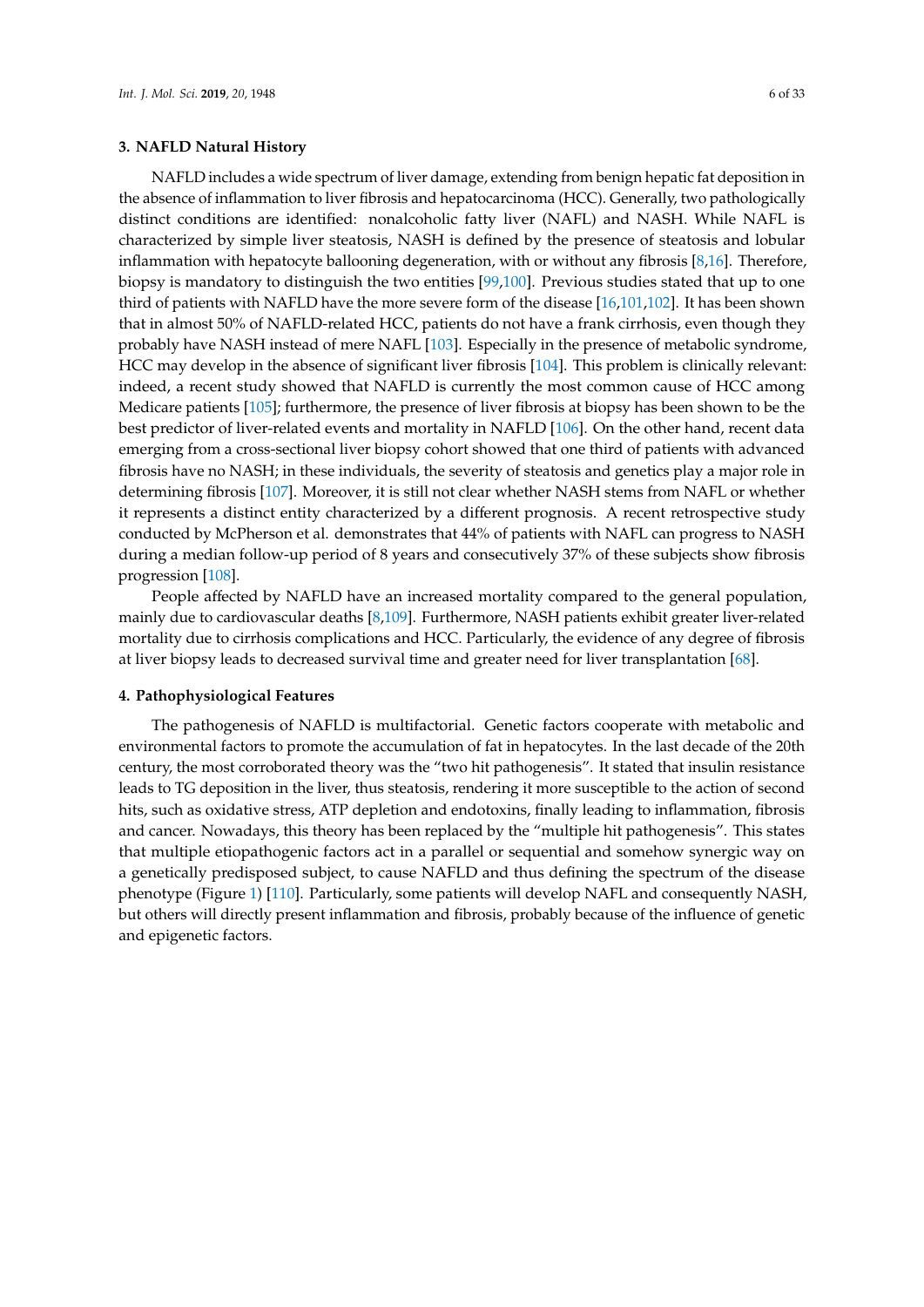<span id="page-6-0"></span>

and environmental factors to promote the accumulation of fat in hepatocytes and successively cause inflammation, cellular death and fibrosis. Anatomically, besides the liver, the main factors are insulin sensitive organs such as adipose tissue and muscle, which respectively produce adipokines and myokines, and also promote inflammation and oxidative stress in the liver. The gut microbiota releasing PAMPs, the bile acid system and the presence of iron deposits contribute to liver damage. Finally, all these mechanisms are modulated by the brain, particularly by circadian rhythm. Finally, all these mechanisms are modulated by the brain, particularly by circadian rhythm. **Figure 1.** Multiple-hit pathogenesis of NAFLD [\[86,](#page-21-14)[110,](#page-23-5)[111\]](#page-23-6). Genetic factors cooperate with metabolic

imbalance between fatty acid (FA) influx and FA efflux [16]. An interesting study using stable isotope labelling techniques demonstrates that 74% of hepatic TG in NAFLD derives from exogenous sources, particularly from serum non-esterified fatty acids (NEFA) and from diet, while only 26% comes from hepatic de novo lipogenesis (DNL) [112]. DNL seems to be increased up to threefold in NAFLD patients compared to controls [111] and, curiously, it fails to increase postprandially, since its activity is already elevated in the fasting state. Regarding TG balance in the liver, an impaired hepatic beta-oxidation of FA contributes to NAFLD. One of the main contributors to impaired FA utilization is malonil-CoA generated during DNL. It is indeed a steric inhibitor of mithocondrial carnitine-O-palmitoyltransferase 1 (CPT1), which is the key rate-limiting enzyme for beta-oxidation [113]. TG excretion through very-low density lipoproteins (VLDL) seems to be increased in NAFLD but it is still not sufficient to compensate for the excessive inflow in the liver  $[111]$ . The hallmark feature determining NAFLD is TG accumulation in the liver, as a result of an

As mentioned above, up to one-third of NAFLD patients develop NASH, which increases the risk of fibrosis and cancer [16,101,102]. NASH develops when physiological adaptive mechanisms of the liver are overwhelmed by the excessive influx of TG, leading to lipotoxicity, inflammation, radical oxygen species (ROS) formation and hepatocellular dysfunction [16,111,114]. TG formation is a protective mechanism for the liver. However, when an excessive amount of FA reaches the hepatocyte, the mitochondria increase FA utilization through beta-oxidation and oxidative phosphorylation; furthermore, peroxisomes and endoplasmic reticulum (RE) also contribute to FA oxidation. The drawback of this process is ROS formation that, in excessive quantity, consumes the antioxidant mechanisms of the cell and leads to protein and lipid peroxidation, DNA damage and inflammation. Interestingly, mitochondrial function decreases in more advanced stages of NASH, generating a vicious cycle [115].

Concerning HCC, the pathogenesis of a cirrhotic liver has been widely described. Chronic injury with constant regeneration stimulus, oxidative stress and consequently DNA damage, act together to favor the development of liver cancer. In the presence of NASH, several other mechanisms contribute to carcinogenesis: hyperinsulinemia and anabolic stimulus [\[116\]](#page-23-11), the lipogenic pathway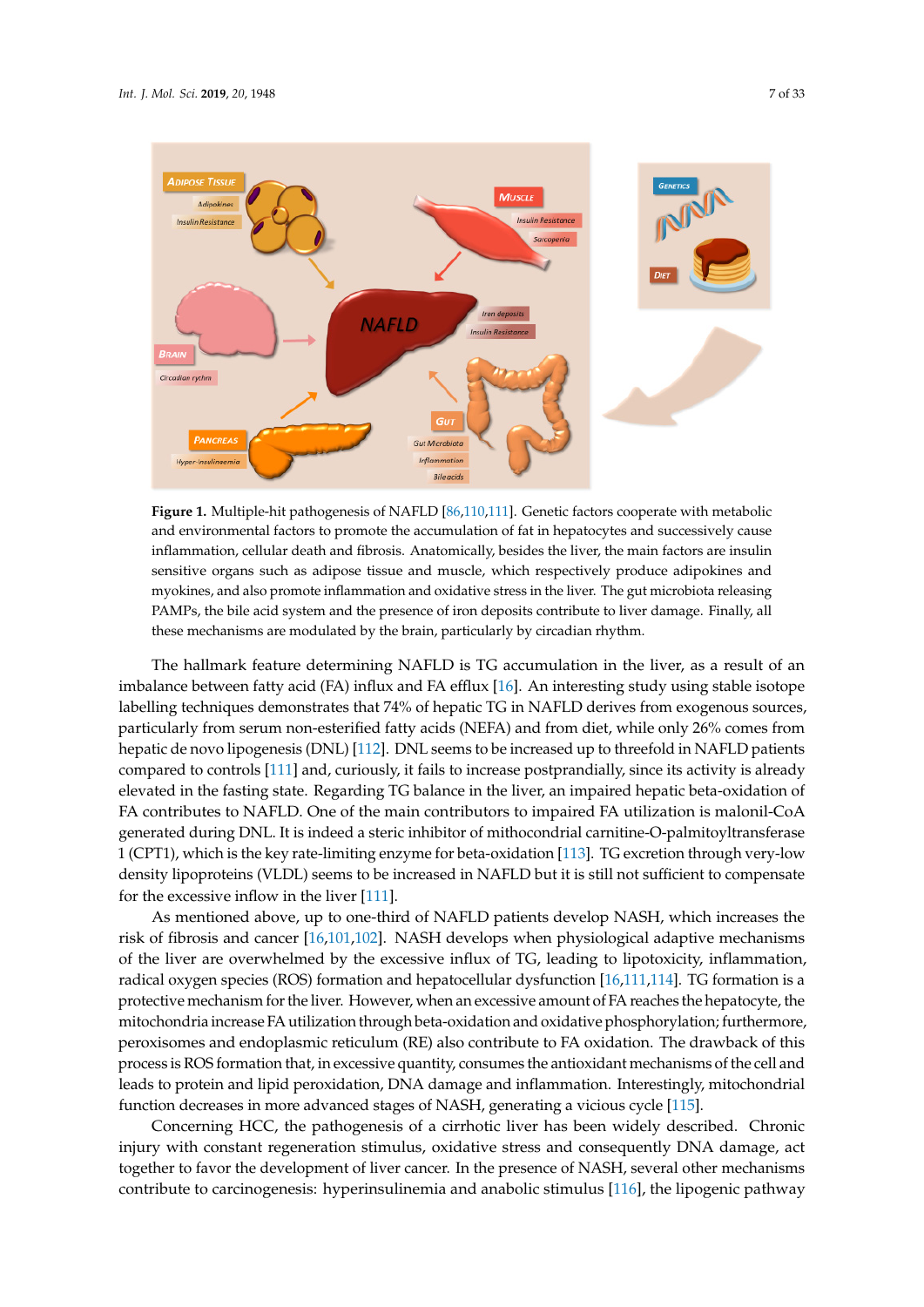with more available sources of energy [\[117\]](#page-23-12), lipotoxicity through oxidative and probably direct pro-oncogenic effects [\[118](#page-23-13)[,119\]](#page-23-14), low-grade inflammation and visceral obesity with altered adipokine homeostasis [\[86](#page-21-14)[,120\]](#page-23-15).

#### *4.1. Genetic Factors*

Interethnic variations and familial aggregation, associated with the fact that NAFLD is not always sufficiently supported by the presence of environmental and metabolic factors, convinced the scientific community that genetic factors may play a key role in liver steatosis. Genome-wide association and gene expression profiling studies have associated several genes to the development and progression of NAFLD. These sequences play a central role in different pathways: lipogenesis, FA oxidation, lipoprotein transport, glucose homeostasis, detoxification and inflammation. Since the pathogenesis of NAFLD is multifactorial, the interaction with the environment is still crucial [\[118](#page-23-13)[,121\]](#page-23-16).

Palatin-like phospholipase domain containing 3 (PNPLA3) variant allele (rs738409). In 2008, Romeo et al. conducted the first genome-wide association study of nonsynonymous sequence variations in patients with NAFLD [\[122\]](#page-23-17). They found a strong association between fatty liver and the PNPLA3 variant rs738409 C>G p.I148M, which causes a loss of function that is statistically more prevalent in the Hispanic population, thus justifying the major incidence of NAFLD reported in this population. Interestingly, even though the I148M variant predisposes patients to liver steatosis, it seems to not influence insulin sensitivity. The presence of this variant also implies a major risk of progression of liver damage, independently from the presence of age, gender or other metabolic risk factors such as insulin sensitivity and BMI, not only in NAFLD but also in alcoholic and viral liver disease [\[107,](#page-23-2)[123–](#page-23-18)[126\]](#page-24-0). PNPLA3 is alternatively known as calcium-independent phospholipase A2 epsilon (iPLA2-ε) or adiponutrin and it is the member of a lipid metabolizing enzyme family. It owes its name to the strong analogy of sequence with patatin, a major protein of potato tubers with nonspecific lipid acyl hydrolase activity. PNPLA3 is involved in triglyceride hydrolysis in hepatocytes and it stimulates retinyl ester release from HSC. Its levels notably increase during the postprandial phase under stimulation of insulin through SREBP-1c and ChREBP [\[125\]](#page-23-19). This mechanism has been proposed to explain the association between liver steatosis and PNPLA3 variants: an interaction between different allele variants of PNPLA3 (E434K/434E/148I/148M) may determine liver damage, probably influencing TG release from lipid droplets [\[127\]](#page-24-1). Moreover, Bruschi et al. recently demonstrated that the PNPLA3 I148M variant modulates HSC activity, leading to a pro-inflammatory and pro-fibrogenetic phenotype [\[128\]](#page-24-2). On the other hand, the presence of the 453I variant of PNPLA3 was associated with a lower hepatic fat content. It seems reasonable that a loss of function of this gene causes a reduction in hepatic TG outflow, favoring hepatic steatosis.

Transmembrane 6 superfamily member 2 (*TM6SF2*) is involved in VLDL secretion [\[129\]](#page-24-3), and a loss of function due to a single nucleotide polymorphism (rs58542926) has been linked to liver steatosis, inflammation and fibrosis [\[130](#page-24-4)[–132\]](#page-24-5). It is noteworthy that this mutation seems to confer cardiovascular protection, questioning the relationship between NAFLD and cardiovascular disease. This is probably due not only to the reduction of circulating apolipoprotein B lipoproteins, but also to a complex anti-inflammatory effect [\[133,](#page-24-6)[134\]](#page-24-7).

Glucokinase regulator (GCKR) is a modulator of hepatic glucokinase, and the rs1260326-T variant leads to an uncontrolled glucose uptake by hepatocytes, with increased glycolysis, decreased beta-oxidation and hepatic lipid accumulation [\[135,](#page-24-8)[136\]](#page-24-9).

Cholesteryl ester transfer protein (CETP) is involved in reverse cholesterol transport, particularly in cholesterol esters and the TG exchange between HDL and ApoB-containing lipoproteins. It is primarily derived from Kupffer cells [\[137\]](#page-24-10). The variant rs1800777 of this gene has recently been associated with liver steatosis and lobular inflammation in patients with biopsy proven NAFLD [\[138\]](#page-24-11).

Sterol regulatory element-binding protein 1c (SREBP-1c), as mentioned above, is the main inducer of hepatic DNL under insulin stimulation. Musso et al. demonstrated that a single nucleotide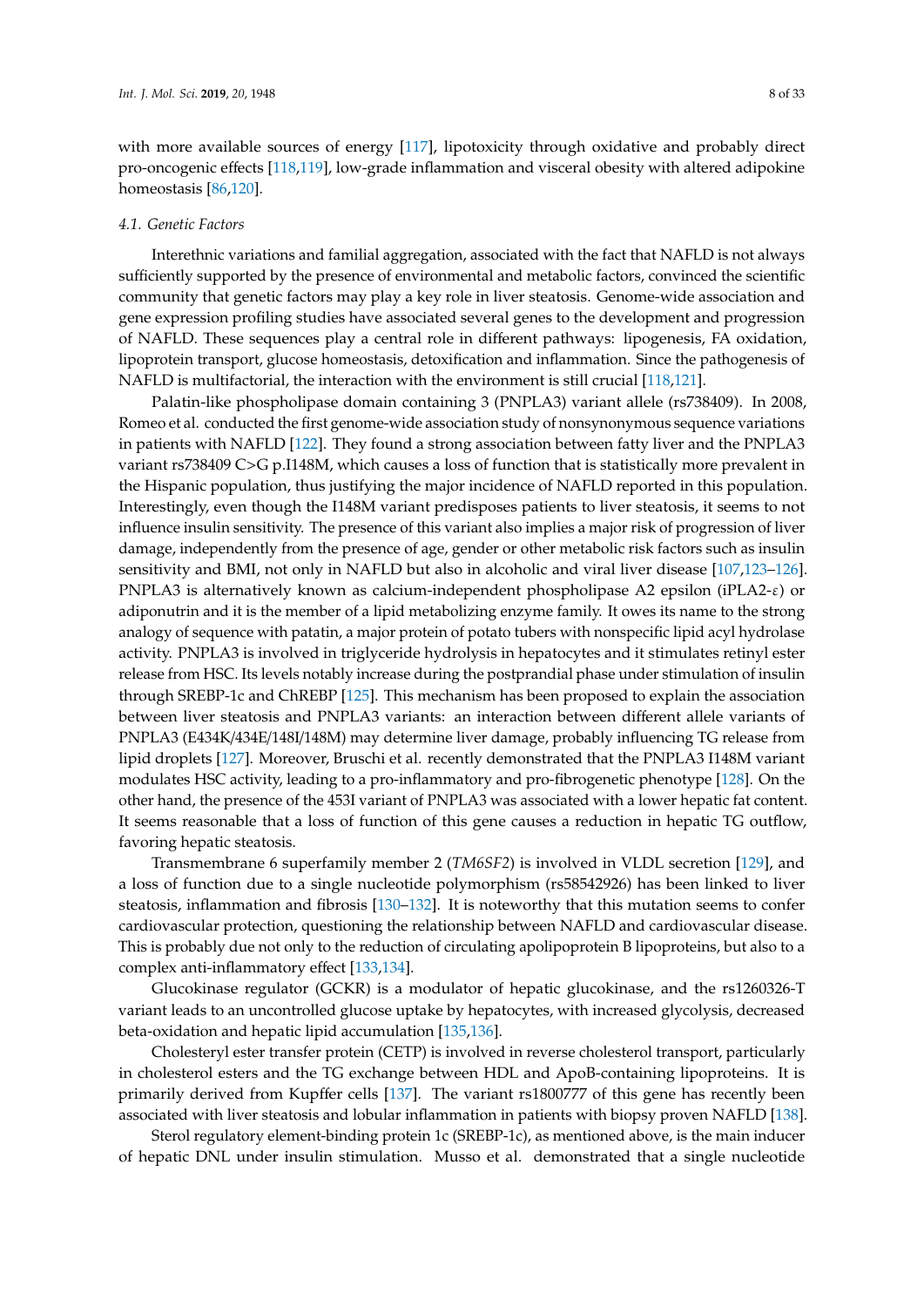polymorphism of this gene (rs11868035 A/G) is associated with NAFLD development, along with insulin resistance and atherogenic dyslipidemia [\[139\]](#page-24-12).

Membrane bound O-acyltransferase domain-containing 7 (*MBOAT7*) gene variant rs641738 C>T has been associated with liver steatosis development and severity, but not with insulin resistance [\[140\]](#page-24-13). A study conducted by Krawczyk et al., on the other hand, demonstrated an association between this variant and liver fibrosis but not with liver steatosis [\[141\]](#page-24-14). Finally, Umano et al. recently reported that the rs626283 variant may predispose obese Caucasian adolescents and children to NAFLD and insulin resistance [\[141\]](#page-24-14). MBOAT7 is a lysophosphatidylinositol acyltransferase involved in arachidonic acid metabolism [\[142\]](#page-24-15).

Microsomal triglyceride transfer protein (MTTP) acts as a chaperon involved in apolipoprotein B (ApoB) lipoprotein assembly [\[143\]](#page-24-16). The 493 G/T polymorphism has been associated with NAFLD development and metabolic syndrome [\[144\]](#page-25-0).

Besides the above-mentioned genes, many others have been studied, including Superoxide dismutase 2 (SOD2), Glutathione S-transferase (GST), TNF-α, Peroxisome proliferator-activated receptor α (PPARA), Apolipoprotein C-III (APOC3), and Interleukin-6 (IL6) [\[86\]](#page-21-14).

#### *4.2. Insulin Resistance and Metabolic Factors*

Insulin resistance has traditionally been identified as the key pathophysiological factor in NAFLD [\[145\]](#page-25-1); thus, many authors consider NAFLD as the hepatic manifestation of metabolic syndrome. However, in recent years the causal role of insulin resistance in determining NAFLD has been questioned, since NAFLD often precedes and, to a larger extent, predicts the development of obesity, diabetes, dyslipidemia, arterial hypertension and cardiovascular disease [\[16,](#page-18-6)[41,](#page-19-9)[146–](#page-25-2)[148\]](#page-25-3). In other words, NAFLD and metabolic syndrome are linked in a bidirectional way.

#### 4.2.1. Does Insulin Resistance Cause NAFLD?

Insulin signaling stimulates glucose utilization and favors lipid accumulation by acting on insulin sensitive organs such as muscle, adipose tissue and liver. If insulin resistance develops, hormone-sensitive lipase is not suppressed and consequently the adipose tissue releases a great amount of NEFA into the bloodstream, leading to ectopic deposition of fat in organs such as the liver and pancreas. Several NEFA-specific transporters have been described, not only in hepatocytes, but generally in hepatic cells, including macrophages. These transporters, e.g., fatty acid transport protein (FATP5), could be a potential target of therapy aiming at reducing hepatic NEFA intake and consequently NAFLD [\[149\]](#page-25-4).

Besides inhibiting lipolysis, insulin also stimulates hepatic DNL mainly through the sterol regulatory element binding protein 1c (SREBP1c) and the liver X receptor (LXR)—retinoid X receptor (RXR). Due to the lack of well-known reasons, this pathway seems to be spared from insulin resistance. This insulin signaling paradox, or so-called selective insulin resistance, explains the classic triad of type 2 diabetes, namely, hyperinsulinemia, hyperglycemia and hypertriglyceridemia [\[150\]](#page-25-5). Interestingly, it has been demonstrated that gluconeogenesis and DNL pathways diverge distally to the insulin receptor, since insulin receptor knockout (LIRKO) mice cut down not just the formation of glucose but also triglycerides [\[151\]](#page-25-6). An interesting point has been offered by Hijmans et al., who, embracing the concept of liver metabolic zonation, proposed a "model of zonation of insulin sensitivity along the portocentral axis" [\[152\]](#page-25-7). As a matter of fact, periportal hepatocytes seem to be the main factor responsible for gluconeogenesis and beta-oxidation, while pericentral cells are mainly involved in DNL and glycolisis. Characteristically, in NAFLD, steatosis is more abundant in the pericentral zone and is rare in the periportal zone [\[153\]](#page-25-8). Hijmans et al. propose that insulin resistance leads to increased lypolisis in adipose tissue and thus an increased amount of NEFA arriving at the liver, specifically to periportal hepatocytes due to a "first-pass" mechanism. These cells are consequently more prone to developing insulin resistance, and this explains the impaired inhibition of gluconeogenesis in an insulin resistant organism. Following this, the pancreas further increases the secretion of insulin, which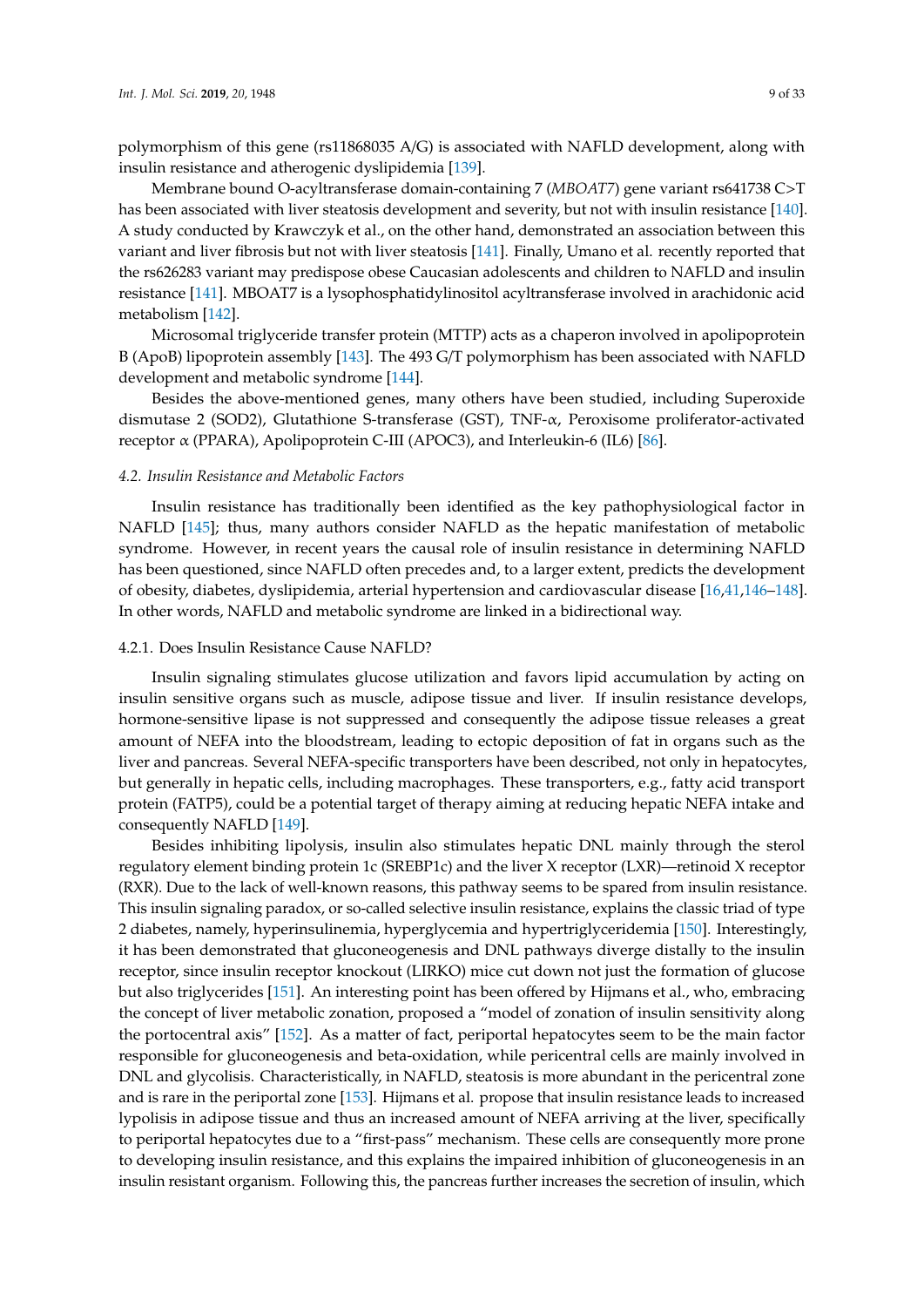through the portal flux reaches the liver. The pericentral cells, still susceptible to insulin signaling, respond by increasing DNL. Interestingly, pediatric NAFLD may characteristically involve periportal areas, presuming a different pathophysiological mechanism of formation [\[154\]](#page-25-9). In addition, insulin stimulates the formation of triglycerides by activating acetyl-CoA carboxylase. Therefore, in NAFLD, DNL is still aroused by insulin signaling and enhances liver fat deposits [\[155\]](#page-25-10).

Even hyperglycemia activates DNL, but through a different pathway that involves the carbohydrate response element binding protein (ChREBP). This is activated by an intermediate of glycolysis such as glucose 6-phosphate or fructose-2,6-biphosphate. Moreover, it should be noticed that other conditions characterized by hyperglicemia do not necessarily result in steatosis. For example, type 1 diabetes leads to little accumulation of TG in the liver, maybe due to a compensation due to enhanced beta-oxidation [\[156\]](#page-25-11).

#### 4.2.2. Does NAFLD Cause Insulin Resistance?

The fatty acid deposits in the liver worsen hepatic insulin sensitivity, probably inducing the protein kinase  $C-\varepsilon$  (PKC $\varepsilon$ ) to phosphorylate and inactivate the insulin receptor [\[157\]](#page-25-12). On the other hand, several studies demonstrate that metabolites such as ceramides may play a central role in mediating FA-induced insulin resistance, by acting at different levels of insulin signaling [\[158\]](#page-25-13). It is, however, important to recognize that even though  $PKC \varepsilon$  and ceramides partly explain the bidirectional link between NAFLD and metabolic syndrome, others, such as the role of hepatokines, probably close the loop [\[41\]](#page-19-9).

# 4.2.3. Other Metabolic Factors: The Role of Notch and The Skeletal Muscle

Notch signaling has been shown to influence virtually every metabolic organ, thus being involved in liver steatosis and fibrosis [\[159\]](#page-25-14). Notch signaling is an evolutionally highly conserved mechanism composed of ligands, receptors and intracellular proteins, regulated at different levels [\[160\]](#page-25-15). This pathway is a key mediator of cellular proliferation, differentiation and intercellular communication, especially during embryogenesis. During adulthood, it plays a role in organ regeneration and cancer [\[161](#page-25-16)[,162\]](#page-25-17). Bi, in a recent review, analyzed the different influence of Notch signaling in metabolic organs: liver, adipose tissue, muscle, including central nervous system and the interaction with the immune system and angiogenesis [\[159\]](#page-25-14). Particularly, Notch signaling endorses gluconeogenesis and DNL, having a key role in hepatic insulin resistance. Notch signaling stimulates white adipose tissue differentiation, which is the main factor responsible for energy storage during hypercaloric diet. Moreover, it maintains cellular quiescence in the central nervous system and in the muscle, preserving stem cells but limiting tissue regeneration, and it favors the differentiation of an M1 macrophage phenotype, which is the main factor responsible for systemic inflammation, thus exacerbating peripheral insulin resistance. Finally, Notch signaling has been found to regulate angiogenesis, with a possible role in favoring atherosclerosis. All these mechanisms explain the concrete role of Notch signaling in NAFLD development, which is fundamentally mediated by the promotion of an insulin resistant phenotype. Confirming this concept, several animal studies show that Notch inhibition leads to an increased insulin sensitivity and novel drugs targeting Notch signaling are currently under evaluation with extremely promising results [\[163](#page-25-18)[–166\]](#page-26-0). However, further studies are still needed to better understand Notch signaling and to definitely confirm the efficacy and safety of novel drugs targeting this pathway.

There is increasing interest in the role of sarcopenia in liver disease. The skeletal muscle plays a central role in insulin sensitivity, since it is one of the main factors responsible for insulin-induced glucose uptake [\[167\]](#page-26-1). Moreover, it sequesters NEFA from the blood and therefore blunts the burden of lipids reaching the liver. It seems therefore reasonable to hypothesize a role of muscle depletion in NAFLD development [\[168\]](#page-26-2). Accordingly, an association has recently been found between sarcopenia, steatosis and fibrosis in NAFLD [\[169\]](#page-26-3). In particular, recent reports are focusing on signaling molecules and hormones called 'myokines'. They are molecules produced by the muscle, which is, indeed, not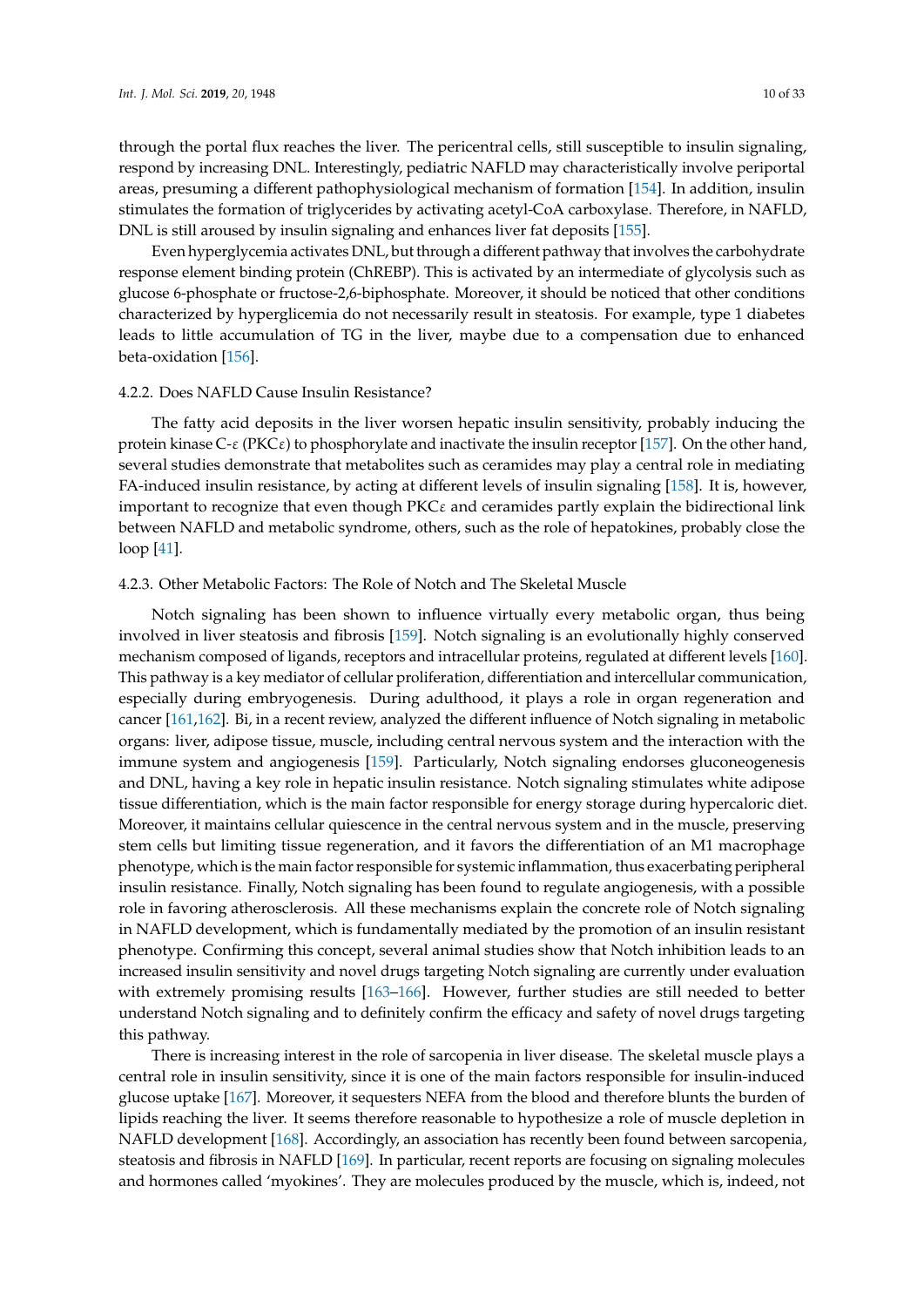only a mere energy consumer, but is an active endocrine organ, capable of partly contrasting the inflammatory effect of adipokines [\[170\]](#page-26-4). Notably, this mechanism could partly explain the beneficial role of physical exercise on metabolic diseases [\[170\]](#page-26-4). The most studied myokine is irisin, which seems to stimulate brown adipose tissue differentiation and thermogenesis, with a protective function from metabolic syndrome, though clinical studies have shown contrasting data regarding its role in NAFLD patients [\[171\]](#page-26-5).

#### *4.3. Diet*

As mentioned above, diet is responsible for 15% of liver TG in NAFLD [\[112\]](#page-23-7). The prevalence of NAFLD has increased remarkably worldwide with the spread of the diet of industrialized countries. Diet composition and energy intake seem to be related to NAFLD; however, more than fat consumption, it seems that carbohydrates are the main factors responsible for NAFLD [\[172,](#page-26-6)[173\]](#page-26-7). They provide acetyl-CoA for DNL by entering the Krebs cycle, and they supply the glycerol skeleton for TG formation via triose-phosphate.

Even though glucose is the main precursor of acetyl-CoA used for DNL, fructose is an extremely lipogenic substrate [\[174\]](#page-26-8). It has a selective hepatic metabolism bypassing the checkpoint of phosphofructokinase-1 and supplying acetyl-Coa by entering in glycolysis through phosphorylation mediated by hepatic fructokinase. Moreover, it provides glycerol 3-phosphate for TG synthesis and seems to increase free ROS production through nonenzymatic fructosylation [\[172\]](#page-26-6). In contrast to glucose, fructose does not stimulate insulin secretion and chronic exposure facilitates insulin resistance [\[175](#page-26-9)[,176\]](#page-26-10). Moreover, chronic intake of fructose has been demonstrated to alter the "microbiota fingerprint" and damage gut tight junctions; consequently, it increases bacterial translocation, favoring systemic inflammation and NASH [\[177](#page-26-11)[,178\]](#page-26-12). Finally, fructose consumption seems to stimulate appetite by increasing the levels of ghrelin and by acting on the central nervous system, specifically on the endocannabinoid signaling pathway [\[178\]](#page-26-12). For all these reasons, European guidelines recommend against the consumption of fructose-containing beverages and foods [\[1\]](#page-17-0).

#### *4.4. Overweight and Obesity*

As mentioned above, obesity is strictly related to NAFLD. Adipose tissue is a very active endocrine organ that produces hormones and cytokines known as adipokines or adipocytokines. It mediates endocrine, inflammatory and immune interactions, protecting or favoring insulin resistance and liver steatosis [\[179\]](#page-26-13).

Adiponectin is the major adipose-specific adipokine and it has powerful anti-inflammatory and insulin sensitizer effects. Several studies demonstrated an inverse correlation between adiponectin levels and hepatic steatosis, TG and LDL levels [\[86](#page-21-14)[,180](#page-26-14)[–182\]](#page-26-15). Leptin has protective effects on the liver since it stimulates beta-oxidation and suppresses lipogenesis, besides favoring gluconeogenesis [\[183\]](#page-26-16). One of the most used models of NAFLD is the leptin-deficient ob/ob mouse, which is a model of hyperphagia and severe obesity with insulin resistance. Another widely studied adipokine is resistin, which is a hormone involved in glucose and lipidic homeostasis, contributing to the development of NAFLD, insulin resistance and inflammation [\[120,](#page-23-15)[184,](#page-26-17)[185\]](#page-26-18). Apart from adipokines, adipose tissue is also responsible for the production of pro-inflammatory cytokines such as tumor necrosis factor-alpha (TNF- $\alpha$ ), which has been demonstrated to be elevated in NASH compared to simple steatosis, and IL-6, that may favor HCC development by inhibiting apoptosis and activating pro-oncogenic patterns [\[86](#page-21-14)[,186\]](#page-27-0). Adiposity also enhances the effect of genetic variants and possibly triggers the development of NAFLD [\[121\]](#page-23-16).

#### *4.5. Gut Microbiota*

In recent years, attention has been focused on the gut microbiota (GM). It seems that a leaky mucosal barrier, especially in the presence of bacterial overgrowth, allows bacterial translocation, implicating the presence in the blood of microbial products such as lipopolysaccharide (LPS). These substances,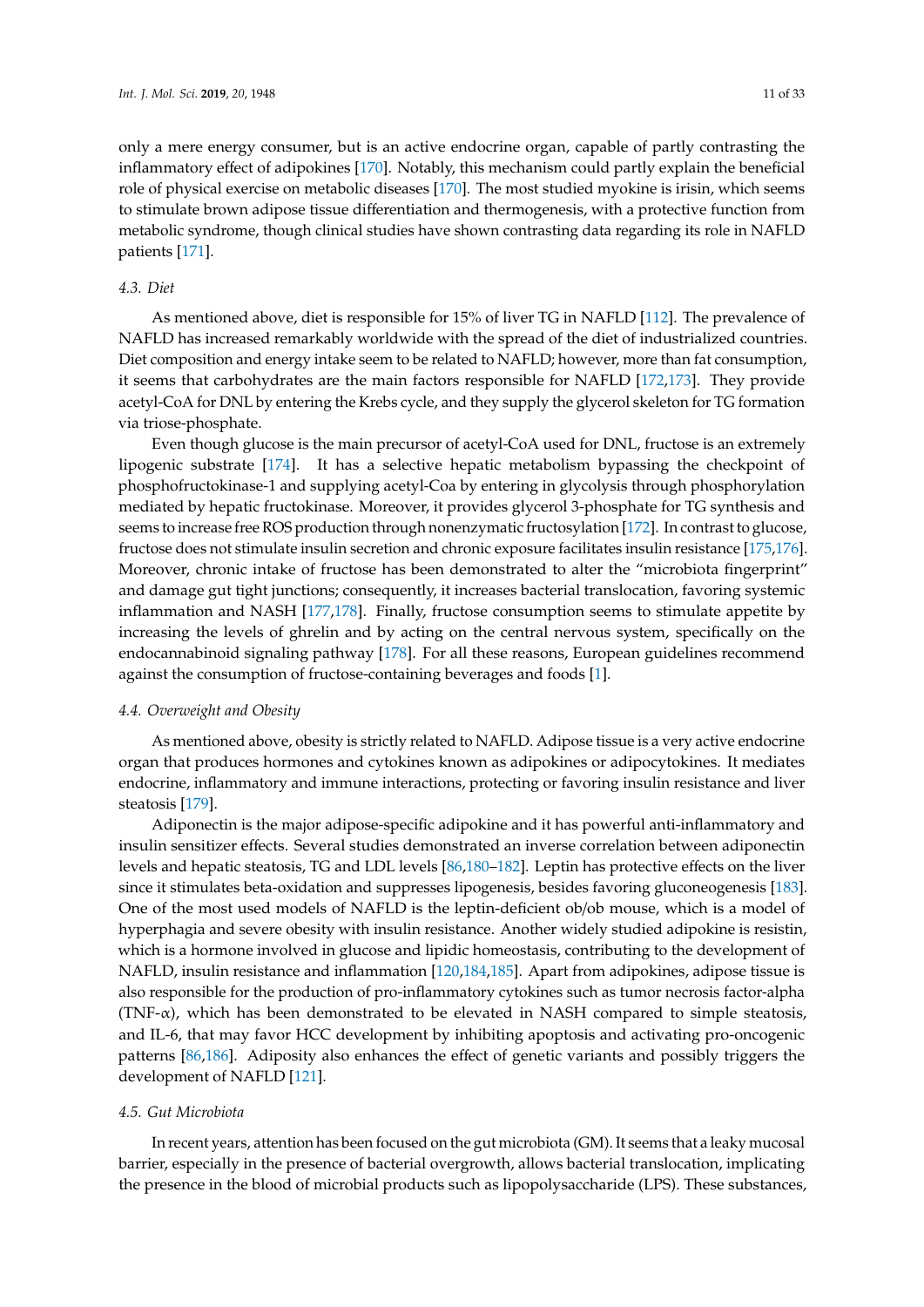specifically pathogen-associated molecular patterns (PAMPs), interact with receptors lying not only on inflammatory cells but also on other cell types such as hepatic stellate cells (HSC) and endothelial cells [\[187,](#page-27-1)[188\]](#page-27-2). The liver is one of the most exposed organs to bacterial translocation because it primarily receives blood from the portal vein. One of the most studied pathways is the one activated by the Toll-like receptor 4 (TLR4), which leads to NF-κB activation and release of pro-inflammatory cytokines such as IL-1β, TNF-α, IL-6, or type I interferon [\[189\]](#page-27-3). Moreover, TLR can also recognize damage-associated molecular patterns (DAMPs) released by damaged cells [\[190\]](#page-27-4), and it seems to mediate FA-induced inflammation [\[191\]](#page-27-5). Therefore, bacterial translocation promotes the establishment of a pro-inflammatory milieu and thus, in the presence of NAFLD, promotes NASH.

#### *4.6. Iron Deposits*

Iron deposits seem to play a role in NAFLD progression towards inflammation and fibrosis, while their role in steatosis development is still debated. Indeed, the IIRON2 study has recently produced new evidence regarding the relationship between hepatic iron deposits and insulin sensitivity, demonstrating that higher iron concentrations are associated with higher serum adiponectin and superior insulin sensitivity [\[192\]](#page-27-6). On the other hand, based on the assumption that oxidative stress is one of the key physiopathological mechanisms underlying NASH, and that iron is a highly reactive element that in excessive quantities leads to ROS formation through the Fenton reaction, it is clear how iron deposits may favor hepatic lipid peroxidation and thus membrane and DNA damage with hepatic cell apoptosis and a direct cytotoxic effect [\[193](#page-27-7)[–195\]](#page-27-8). Accordingly, Maliken et al. demonstrated that when iron deposits are present in liver biopsies of NAFLD patients, higher levels of oxidative stress can be observed [\[196\]](#page-27-9). The authors hypothesized that an excessive oxidative burden may induce apoptosis or necrosis in the hepatic cells of these patients. Moreover, iron accumulation in liver reticuloendothelial system cells has been shown to be associated with NAFLD advanced histological features such as fibrosis, portal inflammation, cellular ballooning and defined NASH [\[197\]](#page-27-10); these data have also been confirmed in animal models [\[198\]](#page-27-11). In addition, the role of iron overload in HCC development is currently under evaluation in NAFLD, apart from the well-established role in hemochromatosis patients [\[118\]](#page-23-13). Moreover, further studies are warranted to understand the real prognostic value of iron deposits at liver biopsy. Interestingly, hyperferritinemia, which probably identifies NAFLD patients with major hepatic iron deposition, has also been demonstrated to be an independent predictor, not only of liver steatosis, but also of fibrosis [\[199](#page-27-12)[–201\]](#page-27-13). However, it should be mentioned that clinical trials examining the potential therapeutic role of phlebotomy in NAFLD have shown contrasting results regarding any benefits in terms of reduction of liver damage [\[202,](#page-27-14)[203\]](#page-27-15).

#### *4.7. Bile Acids*

There is also growing interest in bile acid (BA) metabolic effects, apart from the well-known digestive ones. In the last few decades, BA receptors such as farnesoid X receptor (FXR) and Takeda G-protein-coupled receptor 5 (TGR5) have been discovered [\[204\]](#page-27-16). As recently described in an interesting review by Arab et al. [\[205\]](#page-28-0), these receptors seem to play important roles in glucose metabolism, by favoring insulin sensitivity, glycogen synthesis and repressing gluconeogenesis. They also play a role in lipid metabolism, by lowering LDL-cholesterol and TG levels, and mediate anti-inflammatory effects as well as acting on Kupffer cells [\[206\]](#page-28-1). Bile acids are physiologically metabolized by the GM in the distal small intestine and colon. Thus, there is an interesting interplay between them. On the other hand, BA can modulate GM by influencing the energy substrate and antimicrobial response [\[207](#page-28-2)[,208\]](#page-28-3). For all these reasons, bile acid signaling may play a role in NAFLD development and progression. Novel drugs targeting BA receptors are currently under evaluation [\[209\]](#page-28-4).

#### *4.8. Circadian Clock*

Many metabolic pathways typically exhibit a circadian rhythm, principally driven by sleeping/waking and fasting/feeding cycles. Bile acid synthesis is influenced by these mechanisms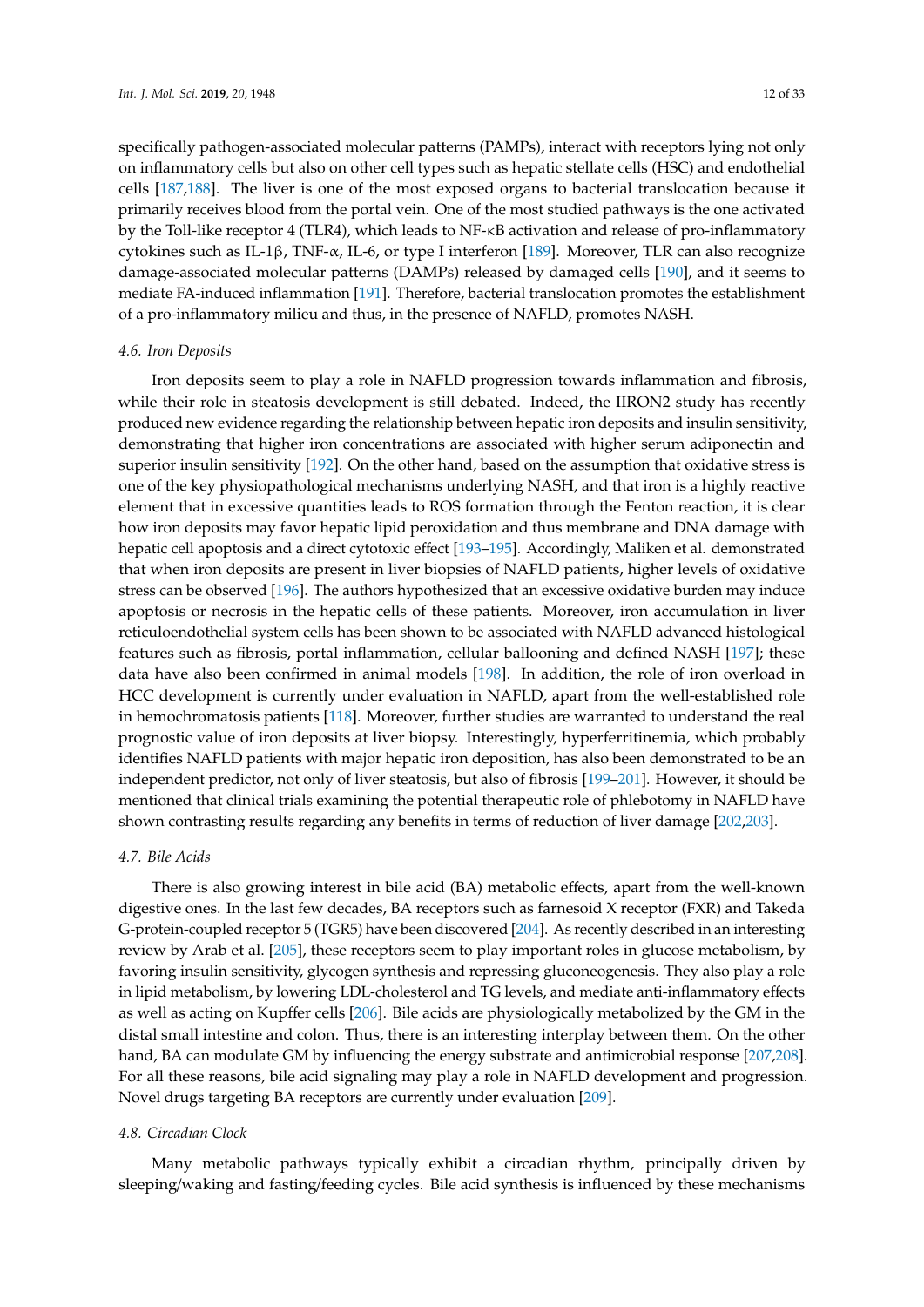too, as are the immune system and inflammatory responses [\[210\]](#page-28-5). All these mechanisms underlie NAFLD; it is therefore legitimate to suppose a role of the circadian clock in this disease, with the central nervous system coordinating all of these factors [\[211,](#page-28-6)[212\]](#page-28-7). Kettner et al. recently demonstrated in animal models that chronic jet lag is sufficient to induce liver steatosis and successively HCC, probably through neuroendocrine dysfunction and pro-inflammatory effects that ultimately lead to gene deregulation [\[213\]](#page-28-8). Moreover, other experimental models confirmed that gene mutations involved in the circadian clock system regulation predispose to NAFLD [\[213](#page-28-8)[,214\]](#page-28-9). However, further studies are needed to better characterize the clinical and therapeutic implications of circadian rhythm regulation.

# **5. Therapy**

Today, there is no licensed pharmacotherapy for NAFLD, so the treatment is fundamentally based on lifestyle intervention and every specific drug would be off label [\[1\]](#page-17-0). Numerous pharmacological strategies have been tested in clinical studies for NAFLD therapy and, in accordance with the above described NAFLD physiopathology, different classes of drugs can be identified: antidiabetic drugs, antioxidants, prebiotics, drugs acting on the bile acid system and lipid-lowering therapies. It should be kept in mind that, in order to prevent cardiovascular complications in these patients, it is mandatory to treat the associated cardiovascular risk factors such as dyslipidemia, arterial hypertension and diabetes [\[1](#page-17-0)[,215\]](#page-28-10).

#### *5.1. Lifestyle Intervention*

The cornerstone of NAFLD treatment is lifestyle intervention [\[16\]](#page-18-6). Physical activity should be implemented [\[216,](#page-28-11)[217\]](#page-28-12), aiming at a minimum of 150–200 min/week of moderate intensity aerobic physical activity; a dose-effect relationship has been demonstrated, pointing out that high intensity exercise should be preferred to moderate exercise whenever possible [\[1\]](#page-17-0). However, the most effective strategy to reduce liver fat is dietary restriction, thus the European guidelines recommend a 7–10% weight loss ("weight normative" approach) [\[1](#page-17-0)[,218\]](#page-28-13). In fact, as demonstrated in a recent prospective real-world study, the degree of weight loss correlates with histological improvement of all NASH-related parameters, with moderate evidence if the weight loss reaches 5% and even greater results if it exceeds 10% (90% resolution of NASH in the latter case) [\[219\]](#page-28-14). Similar results have been shown in randomized prospective trials comparing hypocaloric diet plus vitamin E with or without orlistat; this trial showed that a greater weight loss was associated with an increased insulin sensitivity, higher adiponectin levels and reduced liver steatosis, inflammation and ballooning, independently from the adopted pharmacological intervention [\[220\]](#page-28-15). A hypocaloric (120–1600 Kcal/day) low-fat or low-carbohydrate diet should be encouraged [\[221\]](#page-28-16). In fact, it seems that as long as weight loss is achieved, the macronutrient composition of the diet is of little importance [\[221,](#page-28-16)[222\]](#page-28-17). With this aim, bariatric surgery is giving promising results in patients with morbid obesity, leading to a reduction of biochemical markers of NAFLD and amelioration of steatosis, hepatocyte ballooning, lobular inflammation and fibrosis [\[223\]](#page-28-18).

On the other hand, independent of weight loss, recent evidence has highlighted the importance of having a healthy diet ("weight inclusive" approach) [\[224](#page-28-19)[,225\]](#page-28-20). In fact, Poperzi et al. demonstrated that the isocaloric Mediterranean diet reduces liver steatosis to the same extent as a low-fat diet, even though the first one is probably more effective on cardiometabolic risk factors [\[226\]](#page-28-21). Particularly, saturated fatty acids should be kept below the threshold of 10% of the total fat amount and replaced with polyunsaturated fatty acids [\[225,](#page-28-20)[227,](#page-29-0)[228\]](#page-29-1). Animal-derived proteins should be reduced and the consumption of olive oil, legumes, fruits, nuts, vegetables, grains and fish should be intensified. All these indications are fundamental also in accordance with the European Society of Cardiology for cardiovascular prevention, especially considering that NAFLD patients are considered at increased cardiovascular risk [\[225,](#page-28-20)[227\]](#page-29-0).

Expanding the issue of dietary considerations, it is mandatory to reduce fructose intake (e.g., soft drinks), while there are no liver-related limitations on coffee, which has been found to be beneficial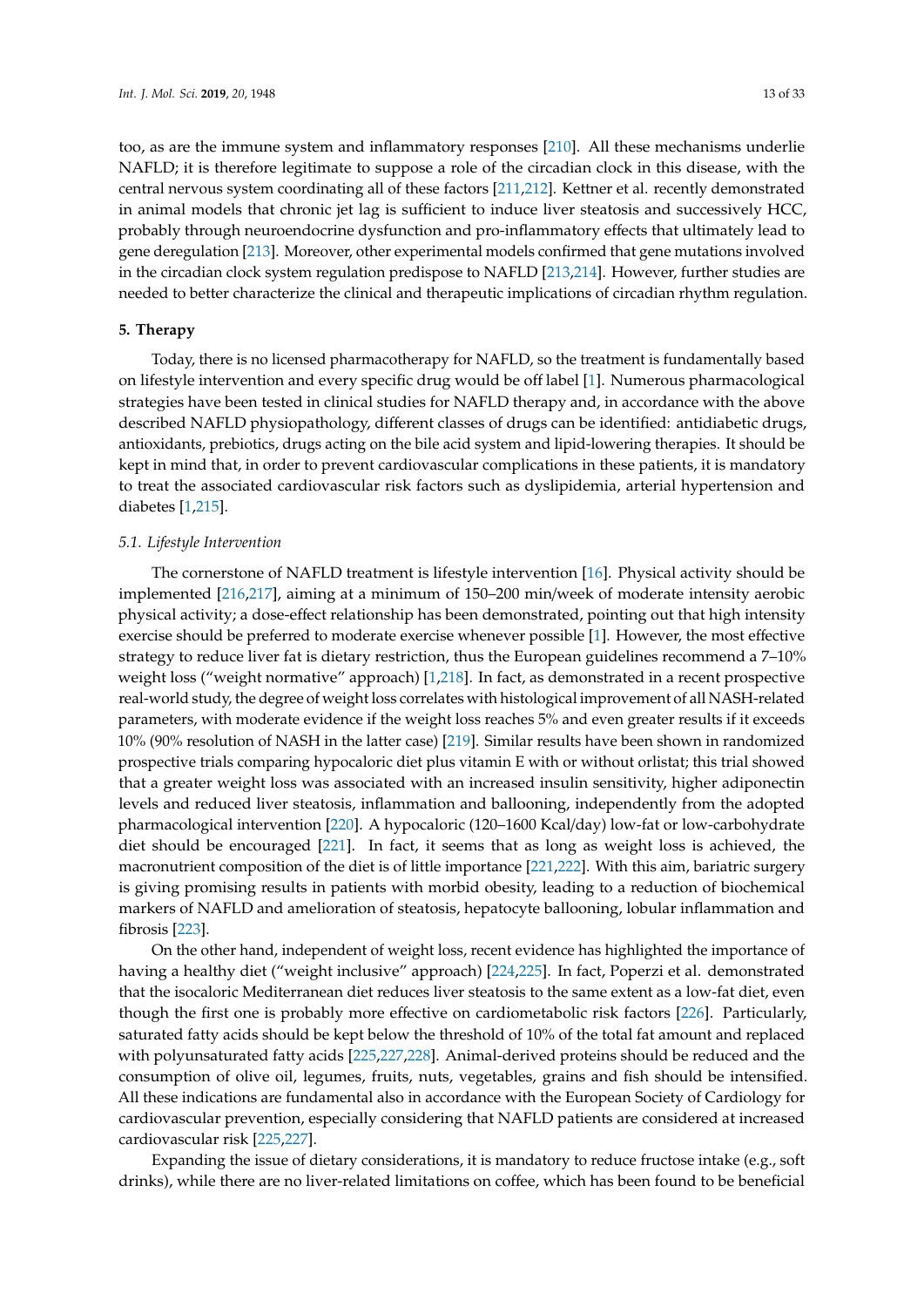for liver steatosis [\[1,](#page-17-0)[229\]](#page-29-2). The effect of consuming alcoholic beverages is still debated, since recent evidence suggests that even a modest consumption may enhance liver damage [\[2](#page-17-1)[,230](#page-29-3)[,231\]](#page-29-4).

#### *5.2. Antidiabetic Drugs*

Since NAFLD is often associated with insulin resistance, even though in a complex and bidirectional relationship, drugs increasing insulin sensitivity have been proposed to treat liver steatosis and prevent diabetes in these patients. Among them, the thiazolidinediones, acting on the nuclear transcription factor peroxisome proliferator-activated receptor gamma (PPAR)-γ and thus true insulin sensitizers drugs, have demonstrated the best efficacy, improving liver histology in NASH independently from the presence of diabetes [\[232](#page-29-5)[,233\]](#page-29-6). For all these reasons, European guidelines recommend with a B2 GRADE the use of pioglitazone in diabetic and in non-diabetic (off-label) patients [\[1\]](#page-17-0). The drawbacks of thiazolidinediones are weight gain, bone fractures in women, bladder cancer and congestive heart failure [\[234\]](#page-29-7).

While the cornerstone of antidiabetic therapy in type 2 diabetes is metformin, an AMP-activated protein kinase activator, its role in reducing steatosis and inflammation in NAFLD is still debated [\[1\]](#page-17-0). Bugianesi et al., in a Randomized Controlled Trial (RCT) with histological outcomes, demonstrated that compared to a dietary intervention or vitamin E, metformin significantly reduced aminotransferase levels and improved liver histology in nondiabetic NAFLD patients [\[235\]](#page-29-8). These findings were not confirmed by subsequent RCTs [\[236](#page-29-9)[,237\]](#page-29-10). On the other hand, metformin appears to reduce HCC risk in a dose-response pattern [\[41,](#page-19-9)[238\]](#page-29-11), probably influencing the LKB1/AMPK/mTOR axis and reducing ROS formation by acting on the mitochondrial respiratory chain [\[239\]](#page-29-12). In conclusion, the evidence for metformin use in NAFLD patients is still inconsistent.

Glucagon-like peptide-1 (GLP1) receptor agonists are promising therapeutic agents in NAFLD. In fact, in the LEAN (Liraglutide efficacy and action in NASH) RCT phase 2 study in overweight NASH patients, liraglutide induced NASH resolution in 39% of individuals compared to 9% of the placebo group; moreover, it significantly halted fibrosis progression [\[240\]](#page-29-13). The adverse events were mainly diarrhea, constipation and loss of appetite. Interestingly, the authors hypothesized that the weight reduction and the better glycemic control of the liraglutide group could also reduce cardiovascular risk in overweight patients with NASH, as already demonstrated in diabetic patients at high cardiovascular risk [\[241\]](#page-29-14). However, it should be noted that the hepatoprotective effect of liraglutide is probably not entirely justified by an improvement of the metabolic phenotype, but it is also due to a direct hepatic effect [\[242\]](#page-29-15). Moreover, other GLP1 receptor agonists have been tested in clinical studies with promising results [\[243\]](#page-29-16). On the contrary, sitagliptin, an oral dipeptidyl peptidase-4 (DPP4) inhibitor, in a recent RCT did not significantly reduce liver steatosis in prediabetic or diabetic patients with NAFLD [\[244\]](#page-29-17).

Finally, the sodium/glucose cotransporter 2 (SGLT2) inhibitors are raising growing interest for the treatment of NAFLD, also considering their known beneficial effect on cardiovascular prevention in people with diabetes [\[245\]](#page-29-18). In the E-LIFT (Effect of empagliflozin on liver fat in patients with type 2 diabetes and nonalcoholic fatty liver disease: A randomized controlled trial) Trial, empagliflozin reduced liver fat evaluated by MRI in diabetic NAFLD patients and reduced liver transaminase levels [\[246\]](#page-30-0). These findings did not seem to be related to a better glycemic control or a greater weight reduction in the treatment group. Similar results on liver steatosis were also reported by ipragliflozin and luseogliflozin [\[247,](#page-30-1)[248\]](#page-30-2); dapagliflozin, in the EFFECT-II (Effects of Omega-3 Carboxylic Acids and Dapagliflozin on Liver Fat Content in Diabetic Patients) trial reduced hepatocyte injury biomarkers and liver fat content compared to placebo when used in association with omega 3 in diabetic NAFLD patients [\[249\]](#page-30-3). Several other studies examined the effects of SGLT2 inhibitors on NAFLD but, to the best of the authors' knowledge, no histological data on the effect of gliflozin on NAFLD are available yet [\[250\]](#page-30-4). The negative energy balance derived from glucose urinary excretion and from the increased glucagon/insulin ratio that promotes substrate utilization shift from carbohydrates to lipids may explain the beneficial role of SGLT2 inhibitors in NAFLD [\[249,](#page-30-3)[251\]](#page-30-5); the weight loss and the increased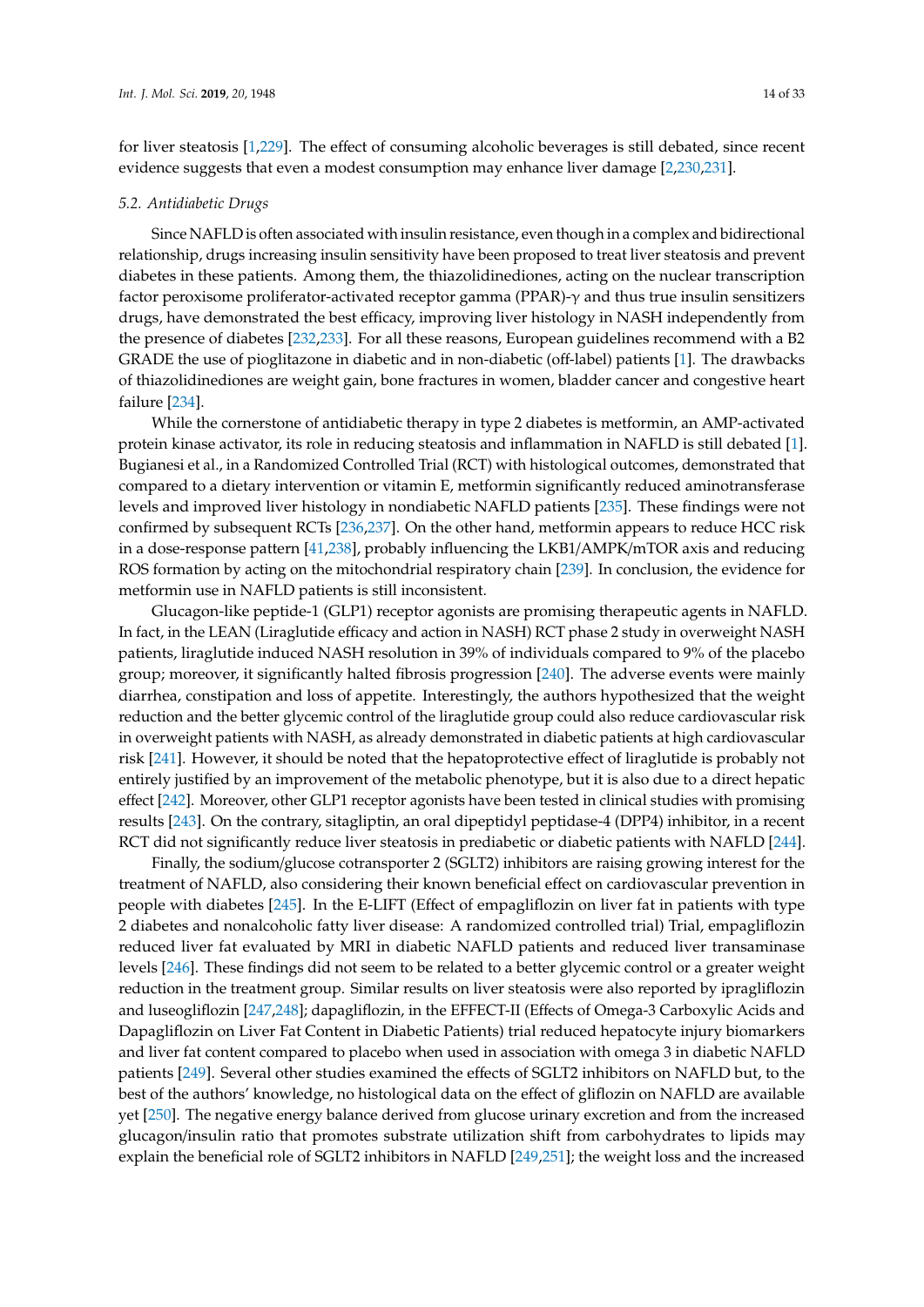insulin sensitivity may contribute to the SGLT2 inhibitors effect though, as mentioned above, this is still unclear [\[248](#page-30-2)[,250\]](#page-30-4). Finally, a direct anti-inflammatory effect of gliflozins has been proposed [\[252\]](#page-30-6).

It should be mentioned that not all antidiabetic drugs are efficacious against liver steatosis [\[253\]](#page-30-7); for example, insulin and insulin secretagogues seem to exacerbate steatosis and increase the risk of HCC [\[41\]](#page-19-9).

#### *5.3. Antioxidants*

Since oxidative stress represents one of the main etiopathogenic factors causing NASH, many antioxidant agents have been tested. Among them, vitamin E, in the PIVENS (Pioglitazone versus Vitamin E versus Placebo for the Treatment of Nondiabetic Patients with Nonalcoholic Steatohepatitis) trial, significantly reduced serum transaminases and improved steatosis, inflammation and ballooning in NAFLD compared to placebo [\[233](#page-29-6)[,254\]](#page-30-8); these results were also confirmed by a recent meta-analysis on the effect of vitamin E [\[255\]](#page-30-9). Despite the concerns for long-term safety, because of the possible higher risk of mortality, hemorrhagic stroke and prostate cancer, the European guidelines recommend the use of vitamin E in NAFLD (B2, GRADE system) [\[1\]](#page-17-0). Notably, the dietary vitamin C intake inversely correlates with the incidence of NAFLD, suggesting that dietary supplementation may have a beneficial role [\[256\]](#page-30-10). Analogously, zinc and selenium supplementation ameliorated NAFLD histology in animal models [\[257\]](#page-30-11).

Promising results have been given by omega 3 polyunsaturated fatty acids (PUFAs); they probably act on SREBP-1c, ChREBP and PPARs, reducing lipogenesis and increasing beta-oxidation [\[258,](#page-30-12)[259\]](#page-30-13). Furthermore, omega 3 PUFAs exert anti-inflammatory effects through the interaction with active metabolites involved in inflammation such as TNF-alpha [\[260](#page-30-14)[,261\]](#page-30-15); finally, they may increase insulin sensitivity [\[262\]](#page-30-16). Unfortunately, several differences in the design of the different studies makes it difficult to compare the PUFA efficacy on NAFLD treatment [\[259](#page-30-13)[,260\]](#page-30-14).

Pentoxifylline, a TNF-alpha inhibitor, has improved histology in NASH patients, independently from insulin sensitivity measures [\[263\]](#page-30-17). Although antioxidant and anti-inflammatory effects have been hypothesized, the real mechanisms underlying these effects remain unclear. The advantages of pentoxifylline are its affordability, its good tolerability and its long-term safety.

#### *5.4. Drugs acting on The Gut Microbiota*

As mentioned above, the gut microbiota, through bacterial translocations and PAMPs, nurtures inflammation. Prebiotics are nondigestible substances able to promote the growth of beneficial microorganisms in the gut, while probiotics are live microorganisms that, when administered in adequate amounts, confer a health benefit to the host [\[264\]](#page-30-18). A recent metanalysis demonstrated that prebiotics and probiotics reduce BMI and liver enzymes, also ameliorating the lipid profile but with no effect on inflammation [\[265\]](#page-31-0). A RCT recently proved that probiotics reduce liver fat content, serum aminotransferase levels, TNF-alpha and interleukin 6 levels [\[266\]](#page-31-1). A possible explanation of the beneficial effects of these therapies is the increased production of short-chain fatty acids, the delayed macronutrient absorption, the ameliorated barrier function, a modulation of the immune system and an effect on bile acid metabolism [\[265\]](#page-31-0). However, further studies are needed to better define the effects and the dosage needed for prebiotics and probiotics.

# *5.5. Drugs Acting on Bile Acids System*

Obeticholic acid, a potent activator of the above-mentioned FXR already registered for the treatment of primary biliary cholangitis, has been tested for use in NASH patients in the FLINT (Farnesoid X Receptor Ligand Obeticholic Acid in NASH Treatment) trial. This study has been stopped for superiority, since the drug significantly improved necro-inflammation, reducing lipogenesis, increasing VLDL clearance but also through direct anti-inflammatory effects [\[267](#page-31-2)[,268\]](#page-31-3). In a phase 2 RCT in NAFLD diabetic patients, obeticholic acid not only reduced markers of liver inflammation and fibrosis, but it also reduced insulin resistance [\[269\]](#page-31-4). Two phase 3 studies evaluating the role of obeticholic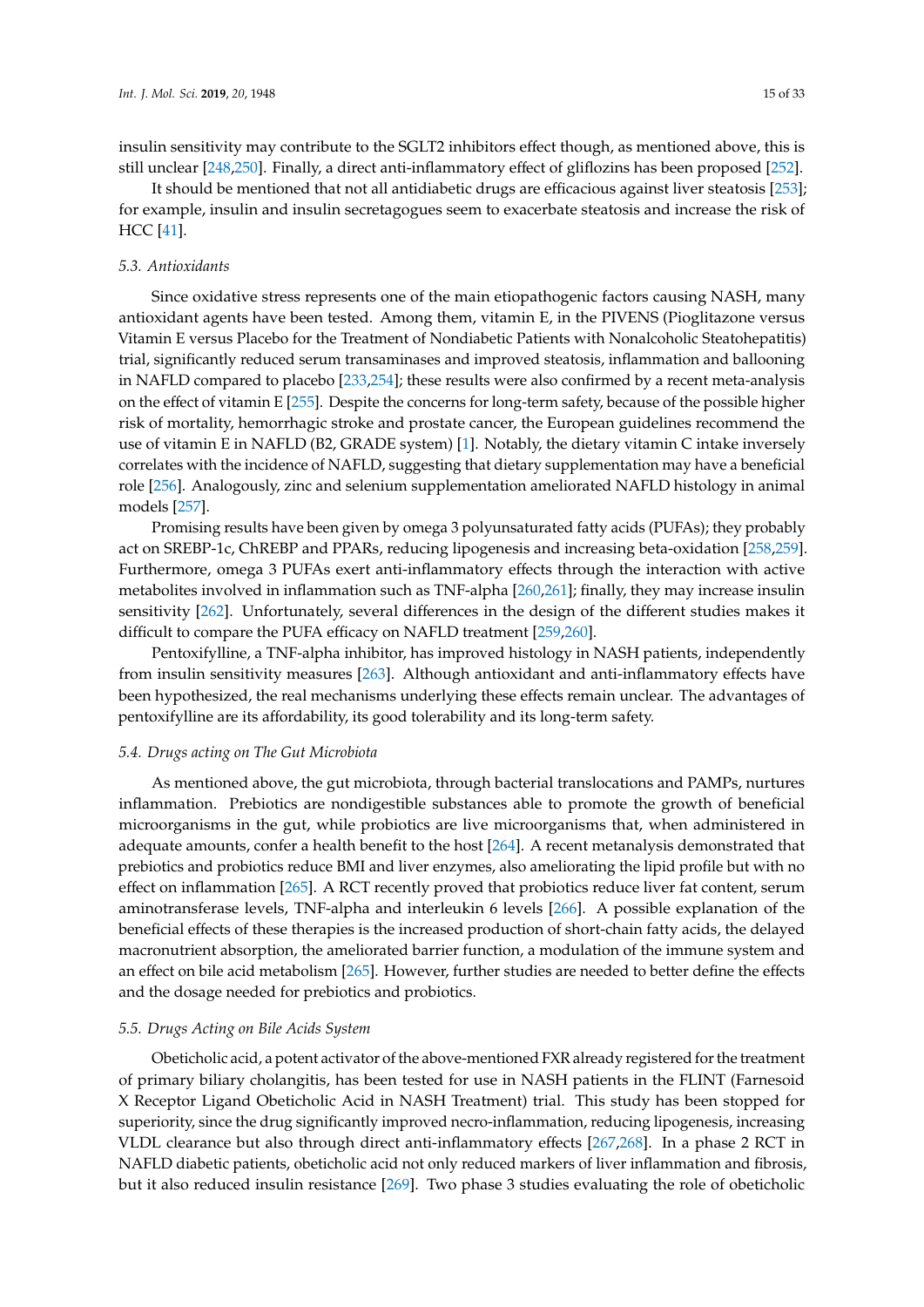acid in non-cirrhotic NASH with liver fibrosis (REGENERATE [ClinicalTrials.gov:](ClinicalTrials.gov) NCT02548351) and in compensated cirrhosis due to NASH (REVERSE [ClinicalTrials.gov:](ClinicalTrials.gov) NCT03439254) are now ongoing. The adverse events of this drug are pruritus and increased LDL cholesterol. On the contrary, ursodeoxycholic acid (UDCA), a natural bile acid, did not prove to be superior to placebo in reducing steatosis, inflammation or fibrosis [\[270\]](#page-31-5), even though it reduced serum transaminase levels and improved liver histology when used in combination with vitamin E [\[271\]](#page-31-6).

# *5.6. Lipid-Lowering Therapies*

As clearly demonstrated by the post-hoc analysis of the GREACE (GREek Atorvastatin and Coronary-heart-disease Evaluation) study [\[272\]](#page-31-7) and the IDEAL (Incremental Decrease in Events through Aggressive Lipid Lowering) study [\[273\]](#page-31-8), the use of statins is safe in patients with NAFLD and they also reduce the levels of serum transaminases. Moreover, statins ameliorate liver histology and, most importantly, reduce cardiovascular morbidity and mortality in NAFLD patients [\[272–](#page-31-7)[275\]](#page-31-9). As demonstrated in a large cross-sectional cohort of patients with suspected NASH, statin use confers a dose-dependent protection towards all NAFLD spectrum, including steatosis, NASH and fibrosis [\[276\]](#page-31-10). The authors suppose an anti-inflammatory and possibly anti-fibrotic effect, besides the known inhibitory effect on lipid synthesis. Finally, a reduced risk of HCC has been demonstrated [\[277\]](#page-31-11). Despite all these beneficial effects, unfortunately, statins are still under-prescribed in NAFLD patients, principally because of an unjustified tendency to discourage their use in cases of elevated liver enzymes [\[278\]](#page-31-12).

Another lipid-lowering agent is ezetimibe, a Niemann-Pick C1 like 1 (NPC1L1) protein inhibitor, which has been proposed to prevent and treat NAFLD [\[279\]](#page-31-13). The hypothesis is that a lower cholesterol inflow to the liver reduces inflammation, insulin resistance and apoptosis in hepatocytes [\[280\]](#page-31-14). However, according to a recent metanalysis, despite some studies showing a benefit for serum transaminase, liver steatosis and hepatocyte ballooning, the evidence for ezetimibe prescription in NAFLD is still scarce [\[280\]](#page-31-14).

#### *5.7. Novel Classes of Drugs*

Novel classes of drugs are currently under clinical trials [\[281\]](#page-31-15). Selonsertib (GS-4997), a selective inhibitor of apoptosis signal-regulating kinase 1 (ASK1) with anti-inflammatory and anti-fibrotic properties, demonstrated a potential role in reducing fibrosis in NASH and stage 2–3 fibrosis [\[282\]](#page-31-16); it is now being tested in stage 3 fibrosis and compensated cirrhotic NASH patients (STELLAR3 study [ClinicalTrials.gov:](ClinicalTrials.gov) NCT03053050 and STELLAR4 study [ClinicalTrials.gov:](ClinicalTrials.gov) NCT03053063). Analogously, cenicriviroc, an antagonist of the C-C motif chemokine receptor 2/5 (CCR2 and CCR5) that plays a role in macrophage recruitment in the liver, has been tested in a randomized phase 2b study, showing anti-inflammatory and anti-fibrotic effects in NASH patients with fibrosis [\[283,](#page-32-0)[284\]](#page-32-1); it is now being tested in a phase 3 clinical trial (AURORA study [ClinicalTrials.gov:](ClinicalTrials.gov) NCT03028740). Elafibranor is a dual agonist of PPARα/δ that, in a phase 2 RCT, resolved NASH and ameliorated steatosis, ballooning, lobular inflammation and fibrosis in patients with a NAFLD fibrosis score  $\geq 4$  [\[285\]](#page-32-2). Moreover, elafibranor improved serum liver enzymes, lipid profile, markers of inflammation and, in diabetic subjects, ameliorated insulin sensitivity, demonstrating a "broad spectrum activity" rather than a simple hepatic effect [\[286\]](#page-32-3). The exact mechanism of action of this drug is still unclear, but PPAR $\alpha$  and PPARδ are transcription factors involved not only in glucose and fat metabolism, but also in immune response, inflammation, apoptosis and cell proliferation [\[286\]](#page-32-3). A multicenter phase 3 RCT study to evaluate the efficacy and safety of elafibranor in NASH without cirrhosis is ongoing (RESOLVE-IT [ClinicalTrials.gov:](ClinicalTrials.gov) NCT02704403). Aramchol is a fatty acid–bile acid conjugate that inhibits hepatic Stearoyl-CoA desaturase and, in a phase 2a study, reduced liver steatosis in a dose-dependent manner [\[287\]](#page-32-4). In the next phase 2b study, it significantly reduced liver fat, obtained NASH resolution without worsening of fibrosis, reduced serum transaminases and improved glycemic control compared to placebo in overweight or obese NASH patients with prediabetes or diabetes [\[288\]](#page-32-5). Emricasan, an oral pan-caspase inhibitor modulating apoptosis, in a recent RCT significantly decreased serum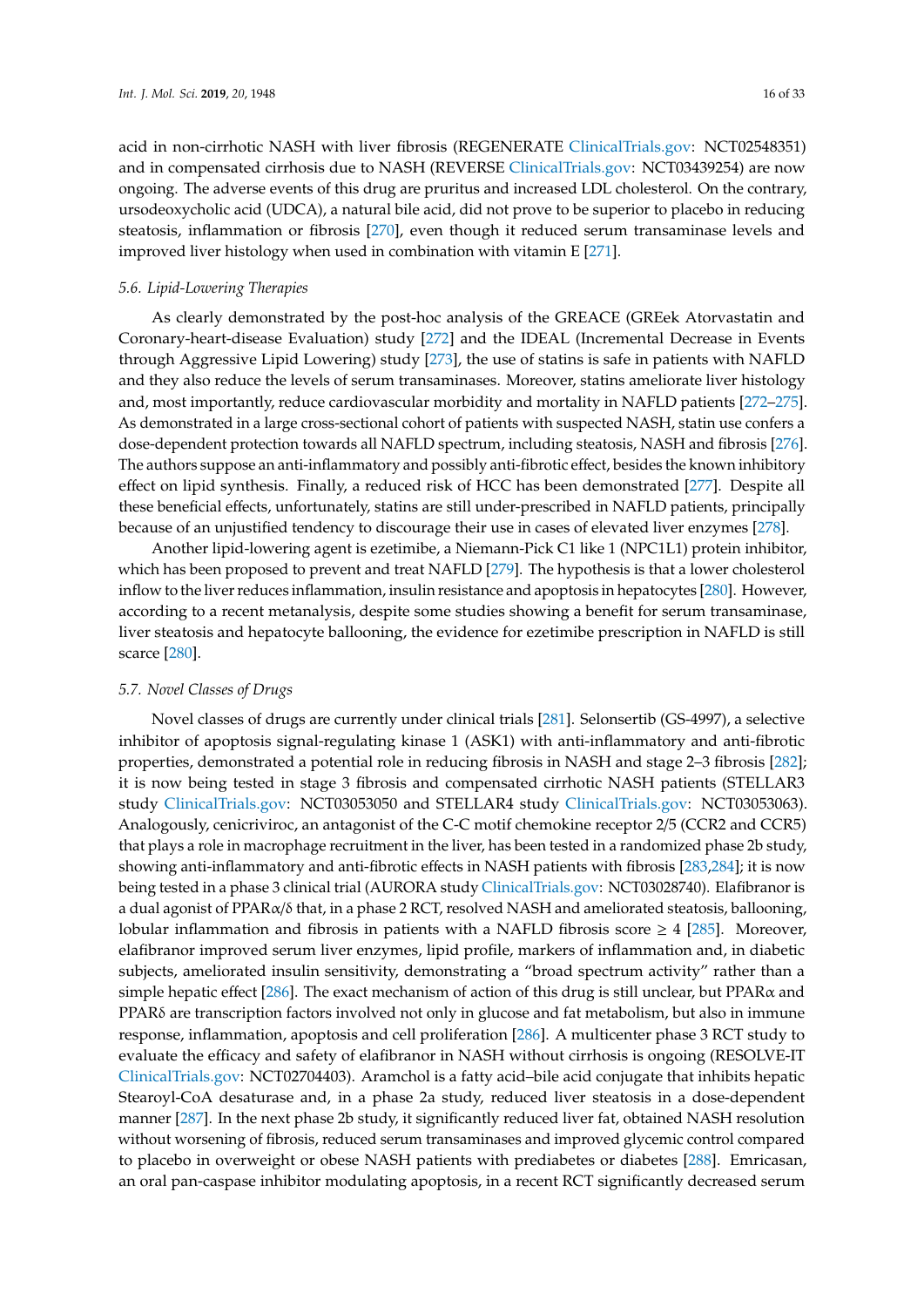transaminases and caspase activity in patients with NAFLD and elevated serum aminotransferase [\[289\]](#page-32-6). It is noteworthy that an antifibrotic agent, Simtuzumab, which is an anti-lysyl oxidase-like monoclonal antibody, failed to reduce fibrosis in NASH patients with advanced fibrosis in a phase 2 RCT [\[290\]](#page-32-7). Finally, hepatokines are currently under evaluation as a potential target for NAFLD therapy and diabetes prevention [\[41](#page-19-9)[,291\]](#page-32-8).

#### **6. Conclusions and Future Perspectives**

NAFLD is a well-distinguished clinical entity affecting people worldwide. Its pathogenesis is complex and multifactorial, mainly involving genetic, environmental and metabolic factors. New concepts are constantly appearing in the literature, promising new diagnostic and therapeutic tools. Further studies are needed to better characterize not only NAFLD development but overall NAFLD progression, in order to better identify NAFLD patients at higher risk of metabolic, cardiovascular and neoplastic complications.

**Author Contributions:** Conceptualization, S.M.; data curation, S.M.; writing—original draft preparation, S.M.; writing—review and editing, A.D.P., R.S., F.U., S.P., F.P.; supervision, A.M.R.

**Funding:** This research received no external funding.

**Acknowledgments:** We wish to thank the Scientific Bureau of the University of Catania for language support.

**Conflicts of Interest:** The authors declare no conflict of interest.

# **Abbreviations**

| NAFLD         | Nonalcoholic Fatty Liver Disease                    |
|---------------|-----------------------------------------------------|
| <b>NASH</b>   | Nonalcoholic Steatohepatitis                        |
| <b>CT</b>     | Computed Tomography                                 |
| <b>MRS</b>    | Magnetic Resonance Spectroscopy                     |
| MRI           | Magnetic Resonance Imaging                          |
| GPT           | Glutamic Pyruvic Transaminase                       |
| HCV           | Hepatitis C Virus                                   |
| OLT           | Orthotopic Liver Transplantation                    |
| AASLD         | American Association for the Study of Liver Disease |
| TE            | Transient Elastography                              |
| BMI           | Body Mass Index                                     |
| <b>MONW</b>   | Metabolically Obese but Normal Weight               |
| TG            | Triglycerides                                       |
| <b>LDL</b>    | Low Density Lipoprotein                             |
| sdLDL         | Small dense Low Density Lipoprotein                 |
| HDL           | High Density Lipoprotein                            |
| <b>VLDL</b>   | Very Low Density Lipoprotein                        |
| HCC           | Hepatocarcinoma                                     |
| NAFL          | Nonalcoholic Fatty Liver                            |
| FA            | Fatty Acid                                          |
| NEFA          | Non-Esterified Fatty Acids                          |
| <b>DNL</b>    | De Novo Lipogenesis                                 |
| CPT1          | Carnitine-O-palmitoyltransferase 1                  |
| <b>ROS</b>    | Radical Oxygen Species                              |
| RE            | Endoplasmic Reticulum                               |
| FATP5         | Fatty Acid Transport Protein                        |
| $PKC\epsilon$ | Protein Kinase $C$ - $\varepsilon$                  |
| SREBP1c       | Sterol Regulatory Element Binding Protein 1c        |
| <b>LXR</b>    | Liver X Receptor                                    |
| RXR           | Retinoid X Receptor                                 |
| <b>LIRKO</b>  | Insulin Receptor Knockout                           |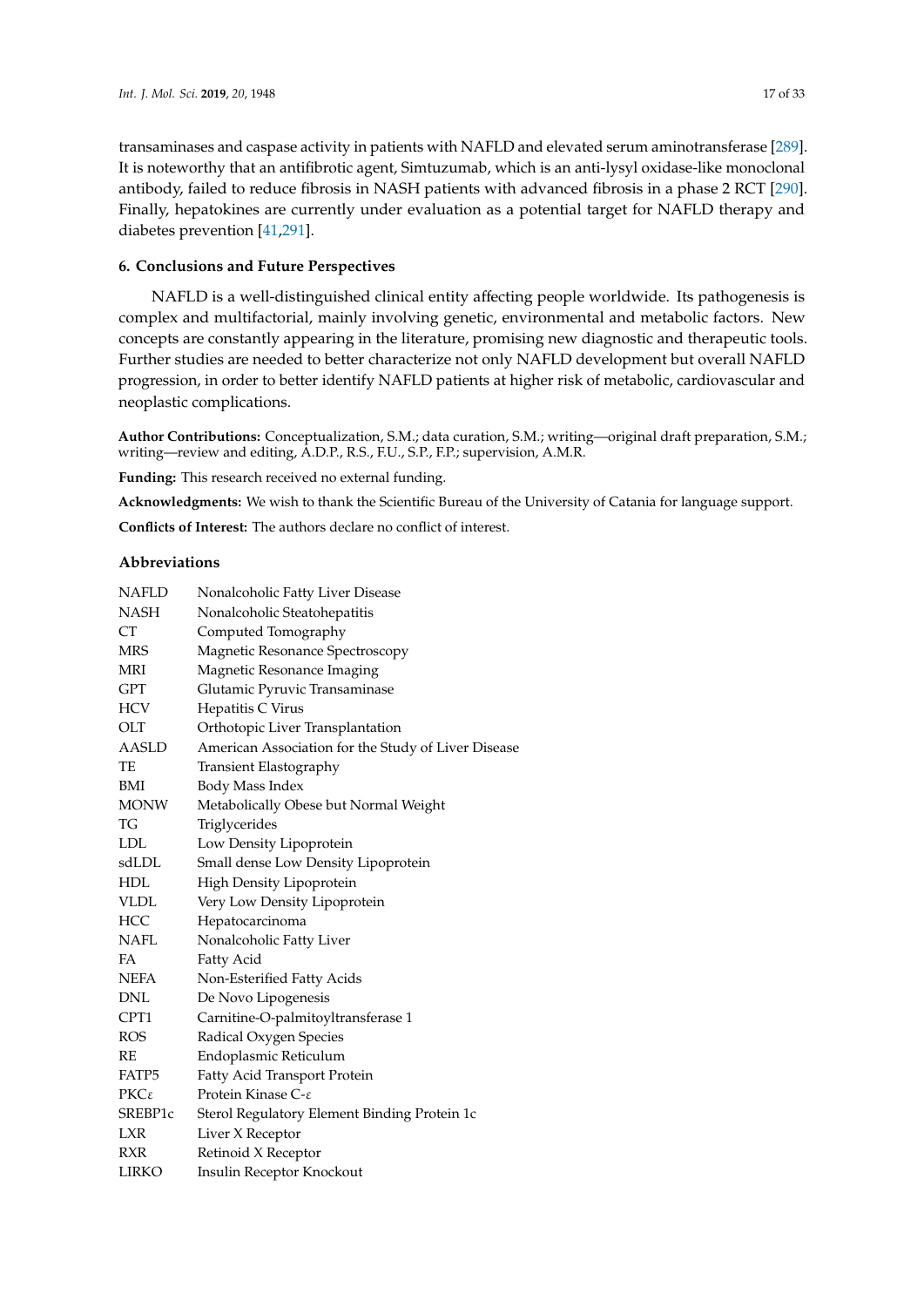| <b>ChREBP</b>    | Carbohydrate Response Element Binding Protein        |
|------------------|------------------------------------------------------|
| GМ               | Gut Microbiota                                       |
| <b>LPS</b>       | Lipopolysaccharide                                   |
| PAMPs            | Pathogen-Associated Molecular Patterns               |
| <b>HSC</b>       | Hepatic Stellate Cells                               |
| TLR4             | Toll-like Receptor 4                                 |
| <b>DAMPs</b>     | Damage-Associated Molecular Patterns                 |
| PNPLA3           | Palatin-like Phospholipase Domain Containing 3       |
| $iPLA2-\epsilon$ | Calcium-Independent Phospholipase A2 Epsilon         |
| TM6SF2           | Transmembrane 6 Superfamily Member 2                 |
| <b>GCKR</b>      | Glucokinase Regulator                                |
| <b>CETP</b>      | Cholesteryl Ester Transfer Protein                   |
| SREBP-1c         | Sterol Regulatory Element-Binding Protein 1c         |
| MBOAT7           | Membrane Bound O-Acyltransferase Domain-Containing 7 |
| <b>MTTP</b>      | Microsomal Triglyceride Transfer Protein             |
| ApoB             | Apolipoprotein B                                     |
| SOD <sub>2</sub> | Superoxide Dismutase 2                               |
| <b>GST</b>       | Glutathione S-Transferase                            |
| TNF- $\alpha$    | Tumor Necrosis Factor-alpha                          |
| PPARA            | Peroxisome Proliferator-Activated Receptor $\alpha$  |
| APOC3            | APOLIPOPROTEIN C-III                                 |
| IL <sub>6</sub>  | Interleukin-6                                        |
| <b>BA</b>        | Bile acid                                            |
| <b>FXR</b>       | Farnesoid X Receptor                                 |
| TGR5             | Takeda G-Protein-Coupled Receptor 5                  |
| GLP1             | Glucagon-Like Peptide-1                              |
| RCT              | Randomized Controlled Trial                          |
|                  |                                                      |

# **References**

- <span id="page-17-0"></span>1. European Association for the Study of the Liver (EASL); European Association for the Study of Diabetes (EASD); European Association for the Study of Obesity (EASO). EASL–EASD–EASO Clinical Practice Guidelines for the management of non-alcoholic fatty liver disease. *J. Hepatol.* **2016**, *64*, 1388–1402. [\[CrossRef\]](http://dx.doi.org/10.1016/j.jhep.2015.11.004)
- <span id="page-17-1"></span>2. Chang, Y.; Cho, Y.K.; Kim, Y.; Sung, E.; Ahn, J.; Jung, H.-S.S.; Yun, K.E.; Shin, H.; Ryu, S. Nonheavy Drinking and Worsening of Noninvasive Fibrosis Markers in Nonalcoholic Fatty Liver Disease: A Cohort Study. *Hepatology* **2019**, *69*, 64–75. [\[CrossRef\]](http://dx.doi.org/10.1002/hep.30170) [\[PubMed\]](http://www.ncbi.nlm.nih.gov/pubmed/30019340)
- <span id="page-17-2"></span>3. Ballestri, S.; Nascimbeni, F.; Baldelli, E.; Marrazzo, A.; Romagnoli, D.; Targher, G.; Lonardo, A. Ultrasonographic fatty liver indicator detects mild steatosis and correlates with metabolic/histological parameters in various liver diseases. *Metabolism* **2017**, *72*, 57–65. [\[CrossRef\]](http://dx.doi.org/10.1016/j.metabol.2017.04.003)
- <span id="page-17-3"></span>4. Castera, L.; Friedrich-Rust, M.; Loomba, R. Noninvasive Assessment of Liver Disease in Patients With Nonalcoholic Fatty Liver Disease. *Gastroenterology* **2019**, *156*, 1264–1281.e4. [\[CrossRef\]](http://dx.doi.org/10.1053/j.gastro.2018.12.036)
- <span id="page-17-4"></span>5. Torres, D.M.; Harrison, S.A. Diagnosis and Therapy of Nonalcoholic Steatohepatitis. *Gastroenterology* **2008**, *134*, 1682–1698. [\[CrossRef\]](http://dx.doi.org/10.1053/j.gastro.2008.02.077)
- <span id="page-17-8"></span>6. Obika, M.; Noguchi, H. Diagnosis and evaluation of nonalcoholic fatty liver disease. *Exp. Diabetes Res.* **2012**, *2012*, 145754. [\[CrossRef\]](http://dx.doi.org/10.1155/2012/145754)
- <span id="page-17-5"></span>7. Park, S.H.; Kim, P.N.; Kim, K.W.; Lee, S.W.; Yoon, S.E.; Park, S.W.; Ha, H.K.; Lee, M.-G.; Hwang, S.; Lee, S.-G.; et al. Macrovesicular Hepatic Steatosis in Living Liver Donors: Use of CT for Quantitative and Qualitative Assessment. *Radiology* **2006**, *239*, 105–112. [\[CrossRef\]](http://dx.doi.org/10.1148/radiol.2391050361)
- <span id="page-17-6"></span>8. Charlton, M.; Sanyal, A.J.; Cusi, K.; Lavine, J.E.; Brunt, E.M.; Harrison, S.A.; Younossi, Z.; Rinella, M.; Chalasani, N.; Younossi, Z.; et al. The diagnosis and management of nonalcoholic fatty liver disease: Practice guidance from the American Association for the Study of Liver Diseases. *Hepatology* **2017**, *67*, 328–357.
- <span id="page-17-7"></span>9. Reeder, S.B.; Cruite, I.; Hamilton, G.; Sirlin, C.B. Quantitative assessment of liver fat with magnetic resonance imaging and spectroscopy. *J. Magn. Reson. Imaging* **2011**, *34*, 4. [\[CrossRef\]](http://dx.doi.org/10.1002/jmri.22775) [\[PubMed\]](http://www.ncbi.nlm.nih.gov/pubmed/22025886)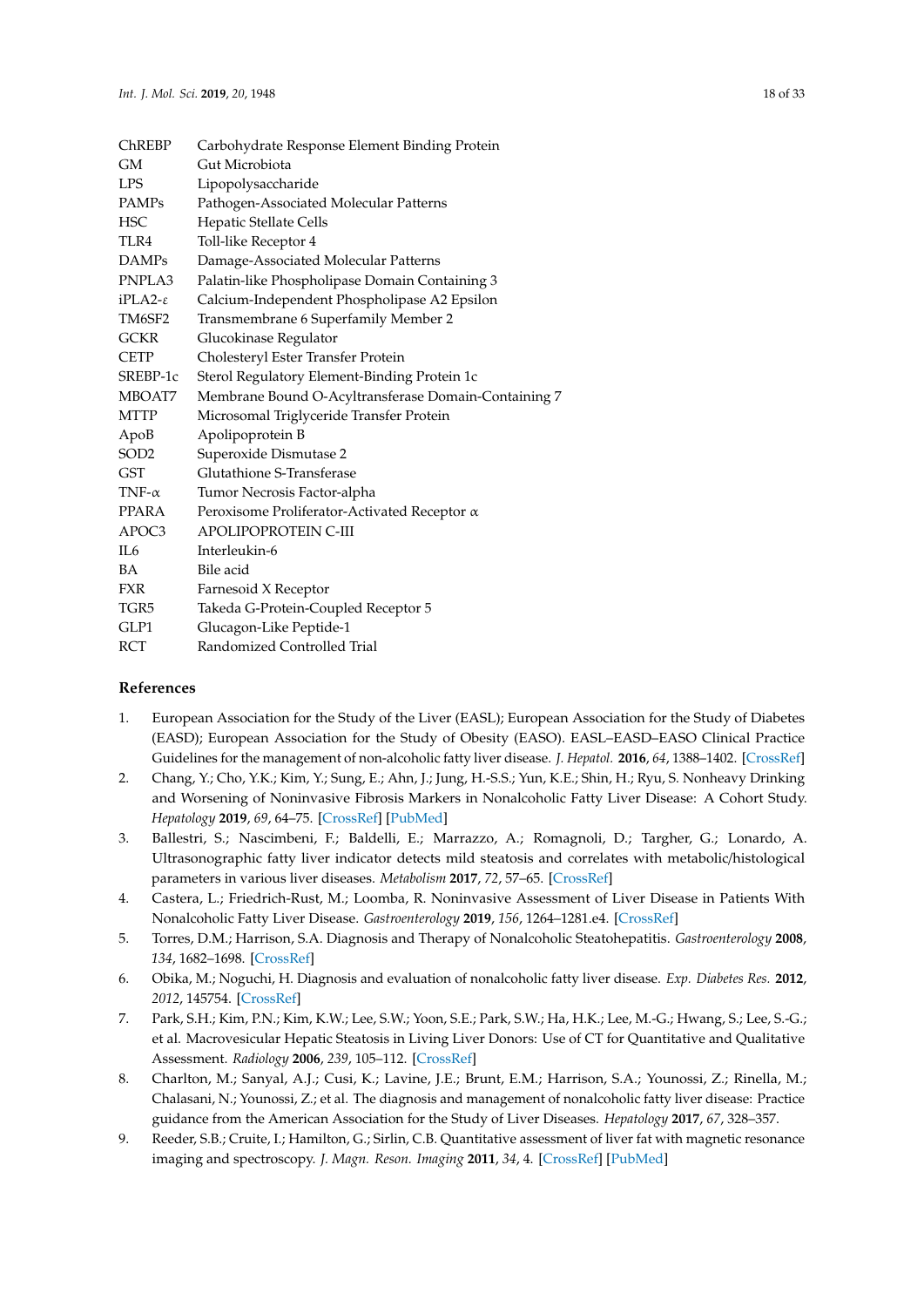- <span id="page-18-0"></span>10. Idilman, I.S.; Keskin, O.; Celik, A.; Savas, B.; Halil Elhan, A.; Idilman, R.; Karcaaltincaba, M. A comparison of liver fat content as determined by magnetic resonance imaging-proton density fat fraction and MRS versus liver histology in non-alcoholic fatty liver disease. *Acta Radiol.* **2016**, *57*, 271–278. [\[CrossRef\]](http://dx.doi.org/10.1177/0284185115580488) [\[PubMed\]](http://www.ncbi.nlm.nih.gov/pubmed/25855666)
- <span id="page-18-1"></span>11. Browning, J.D.; Szczepaniak, L.S.; Dobbins, R.; Nuremberg, P.; Horton, J.D.; Cohen, J.C.; Grundy, S.M.; Hobbs, H.H. Prevalence of hepatic steatosis in an urban population in the United States: Impact of ethnicity. *Hepatology* **2004**, *40*, 1387–1395. [\[CrossRef\]](http://dx.doi.org/10.1002/hep.20466) [\[PubMed\]](http://www.ncbi.nlm.nih.gov/pubmed/15565570)
- <span id="page-18-2"></span>12. Bedogni, G.; Miglioli, L.; Masutti, F.; Tiribelli, C.; Marchesini, G.; Bellentani, S. Prevalence of and risk factors for nonalcoholic fatty liver disease: The Dionysos nutrition and liver study. *Hepatology* **2005**, *42*, 44–52. [\[CrossRef\]](http://dx.doi.org/10.1002/hep.20734) [\[PubMed\]](http://www.ncbi.nlm.nih.gov/pubmed/15895401)
- <span id="page-18-3"></span>13. Bedogni, G.; Bellentani, S.; Miglioli, L.; Masutti, F.; Passalacqua, M.; Castiglione, A.; Tiribelli, C. The Fatty Liver Index: A simple and accurate predictor of hepatic steatosis in the general population. *BMC Gastroenterol.* **2006**, *6*, 33. [\[CrossRef\]](http://dx.doi.org/10.1186/1471-230X-6-33)
- <span id="page-18-4"></span>14. Kotronen, A.; Peltonen, M.; Hakkarainen, A.; Sevastianova, K.; Bergholm, R.; Johansson, L.M.; Lundbom, N.; Rissanen, A.; Ridderstråle, M.; Groop, L.; et al. Prediction of Non-Alcoholic Fatty Liver Disease and Liver Fat Using Metabolic and Genetic Factors. *Gastroenterology* **2009**, *137*, 865–872. [\[CrossRef\]](http://dx.doi.org/10.1053/j.gastro.2009.06.005)
- <span id="page-18-5"></span>15. Poynard, T.; Lassailly, G.; Diaz, E.; Clement, K.; Caïazzo, R.; Tordjman, J.; Munteanu, M.; Perazzo, H.; Demol, B.; Callafe, R.; et al. Performance of Biomarkers FibroTest, ActiTest, SteatoTest, and NashTest in Patients with Severe Obesity: Meta Analysis of Individual Patient Data. *PLoS ONE* **2012**, *7*, e30325. [\[CrossRef\]](http://dx.doi.org/10.1371/journal.pone.0030325) [\[PubMed\]](http://www.ncbi.nlm.nih.gov/pubmed/22431959)
- <span id="page-18-6"></span>16. Lonardo, A.; Nascimbeni, F.; Targher, G.; Bernardi, M.; Bonino, F.; Bugianesi, E.; Casini, A.; Gastaldelli, A.; Marchesini, G.; Marra, F.; et al. AISF position paper on nonalcoholic fatty liver disease (NAFLD): Updates and future directions. *Dig. Liver Dis.* **2017**, *49*, 471–483. [\[CrossRef\]](http://dx.doi.org/10.1016/j.dld.2017.01.147) [\[PubMed\]](http://www.ncbi.nlm.nih.gov/pubmed/28215516)
- <span id="page-18-7"></span>17. Angulo, P.; Hui, J.M.; Marchesini, G.; Bugianesi, E.; George, J.; Farrell, G.C.; Enders, F.; Saksena, S.; Burt, A.D.; Bida, J.P.; et al. The NAFLD fibrosis score: A noninvasive system that identifies liver fibrosis in patients with NAFLD. *Hepatology* **2007**, *45*, 846–854. [\[CrossRef\]](http://dx.doi.org/10.1002/hep.21496) [\[PubMed\]](http://www.ncbi.nlm.nih.gov/pubmed/17393509)
- <span id="page-18-8"></span>18. Shah, A.G.; Lydecker, A.; Murray, K.; Tetri, B.N.; Contos, M.J.; Sanyal, A.J.; Nash Clinical Research Network. Comparison of Noninvasive Markers of Fibrosis in Patients With Nonalcoholic Fatty Liver Disease. *Clin. Gastroenterol. Hepatol.* **2009**, *7*, 1104–1112. [\[CrossRef\]](http://dx.doi.org/10.1016/j.cgh.2009.05.033) [\[PubMed\]](http://www.ncbi.nlm.nih.gov/pubmed/19523535)
- <span id="page-18-9"></span>19. Petta, S.; Vanni, E.; Bugianesi, E.; Di Marco, V.; Cammà, C.; Cabibi, D.; Mezzabotta, L.; Craxì, A. The combination of liver stiffness measurement and NAFLD fibrosis score improves the noninvasive diagnostic accuracy for severe liver fibrosis in patients with nonalcoholic fatty liver disease. *Liver Int.* **2015**, *35*, 1566–1573. [\[CrossRef\]](http://dx.doi.org/10.1111/liv.12584)
- <span id="page-18-10"></span>20. Petta, S.; Wong, V.W.-S.; Cammà, C.; Hiriart, J.-B.; Wong, G.L.-H.; Vergniol, J.; Chan, A.W.-H.; Di Marco, V.; Merrouche, W.; Chan, H.L.-Y.; et al. Serial combination of non-invasive tools improves the diagnostic accuracy of severe liver fibrosis in patients with NAFLD. *Aliment. Pharmacol. Ther.* **2017**, *46*, 617–627. [\[CrossRef\]](http://dx.doi.org/10.1111/apt.14219)
- <span id="page-18-11"></span>21. Dongiovanni, P.; Meroni, M.; Longo, M.; Fargion, S.; Fracanzani, A.L. miRNA Signature in NAFLD: A Turning Point for a Non-Invasive Diagnosis. *Int. J. Mol. Sci.* **2018**, *19*, 3966. [\[CrossRef\]](http://dx.doi.org/10.3390/ijms19123966) [\[PubMed\]](http://www.ncbi.nlm.nih.gov/pubmed/30544653)
- <span id="page-18-12"></span>22. Rasineni, K.; Casey, C.A. Molecular mechanism of alcoholic fatty liver. *Indian J. Pharmacol.* **2012**, *44*, 299–303. [\[CrossRef\]](http://dx.doi.org/10.4103/0253-7613.96297)
- <span id="page-18-13"></span>23. Modaresi Esfeh, J.; Ansari-Gilani, K. Steatosis and hepatitis C. *Gastroenterol. Rep.* **2016**, *4*, 24–29. [\[CrossRef\]](http://dx.doi.org/10.1093/gastro/gov040)
- <span id="page-18-14"></span>24. Amacher, D.; Chalasani, N. Drug-Induced Hepatic Steatosis. *Semin. Liver Dis.* **2014**, *34*, 205–214.
- <span id="page-18-15"></span>25. Whitfield, A.J. Liver Dysfunction and Steatosis in Familial Hypobetalipoproteinemia. *Clin. Chem.* **2004**, *51*, 266–269. [\[CrossRef\]](http://dx.doi.org/10.1373/clinchem.2004.037978)
- <span id="page-18-16"></span>26. A-Kader, H.H. Lysosomal acid lipase deficiency: A form of non-obese fatty liver disease (NOFLD). *Expert Rev. Gastroenterol. Hepatol.* **2017**, *11*, 911–924. [\[CrossRef\]](http://dx.doi.org/10.1080/17474124.2017.1343144)
- <span id="page-18-17"></span>27. Liggi, M.; Murgia, D.; Civolani, A.; Demelia, E.; Sorbello, O.; Demelia, L. The relationship between copper and steatosis in Wilson's disease. *Clin. Res. Hepatol. Gastroenterol.* **2013**, *37*, 36–40. [\[CrossRef\]](http://dx.doi.org/10.1016/j.clinre.2012.03.038) [\[PubMed\]](http://www.ncbi.nlm.nih.gov/pubmed/22572525)
- <span id="page-18-18"></span>28. Takahashi, A.; Arinaga-Hino, T.; Ohira, H.; Abe, K.; Torimura, T.; Zeniya, M.; Abe, M.; Yoshizawa, K.; Takaki, A.; Suzuki, Y.; et al. Non-alcoholic fatty liver disease in patients with autoimmune hepatitis. *JGH Open* **2018**, *2*, 54–58. [\[CrossRef\]](http://dx.doi.org/10.1002/jgh3.12046)
- <span id="page-18-19"></span>29. Freeman, H.J. Hepatic manifestations of celiac disease. *Clin. Exp. Gastroenterol.* **2010**, *3*, 33. [\[CrossRef\]](http://dx.doi.org/10.2147/CEG.S7556) [\[PubMed\]](http://www.ncbi.nlm.nih.gov/pubmed/21694844)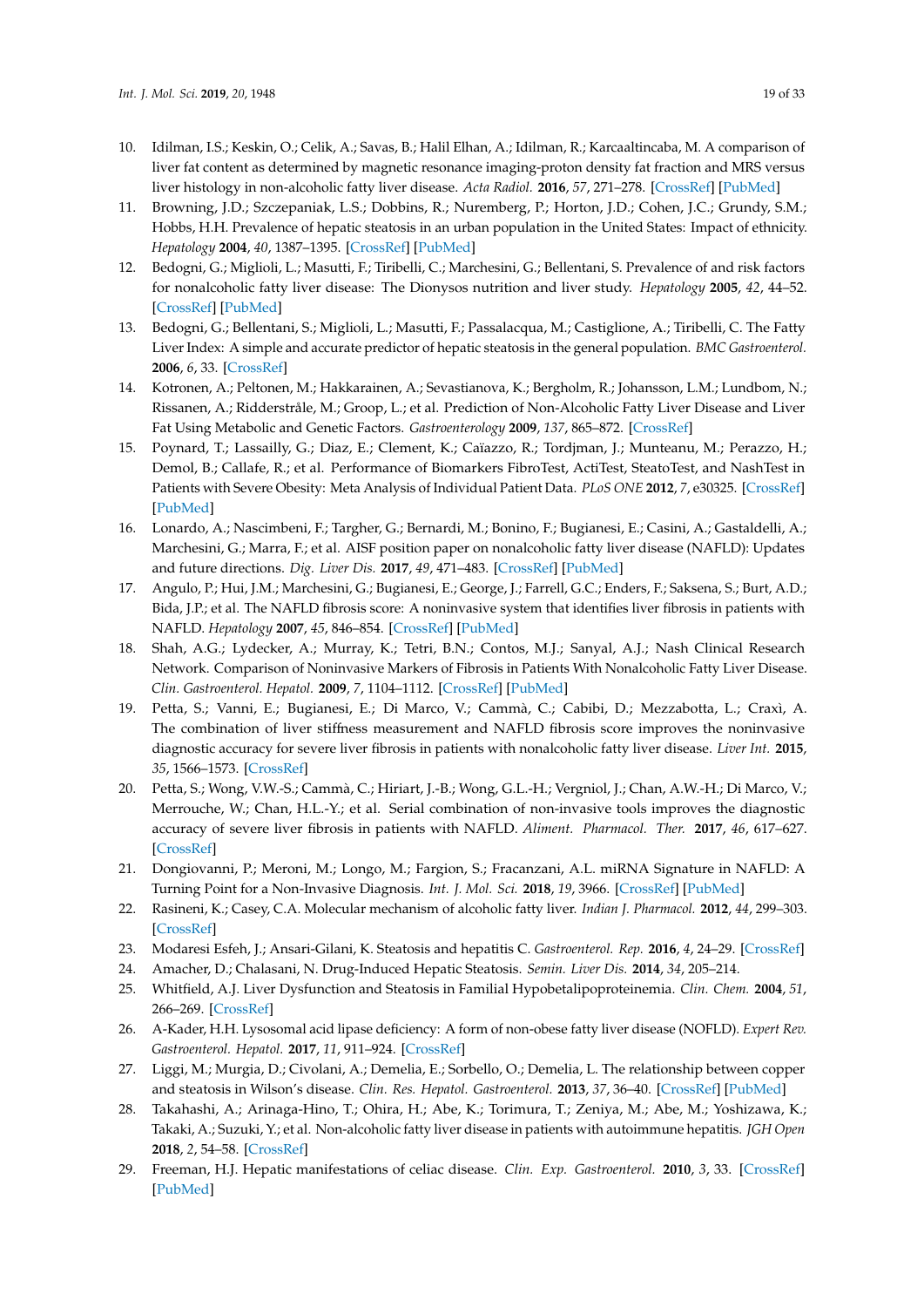- <span id="page-19-0"></span>30. Marino, L.; Jornayvaz, F.R. Endocrine causes of nonalcoholic fatty liver disease. *World J. Gastroenterol.* **2015**, *21*, 11053–11076. [\[CrossRef\]](http://dx.doi.org/10.3748/wjg.v21.i39.11053)
- 31. Ferrandino, G.; Kaspari, R.R.; Spadaro, O.; Reyna-Neyra, A.; Perry, R.J.; Cardone, R.; Kibbey, R.G.; Shulman, G.I.; Dixit, V.D.; Carrasco, N. Pathogenesis of hypothyroidism-induced NAFLD is driven by intraand extrahepatic mechanisms. *Proc. Natl. Acad. Sci.* **2017**, *114*, E9172–E9180. [\[CrossRef\]](http://dx.doi.org/10.1073/pnas.1707797114)
- 32. Mantovani, A.; Nascimbeni, F.; Lonardo, A.; Zoppini, G.; Bonora, E.; Mantzoros, C.S.; Targher, G. Association Between Primary Hypothyroidism and Nonalcoholic Fatty Liver Disease: A Systematic Review and Meta-Analysis. *Thyroid* **2018**, *28*, 1270–1284. [\[CrossRef\]](http://dx.doi.org/10.1089/thy.2018.0257)
- <span id="page-19-1"></span>33. Petta, S.; Ciresi, A.; Bianco, J.; Geraci, V.; Boemi, R.; Galvano, L.; Magliozzo, F.; Merlino, G.; Craxì, A.; Giordano, C. Insulin resistance and hyperandrogenism drive steatosis and fibrosis risk in young females with PCOS. *PLoS ONE* **2017**, *12*, e0186136. [\[CrossRef\]](http://dx.doi.org/10.1371/journal.pone.0186136) [\[PubMed\]](http://www.ncbi.nlm.nih.gov/pubmed/29161258)
- <span id="page-19-2"></span>34. Kneeman, J.M.; Misdraji, J.; Corey, K.E. Secondary causes of nonalcoholic fatty liver disease. *Therap. Adv. Gastroenterol.* **2012**, *5*, 199–207. [\[CrossRef\]](http://dx.doi.org/10.1177/1756283X11430859) [\[PubMed\]](http://www.ncbi.nlm.nih.gov/pubmed/22570680)
- <span id="page-19-3"></span>35. Safar Zadeh, E.; Lungu, A.O.; Cochran, E.K.; Brown, R.J.; Ghany, M.G.; Heller, T.; Kleiner, D.E.; Gorden, P. The liver diseases of lipodystrophy: The long-term effect of leptin treatment. *J. Hepatol.* **2013**, *59*, 131–137. [\[CrossRef\]](http://dx.doi.org/10.1016/j.jhep.2013.02.007) [\[PubMed\]](http://www.ncbi.nlm.nih.gov/pubmed/23439261)
- <span id="page-19-4"></span>36. Younossi, Z.M.; Stepanova, M.; Afendy, M.; Fang, Y.; Younossi, Y.; Mir, H.; Srishord, M. Changes in the Prevalence of the Most Common Causes of Chronic Liver Diseases in the United States From 1988 to 2008. *Clin. Gastroenterol. Hepatol.* **2011**, *9*, 524–530. [\[CrossRef\]](http://dx.doi.org/10.1016/j.cgh.2011.03.020)
- <span id="page-19-5"></span>37. Younossi, Z.M.; Koenig, A.B.; Abdelatif, D.; Fazel, Y.; Henry, L.; Wymer, M. Global epidemiology of nonalcoholic fatty liver disease—Meta-analytic assessment of prevalence, incidence, and outcomes. *Hepatology* **2016**, *64*, 73–84. [\[CrossRef\]](http://dx.doi.org/10.1002/hep.28431)
- <span id="page-19-6"></span>38. Seto, W.-K.; Yuen, M.-F. Nonalcoholic fatty liver disease in Asia: Emerging perspectives. *J. Gastroenterol.* **2017**, *52*, 164–174. [\[CrossRef\]](http://dx.doi.org/10.1007/s00535-016-1264-3)
- <span id="page-19-7"></span>39. Bellentani, S.; Tiribelli, C.; Saccoccio, G.; Sodde, M.; Fratti, N.; De Martin, C.; Cristianini, G. Prevalence of chronic liver disease in the general population of northern Italy: The Dionysos Study. *Hepatology* **1994**, *20*, 1442–1449. [\[CrossRef\]](http://dx.doi.org/10.1002/hep.1840200611)
- <span id="page-19-8"></span>40. Bedogni, G.; Bellentani, S. Fatty liver: How frequent is it and why? *Ann. Hepatol.* **2004**, *3*, 63–65.
- <span id="page-19-9"></span>41. Lonardo, A.; Lugari, S.; Ballestri, S.; Nascimbeni, F.; Baldelli, E.; Maurantonio, M. A round trip from nonalcoholic fatty liver disease to diabetes: Molecular targets to the rescue? *Acta Diabetol.* **2018**, 385–396. [\[CrossRef\]](http://dx.doi.org/10.1007/s00592-018-1266-0)
- <span id="page-19-10"></span>42. Estes, C.; Anstee, Q.M.; Arias-Loste, M.T.; Bantel, H.; Bellentani, S.; Caballeria, J.; Colombo, M.; Craxi, A.; Crespo, J.; Day, C.P.; et al. Modeling NAFLD disease burden in China, France, Germany, Italy, Japan, Spain, United Kingdom, and United States for the period 2016–2030. *J. Hepatol.* **2018**, *69*, 896–904. [\[CrossRef\]](http://dx.doi.org/10.1016/j.jhep.2018.05.036) [\[PubMed\]](http://www.ncbi.nlm.nih.gov/pubmed/29886156)
- <span id="page-19-11"></span>43. Charlton, M.R.; Burns, J.M.; Pedersen, R.A.; Watt, K.D.; Heimbach, J.K.; Dierkhising, R.A. Frequency and Outcomes of Liver Transplantation for Nonalcoholic Steatohepatitis in the United States. *Gastroenterology* **2011**, *141*, 1249–1253. [\[CrossRef\]](http://dx.doi.org/10.1053/j.gastro.2011.06.061)
- <span id="page-19-12"></span>44. Wong, R.J.; Cheung, R.; Ahmed, A. Nonalcoholic steatohepatitis is the most rapidly growing indication for liver transplantation in patients with hepatocellular carcinoma in the U.S. *Hepatology* **2014**, *59*, 2188–2195. [\[CrossRef\]](http://dx.doi.org/10.1002/hep.26986)
- <span id="page-19-13"></span>45. Adam, R.; Karam, V.; Delvart, V.; O'Grady, J.; Mirza, D.; Klempnauer, J.; Castaing, D.; Neuhaus, P.; Jamieson, N.; Salizzoni, M.; et al. Evolution of indications and results of liver transplantation in Europe. A report from the European Liver Transplant Registry (ELTR). *J. Hepatol.* **2012**, *57*, 675–688. [\[CrossRef\]](http://dx.doi.org/10.1016/j.jhep.2012.04.015)
- 46. Pais, R.; Barritt, A.S.; Calmus, Y.; Scatton, O.; Runge, T.; Lebray, P.; Poynard, T.; Ratziu, V.; Conti, F.; Conti, F. NAFLD and liver transplantation: Current burden and expected challenges. *J. Hepatol.* **2016**, *65*, 1245–1257. [\[CrossRef\]](http://dx.doi.org/10.1016/j.jhep.2016.07.033)
- <span id="page-19-14"></span>47. Gitto, S.; Vukotic, R.; Vitale, G.; Pirillo, M.; Villa, E.; Andreone, P. Non-alcoholic steatohepatitis and liver transplantation. *Dig. Liver Dis.* **2016**, *48*, 587–591. [\[CrossRef\]](http://dx.doi.org/10.1016/j.dld.2016.02.014)
- <span id="page-19-15"></span>48. Adam, R.; Karam, V.; Cailliez, V.; O Grady, J.G.; Mirza, D.; Cherqui, D.; Klempnauer, J.; Salizzoni, M.; Pratschke, J.; Jamieson, N.; et al. 2018 Annual Report of the European Liver Transplant Registry (ELTR)—50-year evolution of liver transplantation. *Transpl. Int.* **2018**, *31*, 1293–1317. [\[CrossRef\]](http://dx.doi.org/10.1111/tri.13358)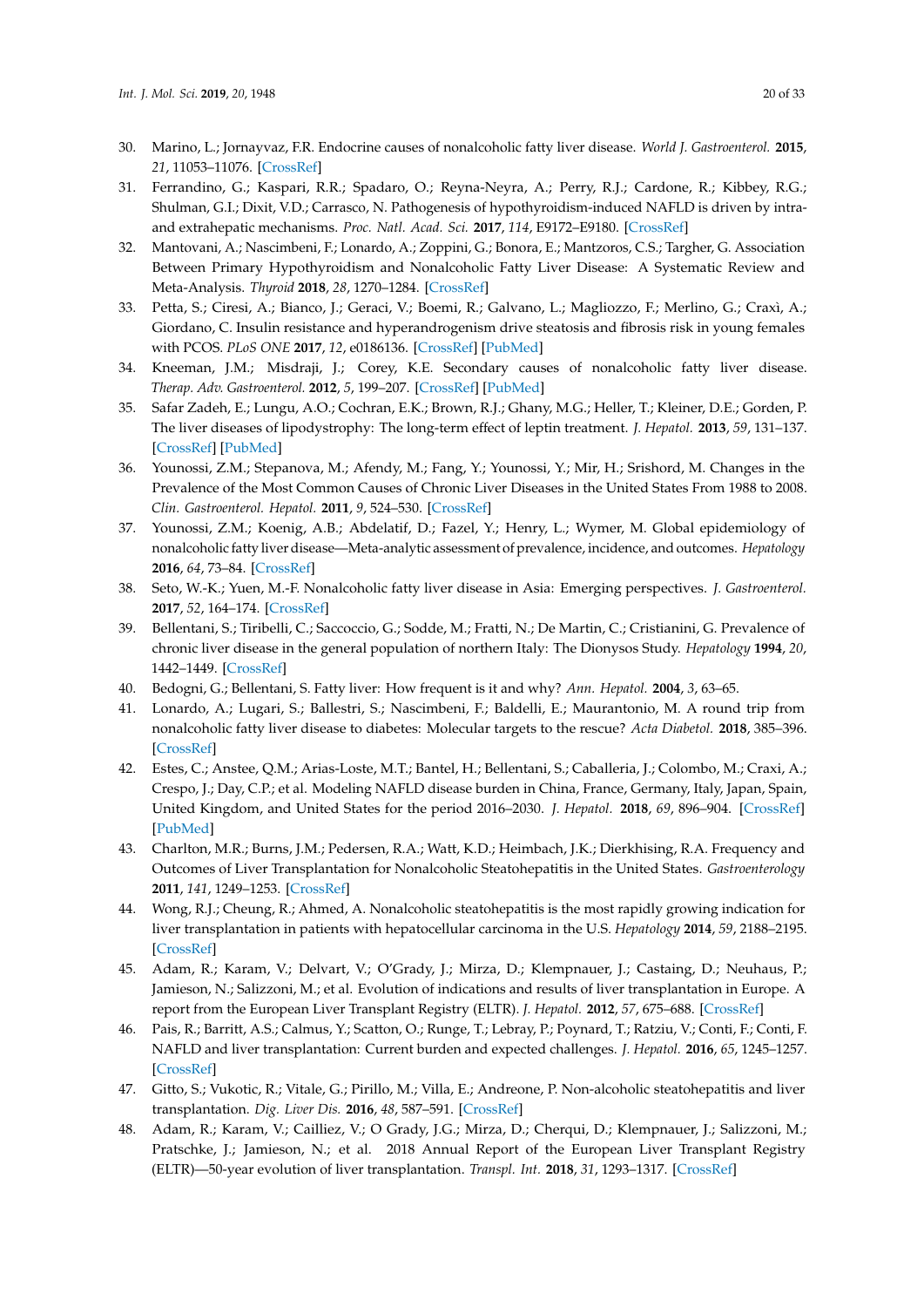- <span id="page-20-0"></span>49. Dare, A.J.; Plank, L.D.; Phillips, A.R.J.; Gane, E.J.; Harrison, B.; Orr, D.; Jiang, Y.; Bartlett, A.S.J.R. Additive effect of pretransplant obesity, diabetes, and cardiovascular risk factors on outcomes after liver transplantation. *Liver Transplant.* **2014**, *20*, 281–290. [\[CrossRef\]](http://dx.doi.org/10.1002/lt.23818)
- <span id="page-20-1"></span>50. Charlton, M. Evolving aspects of liver transplantation for nonalcoholic steatohepatitis. *Curr. Opin. Organ Transplant.* **2013**, *18*, 251–258. [\[CrossRef\]](http://dx.doi.org/10.1097/MOT.0b013e3283615d30) [\[PubMed\]](http://www.ncbi.nlm.nih.gov/pubmed/23652610)
- <span id="page-20-2"></span>51. Zheng, J.; Wang, W.L. Risk factors of metabolic syndrome after liver transplantation. *Hepatobiliary Pancreat. Dis. Int.* **2015**, *14*, 582–587. [\[CrossRef\]](http://dx.doi.org/10.1016/S1499-3872(15)60037-6)
- <span id="page-20-3"></span>52. Koehler, E.M.; Leebeek, F.W.G.; Stricker, B.H.; Schouten, J.N.L.; Janssen, H.L.A.; Hansen, B.E.; Darwish Murad, S.; Castera, L.; Taimr, P.; Plompen, E.P.C.; et al. Presence of diabetes mellitus and steatosis is associated with liver stiffness in a general population: The Rotterdam study. *Hepatology* **2015**, *63*, 138–147. [\[CrossRef\]](http://dx.doi.org/10.1002/hep.27981) [\[PubMed\]](http://www.ncbi.nlm.nih.gov/pubmed/26171685)
- <span id="page-20-4"></span>53. Noureddin, M.; Yates, K.P.; Vaughn, I.A.; Neuschwander-Tetri, B.A.; Sanyal, A.J.; McCullough, A.; Merriman, R.; Hameed, B.; Doo, E.; Kleiner, D.E.; et al. Clinical and histological determinants of nonalcoholic steatohepatitis and advanced fibrosis in elderly patients. *Hepatology* **2013**, *58*, 1644–1654. [\[CrossRef\]](http://dx.doi.org/10.1002/hep.26465)
- <span id="page-20-5"></span>54. Gagliano, N.; Arosio, B.; Grizzi, F.; Masson, S.; Tagliabue, J.; Dioguardi, N.; Vergani, C.; Annoni, G. Reduced collagenolytic activity of matrix metalloproteinases and development of liver fibrosis in the aging rat. *Mech. Ageing Dev.* **2002**, *123*, 413–425. [\[CrossRef\]](http://dx.doi.org/10.1016/S0047-6374(01)00398-0)
- <span id="page-20-6"></span>55. Kim, I.H.; Kisseleva, T.; Brenner, D.A. Aging and liver disease. *Curr. Opin. Gastroenterol.* **2015**, *31*, 184–191. [\[CrossRef\]](http://dx.doi.org/10.1097/MOG.0000000000000176)
- <span id="page-20-7"></span>56. Collins, B.H.; Holzknecht, Z.E.; Lynn, K.A.; Sempowski, G.D.; Smith, C.C.; Liu, S.; Parker, W.; Rockey, D.C. Association of age-dependent liver injury and fibrosis with immune cell populations. *Liver Int.* **2013**, *33*, 1175–1186. [\[CrossRef\]](http://dx.doi.org/10.1111/liv.12202) [\[PubMed\]](http://www.ncbi.nlm.nih.gov/pubmed/23710620)
- <span id="page-20-8"></span>57. Mann, J.P. Paediatric NAFLD: More than just small adults. *Lancet Gastroenterol. Hepatol.* **2018**, *3*, 222. [\[CrossRef\]](http://dx.doi.org/10.1016/S2468-1253(18)30040-2)
- <span id="page-20-9"></span>58. Yerian, L.; Lopez, R.; Alkhouri, N.; De Vito, R.; Nobili, V.; Feldstein, A.E.; Alisi, A.; Yerian, L.; Lopez, R.; Feldstein, A.E.; et al. Development and validation of a new histological score for pediatric non-alcoholic fatty liver disease. *J. Hepatol.* **2012**, *57*, 1312–1318.
- <span id="page-20-10"></span>59. Feldstein, A.E.; Charatcharoenwitthaya, P.; Treeprasertsuk, S.; Benson, J.T.; Enders, F.B.; Angulo, P. The natural history of non-alcoholic fatty liver disease in children: A follow-up study for up to 20 years. *Gut* **2009**, *58*, 1538–1544. [\[CrossRef\]](http://dx.doi.org/10.1136/gut.2008.171280) [\[PubMed\]](http://www.ncbi.nlm.nih.gov/pubmed/19625277)
- <span id="page-20-11"></span>60. Hagström, H.; Stål, P.; Hultcrantz, R.; Hemmingsson, T.; Andreasson, A.; Hultcrantz, R.; Andreasson, A.; Stål, P.; Hagström, H.; Stål, P.; et al. Overweight in late adolescence predicts development of severe liver disease later in life: A 39years follow-up study. *J. Hepatol.* **2016**, *65*, 363–368. [\[CrossRef\]](http://dx.doi.org/10.1016/j.jhep.2016.03.019)
- <span id="page-20-12"></span>61. Kelsey, M.M.; Zeitler, P.S. Insulin Resistance of Puberty. *Curr. Diab. Rep.* **2016**, *16*, 64. [\[CrossRef\]](http://dx.doi.org/10.1007/s11892-016-0751-5) [\[PubMed\]](http://www.ncbi.nlm.nih.gov/pubmed/27179965)
- <span id="page-20-13"></span>62. Temple, J.L.; Cordero, P.; Li, J.; Nguyen, V.; Oben, J.A. A Guide to Non-Alcoholic Fatty Liver Disease in Childhood and Adolescence. *Int. J. Mol. Sci.* **2016**, *17*, 947. [\[CrossRef\]](http://dx.doi.org/10.3390/ijms17060947) [\[PubMed\]](http://www.ncbi.nlm.nih.gov/pubmed/27314342)
- <span id="page-20-14"></span>63. Soresi, M.; Noto, D.; Cefalù, A.B.; Martini, S.; Vigna, G.B.; Fonda, M.; Manzato, E.; Cattin, L.; Fellin, R.; Averna, M.R.; et al. Nonalcoholic fatty liver and metabolic syndrome in Italy: Results from a multicentric study of the Italian Arteriosclerosis society. *Acta Diabetol.* **2013**, *50*, 241–249. [\[CrossRef\]](http://dx.doi.org/10.1007/s00592-012-0406-1) [\[PubMed\]](http://www.ncbi.nlm.nih.gov/pubmed/22684314)
- <span id="page-20-15"></span>64. Katrina Loomis, A.; Kabadi, S.; Preiss, D.; Hyde, C.; Bonato, V.; Louis, M.S.; Desai, J.; Gill, J.M.R.; Welsh, P.; Waterworth, D.; et al. Body mass index and risk of nonalcoholic fatty liver disease: Two electronic health record prospective studies. *J. Clin. Endocrinol. Metab.* **2016**, *101*, 945–952. [\[CrossRef\]](http://dx.doi.org/10.1210/jc.2015-3444) [\[PubMed\]](http://www.ncbi.nlm.nih.gov/pubmed/26672639)
- <span id="page-20-16"></span>65. Tilg, H.; Moschen, A.R.; Roden, M. NAFLD and diabetes mellitus. *Nat. Rev. Gastroenterol. Hepatol.* **2017**, *14*, 32–42. [\[CrossRef\]](http://dx.doi.org/10.1038/nrgastro.2016.147) [\[PubMed\]](http://www.ncbi.nlm.nih.gov/pubmed/27729660)
- <span id="page-20-17"></span>66. Calanna, S.; Scicali, R.; Di Pino, A.; Knop, F.K.; Piro, S.; Rabuazzo, A.M.; Purrello, F. Lipid and liver abnormalities in haemoglobin A1c-defined prediabetes and type 2 diabetes. *Nutr. Metab. Cardiovasc. Dis.* **2014**, *24*, 670–676. [\[CrossRef\]](http://dx.doi.org/10.1016/j.numecd.2014.01.013)
- <span id="page-20-18"></span>67. Loomba, R.; Abraham, M.; Unalp, A.; Wilson, L.; Lavine, J.; Doo, E.; Bass, N.M.; Nonalcoholic Steatohepatitis Clinical Research Network. Association between diabetes, family history of diabetes, and risk of nonalcoholic steatohepatitis and fibrosis. *Hepatology* **2012**, *56*, 943–951. [\[CrossRef\]](http://dx.doi.org/10.1002/hep.25772) [\[PubMed\]](http://www.ncbi.nlm.nih.gov/pubmed/22505194)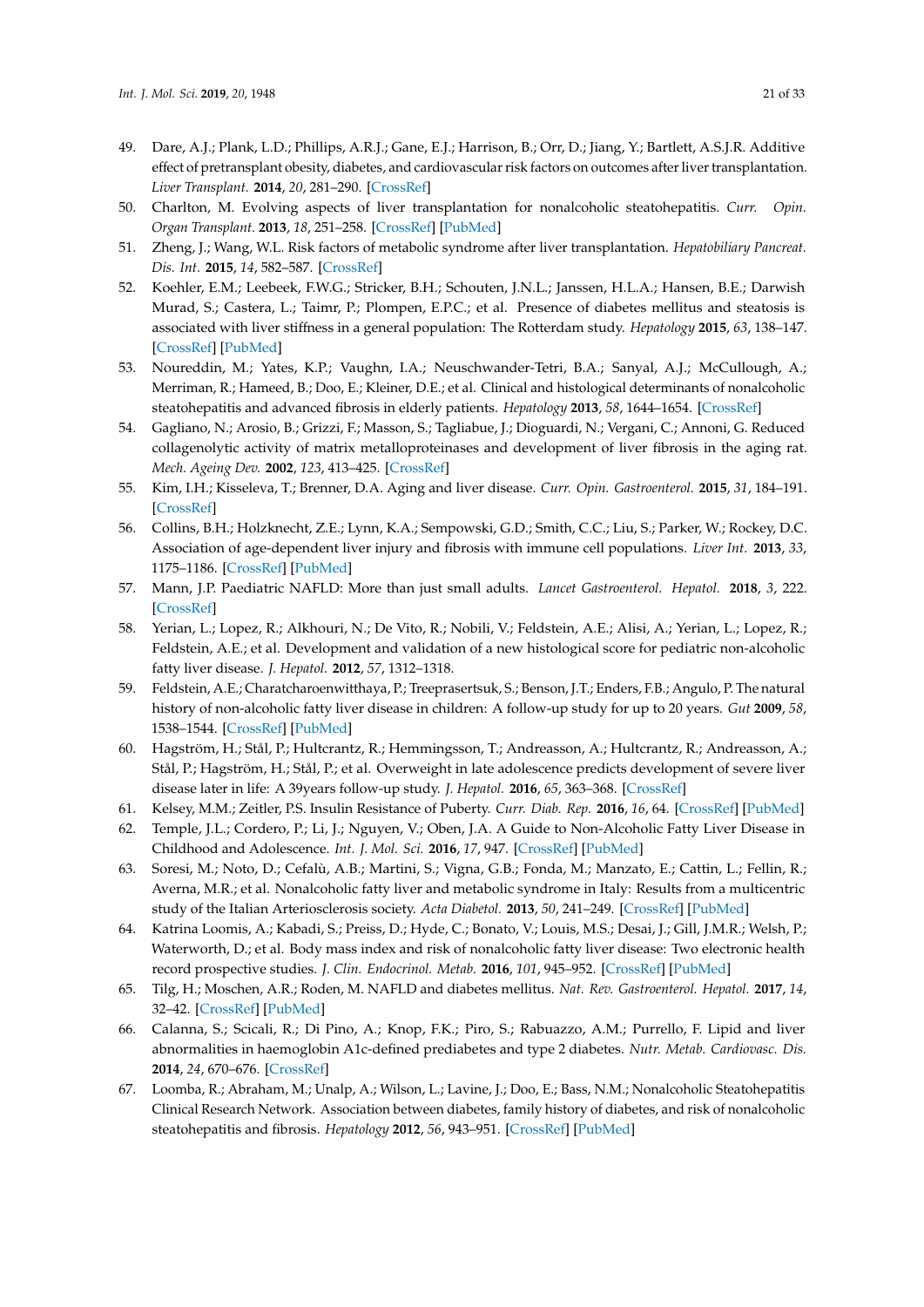- <span id="page-21-0"></span>68. Angulo, P.; Kleiner, D.E.; Dam-Larsen, S.; Adams, L.A.; Bjornsson, E.S.; Charatcharoenwitthaya, P.; Mills, P.R.; Keach, J.C.; Lafferty, H.D.; Stahler, A.; et al. Liver Fibrosis, but No Other Histologic Features, Is Associated With Long-term Outcomes of Patients With Nonalcoholic Fatty Liver Disease. *Gastroenterology* **2015**, *149*, 389–397.e10. [\[CrossRef\]](http://dx.doi.org/10.1053/j.gastro.2015.04.043)
- <span id="page-21-1"></span>69. Kim, D.; Kim, W.R. Nonobese Fatty Liver Disease. *Clin. Gastroenterol. Hepatol.* **2017**, *15*, 474–485. [\[CrossRef\]](http://dx.doi.org/10.1016/j.cgh.2016.08.028)
- <span id="page-21-2"></span>70. Ruderman, N.; Chisholm, D.; Pi-Sunyer, X.; Schneider, S. The metabolically obese, normal-weight individual revisited. *Diabetes* **1998**, *47*, 699–713. [\[CrossRef\]](http://dx.doi.org/10.2337/diabetes.47.5.699)
- 71. Sinn, D.H.; Gwak, G.-Y.; Park, H.N.; Kim, J.E.; Min, Y.W.; Kim, K.M.; Kim, Y.J.; Choi, M.S.; Lee, J.H.; Koh, K.C.; et al. Ultrasonographically Detected Non-Alcoholic Fatty Liver Disease Is an Independent Predictor for Identifying Patients With Insulin Resistance in Non-Obese, Non-Diabetic Middle-Aged Asian Adults. *Am. J. Gastroenterol.* **2012**, *107*, 561–567. [\[CrossRef\]](http://dx.doi.org/10.1038/ajg.2011.400)
- <span id="page-21-3"></span>72. Calanna, S.; Piro, S.; Di Pino, A.; Maria Zagami, R.; Urbano, F.; Purrello, F.; Maria Rabuazzo, A. Beta and alpha cell function in metabolically healthy but obese subjects: Relationship with entero-insular axis. *Obesity* **2013**, *21*, 320–325. [\[CrossRef\]](http://dx.doi.org/10.1002/oby.20017)
- <span id="page-21-4"></span>73. Kumar, R.; Mohan, S. Non-alcoholic Fatty Liver Disease in Lean Subjects: Characteristics and Implications. *J. Clin. Transl. Hepatol.* **2017**, *5*, 216–223. [\[CrossRef\]](http://dx.doi.org/10.14218/JCTH.2016.00068)
- <span id="page-21-5"></span>74. Wei, J.L.; Leung, J.C.-F.; Loong, T.C.-W.; Wong, G.L.-H.; Yeung, D.K.-W.; Chan, R.S.-M.; Chan, H.L.-Y.; Chim, A.M.-L.; Woo, J.; Chu, W.C.-W.; et al. Prevalence and Severity of Nonalcoholic Fatty Liver Disease in Non-Obese Patients: A Population Study Using Proton-Magnetic Resonance Spectroscopy. *Am. J. Gastroenterol.* **2015**, *110*, 1306–1314. [\[CrossRef\]](http://dx.doi.org/10.1038/ajg.2015.235)
- <span id="page-21-6"></span>75. Enjoji, M.; Yasutake, K.; Kohjima, M.; Nakamuta, M. Nutrition and Nonalcoholic Fatty Liver Disease: The Significance of Cholesterol. *Int. J. Hepatol.* **2012**, *2012*, 1–6. [\[CrossRef\]](http://dx.doi.org/10.1155/2012/925807)
- 76. Musso, G.; Gambino, R.; De Michieli, F.; Cassader, M.; Rizzetto, M.; Durazzo, M.; Fagà, E.; Silli, B.; Pagano, G. Dietary habits and their relations to insulin resistance and postprandial lipemia in nonalcoholic steatohepatitis. *Hepatology* **2003**, *37*, 909–916. [\[CrossRef\]](http://dx.doi.org/10.1053/jhep.2003.50132)
- <span id="page-21-7"></span>77. Assy, N.; Nasser, G.; Kamayse, I.; Nseir, W.; Beniashvili, Z.; Djibre, A.; Grosovski, M. Soft drink consumption linked with fatty liver in the absence of traditional risk factors. *Can. J. Gastroenterol.* **2008**, *22*, 811–816. [\[CrossRef\]](http://dx.doi.org/10.1155/2008/810961)
- <span id="page-21-8"></span>78. Fracanzani, A.L.; Petta, S.; Lombardi, R.; Pisano, G.; Russello, M.; Consonni, D.; Di Marco, V.; Cammà, C.; Mensi, L.; Dongiovanni, P.; et al. Liver and Cardiovascular Damage in Patients With Lean Nonalcoholic Fatty Liver Disease, and Association With Visceral Obesity. *Clin. Gastroenterol. Hepatol.* **2017**, *15*, 1604–1611.e1. [\[CrossRef\]](http://dx.doi.org/10.1016/j.cgh.2017.04.045)
- <span id="page-21-9"></span>79. Zhang, Q.-Q.; Lu, L.-G. Nonalcoholic Fatty Liver Disease: Dyslipidemia, Risk for Cardiovascular Complications, and Treatment Strategy. *J. Clin. Transl. Hepatol.* **2015**, *3*, 78–84.
- 80. Kikkawa, K.; Nakajima, K.; Shimomura, Y.; Tokita, Y.; Machida, T.; Sumino, H.; Murakami, M. Small dense LDL cholesterol measured by homogeneous assay in Japanese healthy controls, metabolic syndrome and diabetes patients with or without a fatty liver. *Clin. Chim. Acta* **2015**, *438*, 70–79. [\[CrossRef\]](http://dx.doi.org/10.1016/j.cca.2014.07.017)
- <span id="page-21-10"></span>81. Imajo, K.; Hyogo, H.; Yoneda, M.; Honda, Y.; Kessoku, T.; Tomeno, W.; Ogawa, Y.; Taguri, M.; Mawatari, H.; Nozaki, Y.; et al. LDL-Migration Index (LDL-MI), an Indicator of Small Dense Low-Density Lipoprotein (sdLDL), Is Higher in Non-Alcoholic Steatohepatitis than in Non-Alcoholic Fatty Liver: A Multicenter Cross-Sectional Study. *PLoS ONE* **2014**, *9*, e115403. [\[CrossRef\]](http://dx.doi.org/10.1371/journal.pone.0115403)
- <span id="page-21-11"></span>82. Dias, C.B.; Moughan, P.J.; Wood, L.G.; Singh, H.; Garg, M.L. Postprandial lipemia: Factoring in lipemic response for ranking foods for their healthiness. *Lipids Health Dis.* **2017**, *16*, 178. [\[CrossRef\]](http://dx.doi.org/10.1186/s12944-017-0568-5)
- 83. Musso, G.; Gambino, R.; Durazzo, M.; Biroli, G.; Carello, M.; Fagà, E.; Pacini, G.; De Michieli, F.; Rabbione, L.; Premoli, A.; et al. Adipokines in NASH: Postprandial lipid metabolism as a link between adiponectin and liver disease. *Hepatology* **2005**, *42*, 1175–1183. [\[CrossRef\]](http://dx.doi.org/10.1002/hep.20896)
- <span id="page-21-12"></span>84. Katsiki, N.; Mikhailidis, D.P.; Mantzoros, C.S. Non-alcoholic fatty liver disease and dyslipidemia: An update. *Metabolism* **2016**, *65*, 1109–1123. [\[CrossRef\]](http://dx.doi.org/10.1016/j.metabol.2016.05.003)
- <span id="page-21-13"></span>85. Nam, J.S.; Jo, S.; Kang, S.; Ahn, C.W.; Kim, K.R.; Park, J.S. Association between lipoprotein(a) and nonalcoholic fatty liver disease among Korean adults. *Clin. Chim. Acta* **2016**, *461*, 14–18. [\[CrossRef\]](http://dx.doi.org/10.1016/j.cca.2016.07.003)
- <span id="page-21-14"></span>86. Naik, A.; Košir, R.; Rozman, D. Genomic aspects of NAFLD pathogenesis. *Genomics* **2013**, *102*, 84–95. [\[CrossRef\]](http://dx.doi.org/10.1016/j.ygeno.2013.03.007)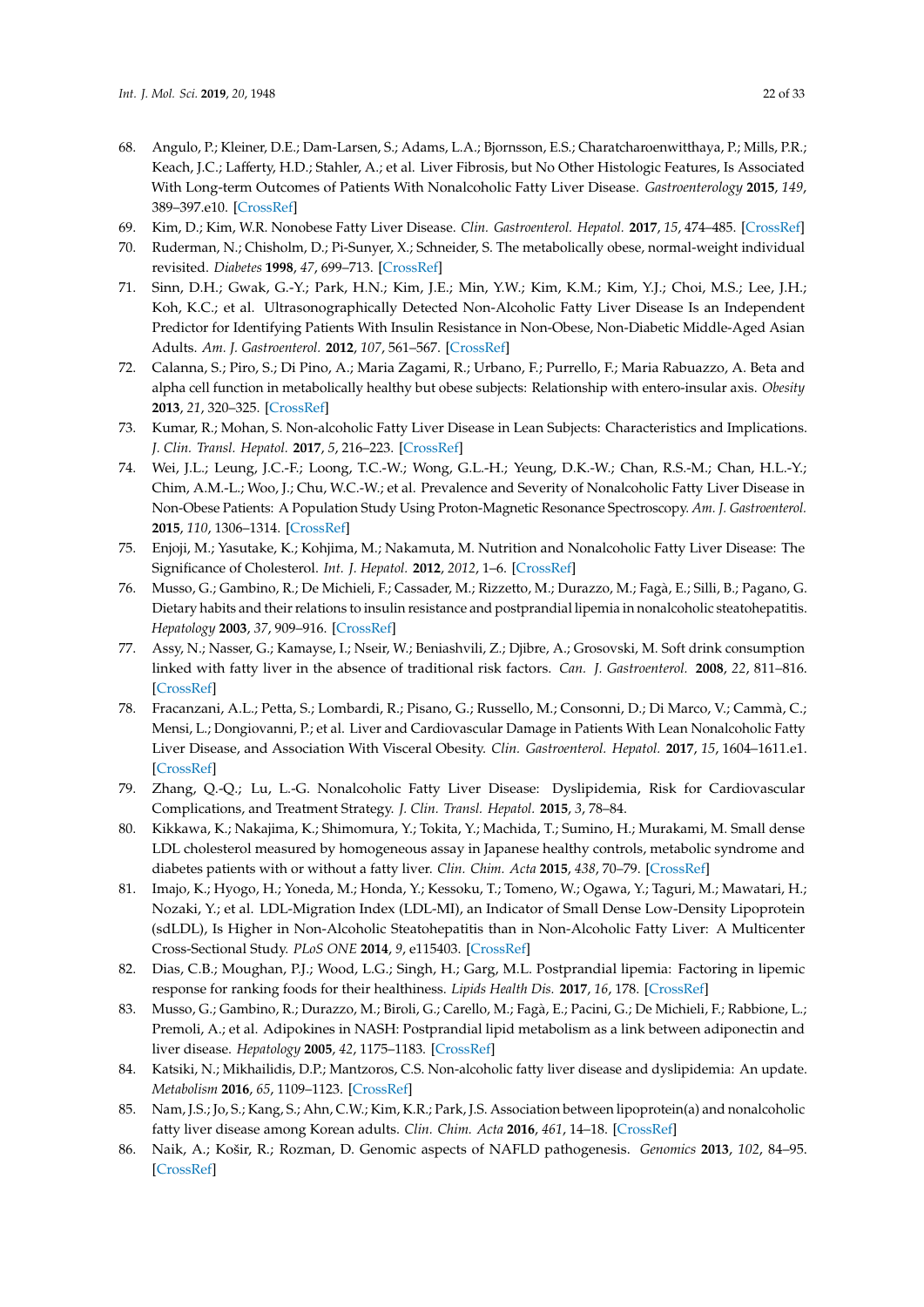- <span id="page-22-0"></span>87. Eslam, M.; Valenti, L.; Romeo, S. Genetics and epigenetics of NAFLD and NASH: Clinical impact. *J. Hepatol.* **2018**, *68*, 268–279. [\[CrossRef\]](http://dx.doi.org/10.1016/j.jhep.2017.09.003) [\[PubMed\]](http://www.ncbi.nlm.nih.gov/pubmed/29122391)
- <span id="page-22-1"></span>88. Lonardo, A.; Bellentani, S.; Argo, C.K.; Ballestri, S.; Byrne, C.D.; Caldwell, S.H.; Cortez-Pinto, H.; Grieco, A.; Machado, M.V.; Miele, L.; et al. Epidemiological modifiers of non-alcoholic fatty liver disease: Focus on high-risk groups. *Dig. Liver Dis.* **2015**, *47*, 997–1006. [\[CrossRef\]](http://dx.doi.org/10.1016/j.dld.2015.08.004)
- <span id="page-22-2"></span>89. Lu, G.; Shimizu, I.; Cui, X.; Itonaga, M.; Tamaki, K.; Fukuno, H.; Inoue, H.; Honda, H.; Ito, S. Antioxidant and antiapoptotic activities of idoxifene and estradiol in hepatic fibrosis in rats. *Life Sci.* **2004**, *74*, 897–907. [\[CrossRef\]](http://dx.doi.org/10.1016/j.lfs.2003.08.004)
- 90. Yasuda, M.; Shimizu, I.; Shiba, M.; Ito, S. Suppressive effects of estradiol on dimethylnitrosamine-induced fibrosis of the liver in rats. *Hepatology* **1999**, *29*, 719–727. [\[CrossRef\]](http://dx.doi.org/10.1002/hep.510290307) [\[PubMed\]](http://www.ncbi.nlm.nih.gov/pubmed/10051473)
- <span id="page-22-3"></span>91. Ballestri, S.; Nascimbeni, F.; Baldelli, E.; Marrazzo, A.; Romagnoli, D.; Lonardo, A. NAFLD as a Sexual Dimorphic Disease: Role of Gender and Reproductive Status in the Development and Progression of Nonalcoholic Fatty Liver Disease and Inherent Cardiovascular Risk. *Adv. Ther.* **2017**, *34*, 1291–1326. [\[CrossRef\]](http://dx.doi.org/10.1007/s12325-017-0556-1) [\[PubMed\]](http://www.ncbi.nlm.nih.gov/pubmed/28526997)
- <span id="page-22-4"></span>92. Després, J.-P. Body Fat Distribution and Risk of Cardiovascular Disease. *Circulation* **2012**, *126*, 1301–1313. [\[CrossRef\]](http://dx.doi.org/10.1161/CIRCULATIONAHA.111.067264)
- <span id="page-22-5"></span>93. Varlamov, O.; Bethea, C.L.; Roberts, C.T. Sex-Specific Differences in Lipid and Glucose Metabolism. *Front. Endocrinol. (Lausanne)* **2015**, *5*, 241. [\[CrossRef\]](http://dx.doi.org/10.3389/fendo.2014.00241)
- <span id="page-22-6"></span>94. Nielsen, S.; Guo, Z.; Johnson, C.M.; Hensrud, D.D.; Jensen, M.D. Splanchnic lipolysis in human obesity. *J. Clin. Investig.* **2004**, *113*, 1582–1588. [\[CrossRef\]](http://dx.doi.org/10.1172/JCI21047) [\[PubMed\]](http://www.ncbi.nlm.nih.gov/pubmed/15173884)
- <span id="page-22-7"></span>95. Turola, E.; Petta, S.; Vanni, E.; Milosa, F.; Valenti, L.; Critelli, R.; Miele, L.; Maccio, L.; Calvaruso, V.; Fracanzani, A.L.; et al. Ovarian senescence increases liver fibrosis in humans and zebrafish with steatosis. *Dis. Model. Mech.* **2015**, *8*, 1037–1046. [\[CrossRef\]](http://dx.doi.org/10.1242/dmm.019950)
- <span id="page-22-8"></span>96. Lonardo, A.; Trande, P. Are there any sex differences in fatty liver? A study of glucose metabolism and body fat distribution. *J. Gastroenterol. Hepatol.* **2000**, *15*, 775–782. [\[CrossRef\]](http://dx.doi.org/10.1046/j.1440-1746.2000.02226.x)
- <span id="page-22-9"></span>97. Lundholm, L.; Zang, H.; Hirschberg, A.L.; Gustafsson, J.-Å.; Arner, P.; Dahlman-Wright, K. Key lipogenic gene expression can be decreased by estrogen in human adipose tissue. *Fertil. Steril.* **2008**, *90*, 44–48. [\[CrossRef\]](http://dx.doi.org/10.1016/j.fertnstert.2007.06.011)
- <span id="page-22-10"></span>98. Klair, J.S.; Yang, J.D.; Abdelmalek, M.F.; Guy, C.D.; Gill, R.M.; Yates, K.; Unalp-Arida, A.; Lavine, J.E.; Clark, J.M.; Diehl, A.M.; et al. A longer duration of estrogen deficiency increases fibrosis risk among postmenopausal women with nonalcoholic fatty liver disease. *Hepatology* **2016**, *64*, 85–91. [\[CrossRef\]](http://dx.doi.org/10.1002/hep.28514) [\[PubMed\]](http://www.ncbi.nlm.nih.gov/pubmed/26919573)
- <span id="page-22-11"></span>99. Kleiner, D.E.; Brunt, E.M.; Van Natta, M.; Behling, C.; Contos, M.J.; Cummings, O.W.; Ferrell, L.D.; Liu, Y.-C.; Torbenson, M.S.; Unalp-Arida, A.; et al. Design and validation of a histological scoring system for nonalcoholic fatty liver disease. *Hepatology* **2005**, *41*, 1313–1321. [\[CrossRef\]](http://dx.doi.org/10.1002/hep.20701)
- <span id="page-22-12"></span>100. Brunt, E.M.; Kleiner, D.E.; Wilson, L.A.; Unalp, A.; Behling, C.E.; Lavine, J.E.; Neuschwander-Tetri, B.A.; NASH Clinical Research NetworkA list of members of the Nonalcoholic Steatohepatitis Clinical Research Network can be found in the Appendix. Portal chronic inflammation in nonalcoholic fatty liver disease (NAFLD): A histologic marker of advanced NAFLD-Clinicopathologic correlations from the nonalcoholic steatohepatitis clinical research network. *Hepatology* **2009**, *49*, 809–820. [\[PubMed\]](http://www.ncbi.nlm.nih.gov/pubmed/19142989)
- <span id="page-22-13"></span>101. Williams, C.D.; Stengel, J.; Asike, M.I.; Torres, D.M.; Shaw, J.; Contreras, M.; Landt, C.L.; Harrison, S.A. Prevalence of Nonalcoholic Fatty Liver Disease and Nonalcoholic Steatohepatitis Among a Largely Middle-Aged Population Utilizing Ultrasound and Liver Biopsy: A Prospective Study. *Gastroenterology* **2011**, *140*, 124–131. [\[CrossRef\]](http://dx.doi.org/10.1053/j.gastro.2010.09.038) [\[PubMed\]](http://www.ncbi.nlm.nih.gov/pubmed/20858492)
- <span id="page-22-14"></span>102. Farrell, G.C.; Larter, C.Z. Nonalcoholic fatty liver disease: From steatosis to cirrhosis. *Hepatology* **2006**, *43*, 99–112. [\[CrossRef\]](http://dx.doi.org/10.1002/hep.20973) [\[PubMed\]](http://www.ncbi.nlm.nih.gov/pubmed/16447287)
- <span id="page-22-15"></span>103. Piscaglia, F.; Svegliati-Baroni, G.; Barchetti, A.; Pecorelli, A.; Marinelli, S.; Tiribelli, C.; Bellentani, S.; HCC-NAFLD Italian Study Group; Tiribelli, C.; Svegliati-Baroni, G.; et al. Clinical patterns of hepatocellular carcinoma in nonalcoholic fatty liver disease: A multicenter prospective study. *Hepatology* **2015**, *63*, 827–838. [\[CrossRef\]](http://dx.doi.org/10.1002/hep.28368) [\[PubMed\]](http://www.ncbi.nlm.nih.gov/pubmed/26599351)
- <span id="page-22-16"></span>104. Paradis, V.; Zalinski, S.; Chelbi, E.; Guedj, N.; Degos, F.; Vilgrain, V.; Bedossa, P.; Belghiti, J. Hepatocellular carcinomas in patients with metabolic syndrome often develop without significant liver fibrosis: A pathological analysis. *Hepatology* **2009**, *49*, 851–859. [\[CrossRef\]](http://dx.doi.org/10.1002/hep.22734)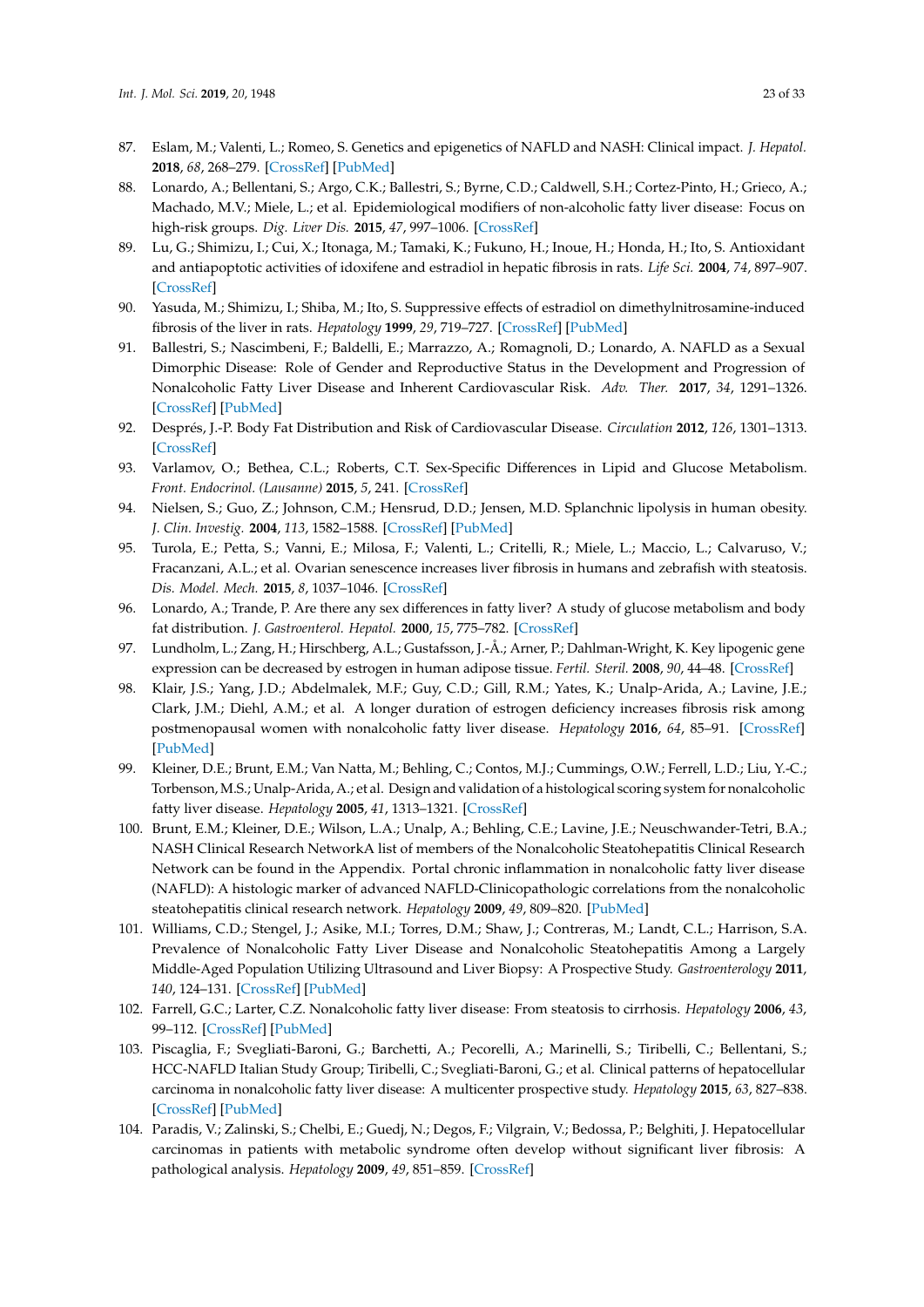- <span id="page-23-0"></span>105. Hester, D.; Golabi, P.; Paik, J.; Younossi, I.; Mishra, A.; Younossi, Z.M. Among Medicare Patients With Hepatocellular Carcinoma, Non–alcoholic Fatty Liver Disease is the Most Common Etiology and Cause of Mortality. *J. Clin. Gastroenterol.* **2019**. [\[CrossRef\]](http://dx.doi.org/10.1097/MCG.0000000000001172)
- <span id="page-23-1"></span>106. Hultcrantz, R.; Nasr, P.; Hagström, H.; Ekstedt, M.; Kechagias, S.; Stål, P.; Fredrikson, M.; Hagström, H.; Nasr, P.; Fredrikson, M.; et al. Fibrosis stage is the strongest predictor for disease-specific mortality in NAFLD after up to 33 years of follow-up. *Hepatology* **2014**, *61*, 1547–1554.
- <span id="page-23-2"></span>107. Pelusi, S.; Cespiati, A.; Rametta, R.; Pennisi, G.; Mannisto, V.; Rosso, C.; Baselli, G.; Dongiovanni, P.; Fracanzani, A.L.; Badiali, S.; et al. Prevalence and Risk Factors of Significant Fibrosis in Patients With Nonalcoholic Fatty Liver Without Steatohepatitis. *Clin. Gastroenterol. Hepatol.* **2019**. [\[CrossRef\]](http://dx.doi.org/10.1016/j.cgh.2019.01.027)
- <span id="page-23-3"></span>108. McPherson, S.; Hardy, T.; Henderson, E.; Burt, A.D.; Day, C.P.; Anstee, Q.M. Evidence of NAFLD progression from steatosis to fibrosing-steatohepatitis using paired biopsies: Implications for prognosis and clinical management. *J. Hepatol.* **2015**, *62*, 1148–1155. [\[CrossRef\]](http://dx.doi.org/10.1016/j.jhep.2014.11.034)
- <span id="page-23-4"></span>109. Byrne, C.D.; Targher, G. NAFLD: A multisystem disease. *J. Hepatol.* **2015**, *62*, S47–S64. [\[CrossRef\]](http://dx.doi.org/10.1016/j.jhep.2014.12.012)
- <span id="page-23-5"></span>110. Lonardo, A.; Nascimbeni, F.; Maurantonio, M.; Marrazzo, A.; Rinaldi, L.; Adinolfi, L.E. Nonalcoholic fatty liver disease: Evolving paradigms. *World J. Gastroenterol.* **2017**, *23*, 6571–6592. [\[CrossRef\]](http://dx.doi.org/10.3748/wjg.v23.i36.6571)
- <span id="page-23-6"></span>111. Arab, J.P.; Arrese, M.; Trauner, M. Recent Insights into the Pathogenesis of Nonalcoholic Fatty Liver Disease. *Annu. Rev. Pathol. Mech. Dis.* **2018**, *13*, 321–350. [\[CrossRef\]](http://dx.doi.org/10.1146/annurev-pathol-020117-043617)
- <span id="page-23-7"></span>112. Donnelly, K.L. Sources of fatty acids stored in liver and secreted via lipoporteins in patients with NAFLD. *J. Clin. Investig.* **2012**, *115*, 1343–1351. [\[CrossRef\]](http://dx.doi.org/10.1172/JCI23621)
- <span id="page-23-8"></span>113. McGarry, J.D.; Brown, N.F. The mitochondrial carnitine palmitoyltransferase system. From concept to molecular analysis. *Eur. J. Biochem.* **1997**, *244*, 1–14. [\[CrossRef\]](http://dx.doi.org/10.1111/j.1432-1033.1997.00001.x)
- <span id="page-23-9"></span>114. Trauner, M.; Arrese, M.; Wagner, M. Fatty liver and lipotoxicity. *Biochim. Biophys. Acta-Mol. Cell Biol. Lipids* **2010**, *1801*, 299–310. [\[CrossRef\]](http://dx.doi.org/10.1016/j.bbalip.2009.10.007)
- <span id="page-23-10"></span>115. Koliaki, C.; Szendroedi, J.; Kaul, K.; Jelenik, T.; Nowotny, P.; Jankowiak, F.; Herder, C.; Carstensen, M.; Krausch, M.; Knoefel, W.T.; et al. Adaptation of Hepatic Mitochondrial Function in Humans with Non-Alcoholic Fatty Liver Is Lost in Steatohepatitis. *Cell Metab.* **2015**, *21*, 739–746. [\[CrossRef\]](http://dx.doi.org/10.1016/j.cmet.2015.04.004)
- <span id="page-23-11"></span>116. Gallagher, E.J.; LeRoith, D. Minireview: IGF, Insulin, and Cancer. *Endocrinology* **2011**, *152*, 2546–2551. [\[CrossRef\]](http://dx.doi.org/10.1210/en.2011-0231)
- <span id="page-23-12"></span>117. Yamashita, T.; Honda, M.; Takatori, H.; Nishino, R.; Minato, H.; Takamura, H.; Ohta, T.; Kaneko, S. Activation of lipogenic pathway correlates with cell proliferation and poor prognosis in hepatocellular carcinoma. *J. Hepatol.* **2009**, *50*, 100–110. [\[CrossRef\]](http://dx.doi.org/10.1016/j.jhep.2008.07.036)
- <span id="page-23-13"></span>118. Dongiovanni, P.; Romeo, S.; Valenti, L. Hepatocellular carcinoma in nonalcoholic fatty liver: Role of environmental and genetic factors. *World J. Gastroenterol.* **2014**, *20*, 12945–12955. [\[CrossRef\]](http://dx.doi.org/10.3748/wjg.v20.i36.12945)
- <span id="page-23-14"></span>119. Vinciguerra, M.; Carrozzino, F.; Peyrou, M.; Carlone, S.; Montesano, R.; Benelli, R.; Foti, M. Unsaturated fatty acids promote hepatoma proliferation and progression through downregulation of the tumor suppressor PTEN. *J. Hepatol.* **2009**, *50*, 1132–1141. [\[CrossRef\]](http://dx.doi.org/10.1016/j.jhep.2009.01.027)
- <span id="page-23-15"></span>120. Marra, F.; Bertolani, C. Adipokines in liver diseases. *Hepatology* **2009**, *50*, 957–969. [\[CrossRef\]](http://dx.doi.org/10.1002/hep.23046)
- <span id="page-23-16"></span>121. Stender, S.; Kozlitina, J.; Nordestgaard, B.G.; Tybjærg-Hansen, A.; Hobbs, H.H.; Cohen, J.C. Adiposity amplifies the genetic risk of fatty liver disease conferred by multiple loci. *Nat. Genet.* **2017**, *49*, 842–847. [\[CrossRef\]](http://dx.doi.org/10.1038/ng.3855) [\[PubMed\]](http://www.ncbi.nlm.nih.gov/pubmed/28436986)
- <span id="page-23-17"></span>122. Romeo, S.; Kozlitina, J.; Xing, C.; Pertsemlidis, A.; Cox, D.; Pennacchio, L.A.; Boerwinkle, E.; Cohen, J.C.; Hobbs, H.H. Genetic variation in PNPLA3 confers susceptibility to nonalcoholic fatty liver disease. *Nat. Genet.* **2008**, *40*, 1461–1465. [\[CrossRef\]](http://dx.doi.org/10.1038/ng.257)
- <span id="page-23-18"></span>123. Sookoian, S.; Pirola, C.J. Meta-analysis of the influence of I148M variant of patatin-like phospholipase domain containing 3 gene (PNPLA3) on the susceptibility and histological severity of nonalcoholic fatty liver disease. *Hepatology* **2011**, *53*, 1883–1894. [\[CrossRef\]](http://dx.doi.org/10.1002/hep.24283)
- 124. Sookoian, S.; Castaño, G.O.; Burgueño, A.L.; Gianotti, T.F.; Rosselli, M.S.; Pirola, C.J. A nonsynonymous gene variant in the adiponutrin gene is associated with nonalcoholic fatty liver disease severity. *J. Lipid Res.* **2009**, *50*, 2111–2116. [\[CrossRef\]](http://dx.doi.org/10.1194/jlr.P900013-JLR200) [\[PubMed\]](http://www.ncbi.nlm.nih.gov/pubmed/19738004)
- <span id="page-23-19"></span>125. Trépo, E.; Romeo, S.; Zucman-Rossi, J.; Nahon, P. PNPLA3 gene in liver diseases. *J. Hepatol.* **2016**, *65*, 399–412. [\[CrossRef\]](http://dx.doi.org/10.1016/j.jhep.2016.03.011)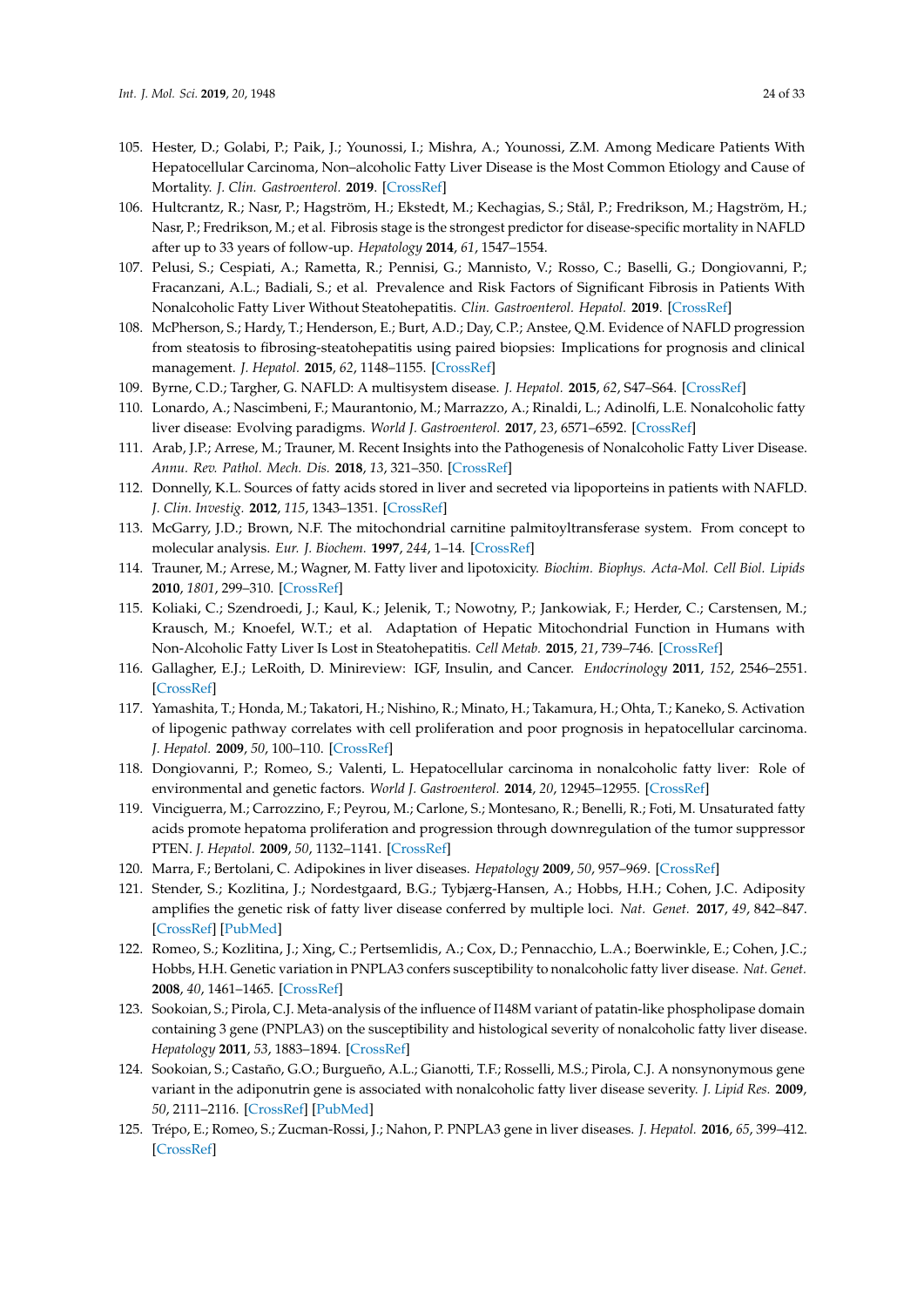- <span id="page-24-0"></span>126. Salameh, H.; Raff, E.; Erwin, A.; Seth, D.; Nischalke, H.D.; Falleti, E.; Burza, M.A.; Leathert, J.; Romeo, S.; Molinaro, A.; et al. PNPLA3 Gene Polymorphism Is Associated With Predisposition to and Severity of Alcoholic Liver Disease. *Am. J. Gastroenterol.* **2015**, *110*, 846–856. [\[CrossRef\]](http://dx.doi.org/10.1038/ajg.2015.137) [\[PubMed\]](http://www.ncbi.nlm.nih.gov/pubmed/25964223)
- <span id="page-24-1"></span>127. Alisi, A.; Mancina, R.M.; Xing, C.; Petta, S.; Rametta, R.; Nobili, V.; del Menico, B.; Valenti, L.; Craxì, A.; Fracanzani, A.L.; et al. The rs2294918 E434K variant modulates patatin-like phospholipase domain-containing 3 expression and liver damage. *Hepatology* **2015**, *63*, 787–798.
- <span id="page-24-2"></span>128. Bruschi, F.V.; Claudel, T.; Tardelli, M.; Caligiuri, A.; Stulnig, T.M.; Marra, F.; Trauner, M. The PNPLA3 I148M variant modulates the fibrogenic phenotype of human hepatic stellate cells. *Hepatology* **2017**, *65*, 1875–1890. [\[CrossRef\]](http://dx.doi.org/10.1002/hep.29041) [\[PubMed\]](http://www.ncbi.nlm.nih.gov/pubmed/28073161)
- <span id="page-24-3"></span>129. Mahdessian, H.; Taxiarchis, A.; Popov, S.; Silveira, A.; Franco-Cereceda, A.; Hamsten, A.; Eriksson, P.; van't Hooft, F. TM6SF2 is a regulator of liver fat metabolism influencing triglyceride secretion and hepatic lipid droplet content. *Proc. Natl. Acad. Sci.* **2014**, *111*, 8913–8918. [\[CrossRef\]](http://dx.doi.org/10.1073/pnas.1323785111) [\[PubMed\]](http://www.ncbi.nlm.nih.gov/pubmed/24927523)
- <span id="page-24-4"></span>130. Kozlitina, J.; Smagris, E.; Stender, S.; Nordestgaard, B.G.; Zhou, H.H.; Tybjærg-Hansen, A.; Vogt, T.F.; Hobbs, H.H.; Cohen, J.C. Exome-wide association study identifies a TM6SF2 variant that confers susceptibility to nonalcoholic fatty liver disease. *Nat. Genet.* **2014**, *46*, 352–356. [\[CrossRef\]](http://dx.doi.org/10.1038/ng.2901)
- 131. Liu, Y.-L.; Reeves, H.L.; Burt, A.D.; Tiniakos, D.; McPherson, S.; Leathart, J.B.S.; Allison,M.E.D.; Alexander, G.J.; Piguet, A.-C.; Anty, R.; et al. TM6SF2 rs58542926 influences hepatic fibrosis progression in patients with non-alcoholic fatty liver disease. *Nat. Commun.* **2014**, *5*, 4309. [\[CrossRef\]](http://dx.doi.org/10.1038/ncomms5309) [\[PubMed\]](http://www.ncbi.nlm.nih.gov/pubmed/24978903)
- <span id="page-24-5"></span>132. Goffredo, M.; Caprio, S.; Feldstein, A.E.; D'Adamo, E.; Shaw, M.M.; Pierpont, B.; Savoye, M.; Zhao, H.; Bale, A.E.; Santoro, N. Role of *TM6SF2* rs58542926 in the pathogenesis of nonalcoholic pediatric fatty liver disease: A multiethnic study. *Hepatology* **2016**, *63*, 117–125. [\[CrossRef\]](http://dx.doi.org/10.1002/hep.28283)
- <span id="page-24-6"></span>133. Pirola, C.J.; Sookoian, S. The dual and opposite role of the *TM6SF2* -rs58542926 variant in protecting against cardiovascular disease and conferring risk for nonalcoholic fatty liver: A meta-analysis. *Hepatology* **2015**, *62*, 1742–1756. [\[CrossRef\]](http://dx.doi.org/10.1002/hep.28142)
- <span id="page-24-7"></span>134. Sliz, E.; Sebert, S.; Würtz, P.; Kangas, A.J.; Soininen, P.; Lehtimäki, T.; Kähönen, M.; Viikari, J.; Männikkö, M.; Ala-Korpela, M.; et al. NAFLD risk alleles in PNPLA3, TM6SF2, GCKR and LYPLAL1 show divergent metabolic effects. *Hum. Mol. Genet.* **2018**, *27*, 2214–2223. [\[CrossRef\]](http://dx.doi.org/10.1093/hmg/ddy124) [\[PubMed\]](http://www.ncbi.nlm.nih.gov/pubmed/29648650)
- <span id="page-24-8"></span>135. Santoro, N.; Zhang, C.K.; Zhao, H.; Pakstis, A.J.; Kim, G.; Kursawe, R.; Dykas, D.J.; Bale, A.E.; Giannini, C.; Pierpont, B.; et al. Variant in the glucokinase regulatory protein (GCKR) gene is associated with fatty liver in obese children and adolescents. *Hepatology* **2012**, *55*, 781–789. [\[CrossRef\]](http://dx.doi.org/10.1002/hep.24806)
- <span id="page-24-9"></span>136. Beer, N.L.; Tribble, N.D.; McCulloch, L.J.; Roos, C.; Johnson, P.R.V.; Orho-Melander, M.; Gloyn, A.L. The P446L variant in GCKR associated with fasting plasma glucose and triglyceride levels exerts its effect through increased glucokinase activity in liver. *Hum. Mol. Genet.* **2009**, *18*, 4081–4088. [\[CrossRef\]](http://dx.doi.org/10.1093/hmg/ddp357)
- <span id="page-24-10"></span>137. Wang, Y.; van der Tuin, S.; Tjeerdema, N.; van Dam, A.D.; Rensen, S.S.; Hendrikx, T.; Berbée, J.F.P.; Atanasovska, B.; Fu, J.; Hoekstra, M.; et al. Plasma cholesteryl ester transfer protein is predominantly derived from Kupffer cells. *Hepatology* **2015**, *62*, 1710–1722. [\[CrossRef\]](http://dx.doi.org/10.1002/hep.27985)
- <span id="page-24-11"></span>138. Aller, R.; Izaola, O.; Primo, D.; de Luis, D.; De Luis, D. Cholesteryl ester transfer protein variant (RS1800777) with liver histology in non-alcoholic fatty liver disease patients. *Ann. Nutr. Metab.* **2018**, *73*, 265–270. [\[CrossRef\]](http://dx.doi.org/10.1159/000493552) [\[PubMed\]](http://www.ncbi.nlm.nih.gov/pubmed/30293065)
- <span id="page-24-12"></span>139. Musso, G.; Bo, S.; Cassader, M.; De Michieli, F.; Gambino, R. Impact of sterol regulatory element-binding factor-1c polymorphism on incidence of nonalcoholic fatty liver disease and on the severity of liver disease and of glucose and lipid dysmetabolism. *Am. J. Clin. Nutr.* **2013**, *98*, 895–906. [\[CrossRef\]](http://dx.doi.org/10.3945/ajcn.113.063792) [\[PubMed\]](http://www.ncbi.nlm.nih.gov/pubmed/23985808)
- <span id="page-24-13"></span>140. Mancina, R.M.; Dongiovanni, P.; Petta, S.; Pingitore, P.; Meroni, M.; Rametta, R.; Borén, J.; Montalcini, T.; Pujia, A.; Wiklund, O.; et al. The MBOAT7-TMC4 Variant rs641738 Increases Risk of Nonalcoholic Fatty Liver Disease in Individuals of European Descent. *Gastroenterology* **2016**, *150*, 1219–1230.e6. [\[CrossRef\]](http://dx.doi.org/10.1053/j.gastro.2016.01.032)
- <span id="page-24-14"></span>141. Krawczyk, M.; Rau, M.; Schattenberg, J.M.; Bantel, H.; Pathil, A.; Demir, M.; Kluwe, J.; Boettler, T.; Lammert, F.; Geier, A.; et al. Combined effects of the *PNPLA3* rs738409, *TM6SF2* rs58542926, and *MBOAT7* rs641738 variants on NAFLD severity: A multicenter biopsy-based study. *J. Lipid Res.* **2017**, *58*, 247–255. [\[CrossRef\]](http://dx.doi.org/10.1194/jlr.P067454)
- <span id="page-24-15"></span>142. Umano, G.R.; Caprio, S.; Di Sessa, A.; Chalasani, N.; Dykas, D.J.; Pierpont, B.; Bale, A.E.; Santoro, N. The rs626283 variant in the MBOAT7 gene is associated with insulin resistance and fatty liver in Caucasian obese youth. *Am. J. Gastroenterol.* **2018**, *113*, 376–383. [\[CrossRef\]](http://dx.doi.org/10.1038/ajg.2018.1)
- <span id="page-24-16"></span>143. Hussain, M.M.; Rava, P.; Walsh, M.; Rana, M.; Iqbal, J. Multiple functions of microsomal triglyceride transfer protein. *Nutr. Metab. (Lond.)* **2012**, *9*, 14. [\[CrossRef\]](http://dx.doi.org/10.1186/1743-7075-9-14)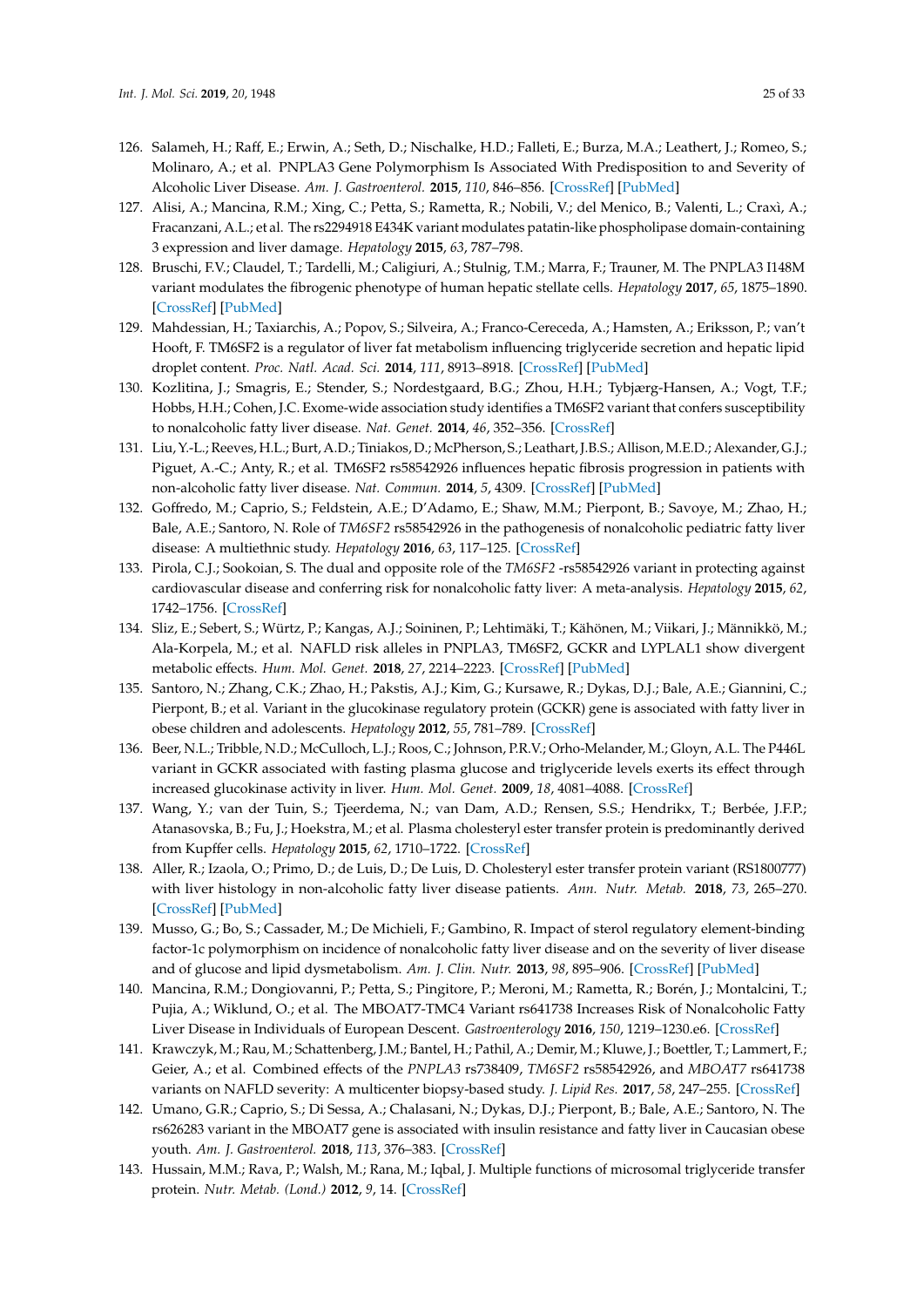- <span id="page-25-0"></span>144. Gouda, W.; Ashour, E.; Shaker, Y.; Ezzat, W. MTP genetic variants associated with non-alcoholic fatty liver in metabolic syndrome patients. *Genes Dis.* **2017**, *4*, 222–228. [\[CrossRef\]](http://dx.doi.org/10.1016/j.gendis.2017.09.002)
- <span id="page-25-1"></span>145. Marchesini, G.; Brizi, M.; Morselli-Labate, A.M.; Bianchi, G.; Bugianesi, E.; McCullough, A.J.; Forlani, G.; Melchionda, N. Association of nonalcoholic fatty liver disease with insulin resistance. *Am. J. Med.* **1999**, *107*, 450–455. [\[CrossRef\]](http://dx.doi.org/10.1016/S0002-9343(99)00271-5)
- <span id="page-25-2"></span>146. Lonardo, A.; Nascimbeni, F.; Mantovani, A.; Targher, G. Hypertension, diabetes, atherosclerosis and NASH: Cause or consequence? *J. Hepatol.* **2018**, *68*, 335–352. [\[CrossRef\]](http://dx.doi.org/10.1016/j.jhep.2017.09.021)
- 147. Ballestri, S.; Zona, S.; Targher, G.; Romagnoli, D.; Baldelli, E.; Nascimbeni, F.; Roverato, A.; Guaraldi, G.; Lonardo, A. Nonalcoholic fatty liver disease is associated with an almost twofold increased risk of incident type 2 diabetes and metabolic syndrome. Evidence from a systematic review and meta-analysis. *J. Gastroenterol. Hepatol.* **2016**, *31*, 936–944. [\[CrossRef\]](http://dx.doi.org/10.1111/jgh.13264) [\[PubMed\]](http://www.ncbi.nlm.nih.gov/pubmed/26667191)
- <span id="page-25-3"></span>148. Mantovani, A.; Byrne, C.D.; Bonora, E.; Targher, G. Nonalcoholic Fatty Liver Disease and Risk of Incident Type 2 Diabetes: A Meta-analysis. *Diabetes Care* **2018**, *41*, 372–382. [\[CrossRef\]](http://dx.doi.org/10.2337/dc17-1902) [\[PubMed\]](http://www.ncbi.nlm.nih.gov/pubmed/29358469)
- <span id="page-25-4"></span>149. Grimm, D.; Falcon, A.; Storm, T.A.; Kazantzis, M.; Kay, M.A.; Doege, H.; Stahl, A.; Tsang, B.; Xu, H.; Ortegon, A.M. Silencing of Hepatic Fatty Acid Transporter Protein 5 in Vivo Reverses Diet-induced Non-alcoholic Fatty Liver Disease and Improves Hyperglycemia. *J. Biol. Chem.* **2008**, *283*, 22186–22192.
- <span id="page-25-5"></span>150. Brown, M.S.; Goldstein, J.L. Selective versus Total Insulin Resistance: A Pathogenic Paradox. *Cell Metab.* **2008**, *7*, 95–96. [\[CrossRef\]](http://dx.doi.org/10.1016/j.cmet.2007.12.009) [\[PubMed\]](http://www.ncbi.nlm.nih.gov/pubmed/18249166)
- <span id="page-25-6"></span>151. Biddinger, S.B.; Hernandez-Ono, A.; Rask-Madsen, C.; Haas, J.T.; Alemán, J.O.; Suzuki, R.; Scapa, E.F.; Agarwal, C.; Carey, M.C.; Stephanopoulos, G.; et al. Hepatic insulin resistance is sufficient to produce dyslipidemia and susceptibility to atherosclerosis. *Cell Metab.* **2015**, *27*, 320–331. [\[CrossRef\]](http://dx.doi.org/10.1016/j.cmet.2007.11.013) [\[PubMed\]](http://www.ncbi.nlm.nih.gov/pubmed/18249172)
- <span id="page-25-7"></span>152. Hijmans, B.S.; Grefhorst, A.; Oosterveer, M.H.; Groen, A.K. Zonation of glucose and fatty acid metabolism in the liver: Mechanism and metabolic consequences. *Biochimie* **2014**, *96*, 121–129. [\[CrossRef\]](http://dx.doi.org/10.1016/j.biochi.2013.06.007) [\[PubMed\]](http://www.ncbi.nlm.nih.gov/pubmed/23792151)
- <span id="page-25-8"></span>153. Chalasani, N.; Wilson, L.; Kleiner, D.E.; Cummings, O.W.; Brunt, E.M.; Ünalp, A.; NASH Clinical Research Network. Relationship of steatosis grade and zonal location to histological features of steatohepatitis in adult patients with non-alcoholic fatty liver disease. *J. Hepatol.* **2008**, *48*, 829–834. [\[CrossRef\]](http://dx.doi.org/10.1016/j.jhep.2008.01.016)
- <span id="page-25-9"></span>154. Kleiner, D.E.; Makhlouf, H.R. Histology of Nonalcoholic Fatty Liver Disease and Nonalcoholic Steatohepatitis in Adults and Children. *Clin. Liver Dis.* **2016**, *20*, 293–312. [\[CrossRef\]](http://dx.doi.org/10.1016/j.cld.2015.10.011)
- <span id="page-25-10"></span>155. Sanders, F.W.B.; Griffin, J.L. De novo lipogenesis in the liver in health and disease: More than just a shunting yard for glucose. *Biol. Rev.* **2016**, *91*, 452–468. [\[CrossRef\]](http://dx.doi.org/10.1111/brv.12178)
- <span id="page-25-11"></span>156. Perseghin, G.; Lattuada, G.; De Cobelli, F.; Esposito, A.; Costantino, F.; Canu, T.; Scifo, P.; De Taddeo, F.; Maffi, P.; Secchi, A.; et al. Reduced intrahepatic fat content is associated with increased whole-body lipid oxidation in patients with type 1 diabetes. *Diabetologia* **2005**, *48*, 2615–2621. [\[CrossRef\]](http://dx.doi.org/10.1007/s00125-005-0014-5) [\[PubMed\]](http://www.ncbi.nlm.nih.gov/pubmed/16261312)
- <span id="page-25-12"></span>157. Petersen, M.C.; Rinehart, J.; Shulman, G.I.; Petersen, M.C.; Madiraju, A.K.; Gassaway, B.M.; Marcel, M.; Nasiri, A.R.; Butrico, G.; Marcucci, M.J.; et al. Insulin receptor Thr 1160 phosphorylation mediates lipid-induced hepatic insulin resistance Find the latest version: Insulin receptor Thr 1160 phosphorylation mediates lipid-induced hepatic insulin resistance. *J. Clin. Investig.* **2016**, *126*, 4361–4371. [\[CrossRef\]](http://dx.doi.org/10.1172/JCI86013)
- <span id="page-25-13"></span>158. Galadari, S.; Rahman, A.; Pallichankandy, S.; Galadari, A.; Thayyullathil, F. Role of ceramide in diabetes mellitus: Evidence and mechanisms: MedSök Region Skåne. *Lipids Health Dis.* **2013**, *12*, 98. [\[CrossRef\]](http://dx.doi.org/10.1186/1476-511X-12-98) [\[PubMed\]](http://www.ncbi.nlm.nih.gov/pubmed/23835113)
- <span id="page-25-14"></span>159. Bi, P.; Kuang, S. Notch signaling as a novel regulator of metabolism. *Trends Endocrinol. Metab.* **2015**, *26*, 248–255. [\[CrossRef\]](http://dx.doi.org/10.1016/j.tem.2015.02.006)
- <span id="page-25-15"></span>160. Kopan, R.; Ilagan, M.X.G. The Canonical Notch Signaling Pathway: Unfolding the Activation Mechanism. *Cell* **2009**, *137*, 216–233. [\[CrossRef\]](http://dx.doi.org/10.1016/j.cell.2009.03.045)
- <span id="page-25-16"></span>161. Guruharsha, K.G.; Kankel, M.W.; Artavanis-Tsakonas, S. The Notch signalling system: Recent insights into the complexity of a conserved pathway. *Nat. Rev. Genet.* **2012**, *13*, 654–666. [\[CrossRef\]](http://dx.doi.org/10.1038/nrg3272)
- <span id="page-25-17"></span>162. Geisler, F.; Strazzabosco, M. Emerging roles of Notch signaling in liver disease. *Hepatology* **2015**, *61*, 382–392. [\[CrossRef\]](http://dx.doi.org/10.1002/hep.27268)
- <span id="page-25-18"></span>163. Zhu, C.; Kim, K.; Wang, X.; Bartolome, A.; Salomao, M.; Dongiovanni, P.; Meroni, M.; Graham, M.J.; Yates, K.P.; Diehl, A.M.; et al. Hepatocyte Notch activation induces liver fibrosis in nonalcoholic steatohepatitis. *Sci. Transl. Med.* **2018**, *10*, eaat0344. [\[CrossRef\]](http://dx.doi.org/10.1126/scitranslmed.aat0344) [\[PubMed\]](http://www.ncbi.nlm.nih.gov/pubmed/30463916)
- 164. Romeo, S. Notch and Nonalcoholic Fatty Liver and Fibrosis. *N. Engl. J. Med.* **2019**, *380*, 681–683. [\[CrossRef\]](http://dx.doi.org/10.1056/NEJMcibr1815636)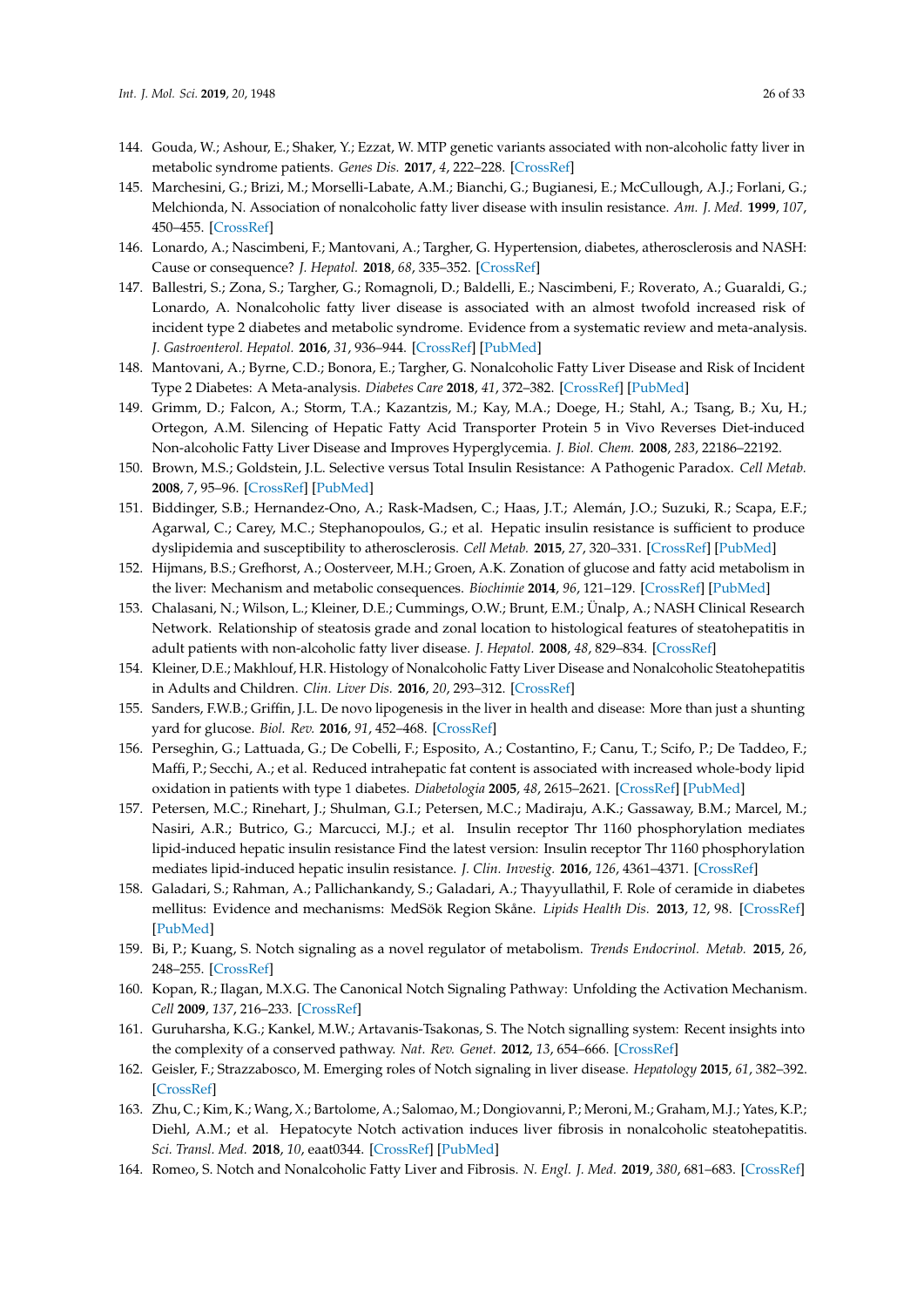- 165. Bi, P.; Shan, T.; Liu, W.; Yue, F.; Yang, X.; Liang, X.-R.; Wang, J.; Li, J.; Carlesso, N.; Liu, X.; et al. Inhibition of Notch signaling promotes browning of white adipose tissue and ameliorates obesity. *Nat. Med.* **2014**, *20*, 911–918. [\[CrossRef\]](http://dx.doi.org/10.1038/nm.3615)
- <span id="page-26-0"></span>166. Pajvani, U.B.; Shawber, C.J.; Samuel, V.T.; Birkenfeld, A.L.; Shulman, G.I.; Kitajewski, J.; Accili, D. Inhibition of Notch signaling ameliorates insulin resistance in a FoxO1-dependent manner. *Nat. Med.* **2011**, *17*, 961–967. [\[CrossRef\]](http://dx.doi.org/10.1038/nm.2378) [\[PubMed\]](http://www.ncbi.nlm.nih.gov/pubmed/21804540)
- <span id="page-26-1"></span>167. DeFronzo, R.A.; Jacot, E.; Jequier, E.; Maeder, E.; Wahren, J.; Felber, J.P. The effect of insulin on the disposal of intravenous glucose. Results from indirect calorimetry and hepatic and femoral venous catheterization. *Diabetes* **1981**, *30*, 1000–1007. [\[CrossRef\]](http://dx.doi.org/10.2337/diab.30.12.1000)
- <span id="page-26-2"></span>168. Yu, R.; Shi, Q.; Liu, L.; Chen, L. Relationship of sarcopenia with steatohepatitis and advanced liver fibrosis in non-alcoholic fatty liver disease: A meta-analysis. *BMC Gastroenterol.* **2018**, *18*, 51. [\[CrossRef\]](http://dx.doi.org/10.1186/s12876-018-0776-0) [\[PubMed\]](http://www.ncbi.nlm.nih.gov/pubmed/29673321)
- <span id="page-26-3"></span>169. Petta, S.; Ciminnisi, S.; Di Marco, V.; Cabibi, D.; Cammà, C.; Licata, A.; Marchesini, G.; Craxì, A. Sarcopenia is associated with severe liver fibrosis in patients with non-alcoholic fatty liver disease. *Aliment. Pharmacol. Ther.* **2017**, *45*, 510–518. [\[CrossRef\]](http://dx.doi.org/10.1111/apt.13889) [\[PubMed\]](http://www.ncbi.nlm.nih.gov/pubmed/28028821)
- <span id="page-26-4"></span>170. Pedersen, B.K.; Febbraio, M.A. Muscles, exercise and obesity: Skeletal muscle as a secretory organ. *Nat. Rev. Endocrinol.* **2012**, *8*, 457–465. [\[CrossRef\]](http://dx.doi.org/10.1038/nrendo.2012.49)
- <span id="page-26-5"></span>171. Pappachan, J.M.; Babu, S.; Krishnan, B.; Ravindran, N.C. Non-alcoholic Fatty Liver Disease: A Clinical Update. *J. Clin. Transl. Hepatol.* **2017**, *5*, 384–393. [\[CrossRef\]](http://dx.doi.org/10.14218/JCTH.2017.00013)
- <span id="page-26-6"></span>172. Lim, J.S.; Mietus-Snyder, M.; Valente, A.; Schwarz, J.M.; Lustig, R.H. The role of fructose in the pathogenesis of NAFLD and the metabolic syndrome. *Nat. Rev. Gastroenterol. Hepatol.* **2010**, *7*, 251–264. [\[CrossRef\]](http://dx.doi.org/10.1038/nrgastro.2010.41)
- <span id="page-26-7"></span>173. Basarnoglu, M.; Basarnoglu, G.; Bugianesi, E. Carbohydrate intake and nonalcoholic fatty liver disease: Fructose as a weapon of mass destruction. *HepatoBiliary Surg Nutr* **2015**, *4*, 109–116.
- <span id="page-26-8"></span>174. Adeli, K.; Su, Q.; Rutledge, A.C.; Dekker, M.J.; Baker, C. Fructose: A highly lipogenic nutrient implicated in insulin resistance, hepatic steatosis, and the metabolic syndrome. *Am. J. Physiol. Metab.* **2010**, *299*, E685–E694.
- <span id="page-26-9"></span>175. Basaranoglu, M.; Basaranoglu, G.; Sabuncu, T.; Sentürk, H. Fructose as a key player in the development of fatty liver disease. *World J. Gastroenterol.* **2013**, *19*, 1166–1172. [\[CrossRef\]](http://dx.doi.org/10.3748/wjg.v19.i8.1166) [\[PubMed\]](http://www.ncbi.nlm.nih.gov/pubmed/23482247)
- <span id="page-26-10"></span>176. Vos, M.B.; Lavine, J.E. Dietary fructose in nonalcoholic fatty liver disease. *Hepatology* **2013**, *57*, 2525–2531. [\[CrossRef\]](http://dx.doi.org/10.1002/hep.26299)
- <span id="page-26-11"></span>177. Barrera, F.; George, J. The role of diet and nutritional intervention for the management of patients with NAFLD. *Clin. Liver Dis.* **2014**, *18*, 91–112. [\[CrossRef\]](http://dx.doi.org/10.1016/j.cld.2013.09.009) [\[PubMed\]](http://www.ncbi.nlm.nih.gov/pubmed/24274867)
- <span id="page-26-12"></span>178. Lambertz, J.; Weiskirchen, S.; Landert, S.; Weiskirchen, R. Fructose: A dietary sugar in crosstalk with microbiota contributing to the development and progression of non-alcoholic liver disease. *Front. Immunol.* **2017**, *8*. [\[CrossRef\]](http://dx.doi.org/10.3389/fimmu.2017.01159)
- <span id="page-26-13"></span>179. Tarantino, G.; Savastano, S.; Colao, A. Hepatic steatosis, low-grade chronic inflammation and hormone/growth factor/adipokine imbalance. *World J. Gastroenterol.* **2010**, *16*, 4773–4783. [\[CrossRef\]](http://dx.doi.org/10.3748/wjg.v16.i38.4773)
- <span id="page-26-14"></span>180. Finelli, C.; Tarantino, G. What is the role of adiponectin in obesity related non-alcoholic fatty liver disease? *World J. Gastroenterol.* **2013**, *19*, 802–812. [\[CrossRef\]](http://dx.doi.org/10.3748/wjg.v19.i6.802) [\[PubMed\]](http://www.ncbi.nlm.nih.gov/pubmed/23430039)
- 181. Musso, G.; Gambino, R.; Biroli, G.; Carello, M.; Faga, E.; Pacini, G.; De Michieli, F.; Cassader, M.; Durazzo, M.; Rizzetto, M.; et al. Hypoadiponectinemia Predicts the Severity of Hepatic Fibrosis and Pancreatic Beta-Cell Dysfunction in Nondiabetic Nonobese Patients with Nonalcoholic Steatohepatitis. *Am. J. Gastroenterol.* **2005**, *100*, 2438–2446. [\[CrossRef\]](http://dx.doi.org/10.1111/j.1572-0241.2005.00297.x)
- <span id="page-26-15"></span>182. Polyzos, S.A.; Toulis, K.A.; Goulis, D.G.; Zavos, C.; Kountouras, J. Serum total adiponectin in nonalcoholic fatty liver disease: A systematic review and meta-analysis. *Metabolism* **2011**, *60*, 313–326. [\[CrossRef\]](http://dx.doi.org/10.1016/j.metabol.2010.09.003) [\[PubMed\]](http://www.ncbi.nlm.nih.gov/pubmed/21040935)
- <span id="page-26-16"></span>183. Minokoshi, Y.; Kim, Y.-B.; Peroni, O.D.; Fryer, L.G.D.; Müller, C.; Carling, D.; Kahn, B.B. Leptin stimulates fatty-acid oxidation by activating AMP-activated protein kinase. *Nature* **2002**, *415*, 339–343. [\[CrossRef\]](http://dx.doi.org/10.1038/415339a)
- <span id="page-26-17"></span>184. Abenavoli, L.; Peta, V. Role of adipokines and cytokines in non-alcoholic fatty liver disease. *Rev. Recent Clin. Trials* **2014**, *9*, 134–140. [\[CrossRef\]](http://dx.doi.org/10.2174/1574887109666141216102458)
- <span id="page-26-18"></span>185. Adolph, T.E.; Grander, C.; Grabherr, F.; Tilg, H. Adipokines and Non-Alcoholic Fatty Liver Disease: Multiple Interactions. *Int. J. Mol. Sci.* **2017**, *18*, 1649. [\[CrossRef\]](http://dx.doi.org/10.3390/ijms18081649) [\[PubMed\]](http://www.ncbi.nlm.nih.gov/pubmed/28758929)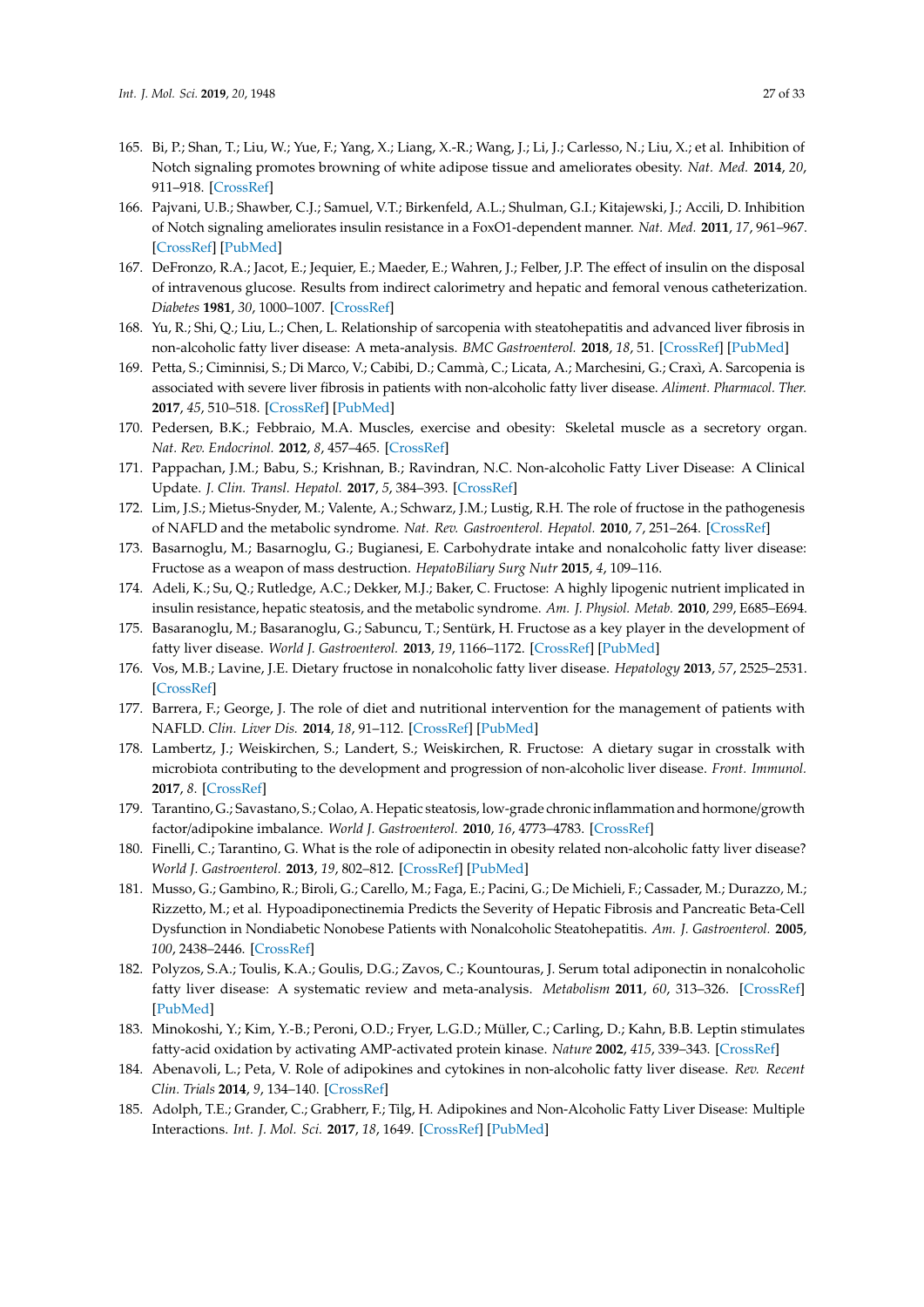- <span id="page-27-0"></span>186. Crespo, J.; Cayón, A.; Fernández-Gil, P.; Hernández-Guerra, M.; Mayorga, M.; Domínguez-Díez, A.; Fernández-Escalante, J.C.; Pons-Romero, F. Gene expression of tumor necrosis factor [alpha ] and TNF-receptors, p55 and p75, in nonalcoholic steatohepatitis patients. *Hepatology* **2001**, *34*, 1158–1163. [\[CrossRef\]](http://dx.doi.org/10.1053/jhep.2001.29628)
- <span id="page-27-1"></span>187. Kumar, H.; Kawai, T.; Akira, S. Pathogen Recognition by the Innate Immune System. *Int. Rev. Immunol.* **2011**, *30*, 16–34. [\[CrossRef\]](http://dx.doi.org/10.3109/08830185.2010.529976) [\[PubMed\]](http://www.ncbi.nlm.nih.gov/pubmed/21235323)
- <span id="page-27-2"></span>188. Seki, E.; Brenner, D.A. Toll-like receptors and adaptor molecules in liver disease: Update. *Hepatology* **2008**, *48*, 322–335. [\[CrossRef\]](http://dx.doi.org/10.1002/hep.22306)
- <span id="page-27-3"></span>189. Lawrence, T. The Nuclear Factor NF- B Pathway in Inflammation. *Cold Spring Harb. Perspect. Biol.* **2009**, *1*, a001651. [\[CrossRef\]](http://dx.doi.org/10.1101/cshperspect.a001651)
- <span id="page-27-4"></span>190. Arrese, M.; Cabrera, D.; Kalergis, A.M.; Feldstein, A.E. Innate Immunity and Inflammation in NAFLD/NASH. *Dig. Dis. Sci.* **2016**, *61*, 1294–1303. [\[CrossRef\]](http://dx.doi.org/10.1007/s10620-016-4049-x) [\[PubMed\]](http://www.ncbi.nlm.nih.gov/pubmed/26841783)
- <span id="page-27-5"></span>191. Lancaster, G.I.; Langley, K.G.; Berglund, N.A.; Kammoun, H.L.; Reibe, S.; Estevez, E.; Weir, J.; Mellett, N.A.; Pernes, G.; Conway, J.R.W.; et al. Evidence that TLR4 Is Not a Receptor for Saturated Fatty Acids but Mediates Lipid-Induced Inflammation by Reprogramming Macrophage Metabolism. *Cell Metab.* **2018**, *27*, 1096–1110.e5. [\[CrossRef\]](http://dx.doi.org/10.1016/j.cmet.2018.03.014)
- <span id="page-27-6"></span>192. Britton, L.; Bridle, K.; Reiling, J.; Santrampurwala, N.; Wockner, L.; Ching, H.; Stuart, K.; Subramaniam, V.N.; Jeffrey, G.; St. Pierre, T.; et al. Hepatic iron concentration correlates with insulin sensitivity in nonalcoholic fatty liver disease. *Hepatol. Commun.* **2018**, *2*, 644–653. [\[CrossRef\]](http://dx.doi.org/10.1002/hep4.1190) [\[PubMed\]](http://www.ncbi.nlm.nih.gov/pubmed/29881816)
- <span id="page-27-7"></span>193. Eaton, J.W.; Qian, M. Molecular bases of cellular iron toxicity. *Free Radic. Biol. Med.* **2002**, *32*, 833–840. [\[CrossRef\]](http://dx.doi.org/10.1016/S0891-5849(02)00772-4)
- 194. Puntarulo, S. Iron, oxidative stress and human health. *Mol. Aspects Med.* **2005**, *26*, 299–312. [\[CrossRef\]](http://dx.doi.org/10.1016/j.mam.2005.07.001)
- <span id="page-27-8"></span>195. MacDonald, G.A.; Bridle, K.R.; Ward, P.J.; Walker, N.I.; Houglum, K.; George, D.K.; Smith, J.L.; Powell, L.W.; Crawford, D.H.; Ramm, G.A. Lipid peroxidation in hepatic steatosis in humans is associated with hepatic fibrosis and occurs predominately in acinar zone 3. *J. Gastroenterol. Hepatol.* **2001**, *16*, 599–606. [\[CrossRef\]](http://dx.doi.org/10.1046/j.1440-1746.2001.02445.x)
- <span id="page-27-9"></span>196. Maliken, B.D.; Nelson, J.E.; Klintworth, H.M.; Beauchamp, M.; Yeh, M.M.; Kowdley, K.V. Hepatic reticuloendothelial system cell iron deposition is associated with increased apoptosis in nonalcoholic fatty liver disease. *Hepatology* **2013**, *57*, 1806–1813. [\[CrossRef\]](http://dx.doi.org/10.1002/hep.26238)
- <span id="page-27-10"></span>197. Nelson, J.E.; Wilson, L.; Brunt, E.M.; Yeh, M.M.; Kleiner, D.E.; Unalp-Arida, A.; Kowdley, K.V.; Nonalcoholic Steatohepatitis Clinical Research Network. Relationship between the pattern of hepatic iron deposition and histological severity in nonalcoholic fatty liver disease. *Hepatology* **2011**, *53*, 448–457. [\[CrossRef\]](http://dx.doi.org/10.1002/hep.24038)
- <span id="page-27-11"></span>198. Handa, P.; Morgan-Stevenson, V.; Maliken, B.D.; Nelson, J.E.; Washington, S.; Westerman, M.; Yeh, M.M.; Kowdley, K.V. Iron overload results in hepatic oxidative stress, immune cell activation, and hepatocellular ballooning injury, leading to nonalcoholic steatohepatitis in genetically obese mice. *Am. J. Physiol. Liver Physiol.* **2016**, *310*, G117–G127. [\[CrossRef\]](http://dx.doi.org/10.1152/ajpgi.00246.2015)
- <span id="page-27-12"></span>199. Kowdley, K.V.; Belt, P.; Wilson, L.A.; Yeh, M.M.; Neuschwander-Tetri, B.A.; Chalasani, N.; Sanyal, A.J.; Nelson, J.E.; NASH Clinical Research Network. Serum ferritin is an independent predictor of histologic severity and advanced fibrosis in patients with nonalcoholic fatty liver disease. *Hepatology* **2012**, *55*, 77–85. [\[CrossRef\]](http://dx.doi.org/10.1002/hep.24706)
- 200. Licata, A.; Nebbia, M.E.; Cabibbo, G.; Iacono, G.L.; Barbaria, F.; Brucato, V.; Alessi, N.; Porrovecchio, S.; Di Marco, V.; Craxì, A.; et al. Hyperferritinemia is a risk factor for steatosis in chronic liver disease. *World J. Gastroenterol.* **2009**, *15*, 2132–2138. [\[CrossRef\]](http://dx.doi.org/10.3748/wjg.15.2132)
- <span id="page-27-13"></span>201. Buzzetti, E.; Petta, S.; Manuguerra, R.; Luong, T.V.; Cabibi, D.; Corradini, E.; Craxì, A.; Pinzani, M.; Tsochatzis, E.; Pietrangelo, A. Evaluating the association of serum ferritin and hepatic iron with disease severity in non-alcoholic fatty liver disease. *Liver Int.* **2019**. [\[CrossRef\]](http://dx.doi.org/10.1111/liv.14096) [\[PubMed\]](http://www.ncbi.nlm.nih.gov/pubmed/30851216)
- <span id="page-27-14"></span>202. Adams, L.A.; Crawford, D.H.; Stuart, K.; House, M.J.; St. Pierre, T.G.; Webb, M.; Ching, H.L.I.; Kava, J.; Bynevelt, M.; MacQuillan, G.C.; et al. The impact of phlebotomy in nonalcoholic fatty liver disease: A prospective, randomized, controlled trial. *Hepatology* **2015**, *61*, 1555–1564. [\[CrossRef\]](http://dx.doi.org/10.1002/hep.27662) [\[PubMed\]](http://www.ncbi.nlm.nih.gov/pubmed/25524401)
- <span id="page-27-15"></span>203. Valenti, L.; Fracanzani, A.L.; Dongiovanni, P.; Rovida, S.; Rametta, R.; Fatta, E.; Pulixi, E.A.; Maggioni, M.; Fargion, S. A randomized trial of iron depletion in patients with nonalcoholic fatty liver disease and hyperferritinemia. *World J. Gastroenterol.* **2014**, *20*, 3002. [\[CrossRef\]](http://dx.doi.org/10.3748/wjg.v20.i11.3002)
- <span id="page-27-16"></span>204. Schaap, F.G.; Trauner, M.; Jansen, P.L.M. Bile acid receptors as targets for drug development. *Nat. Rev. Gastroenterol. Hepatol.* **2014**, *11*, 55–67. [\[CrossRef\]](http://dx.doi.org/10.1038/nrgastro.2013.151) [\[PubMed\]](http://www.ncbi.nlm.nih.gov/pubmed/23982684)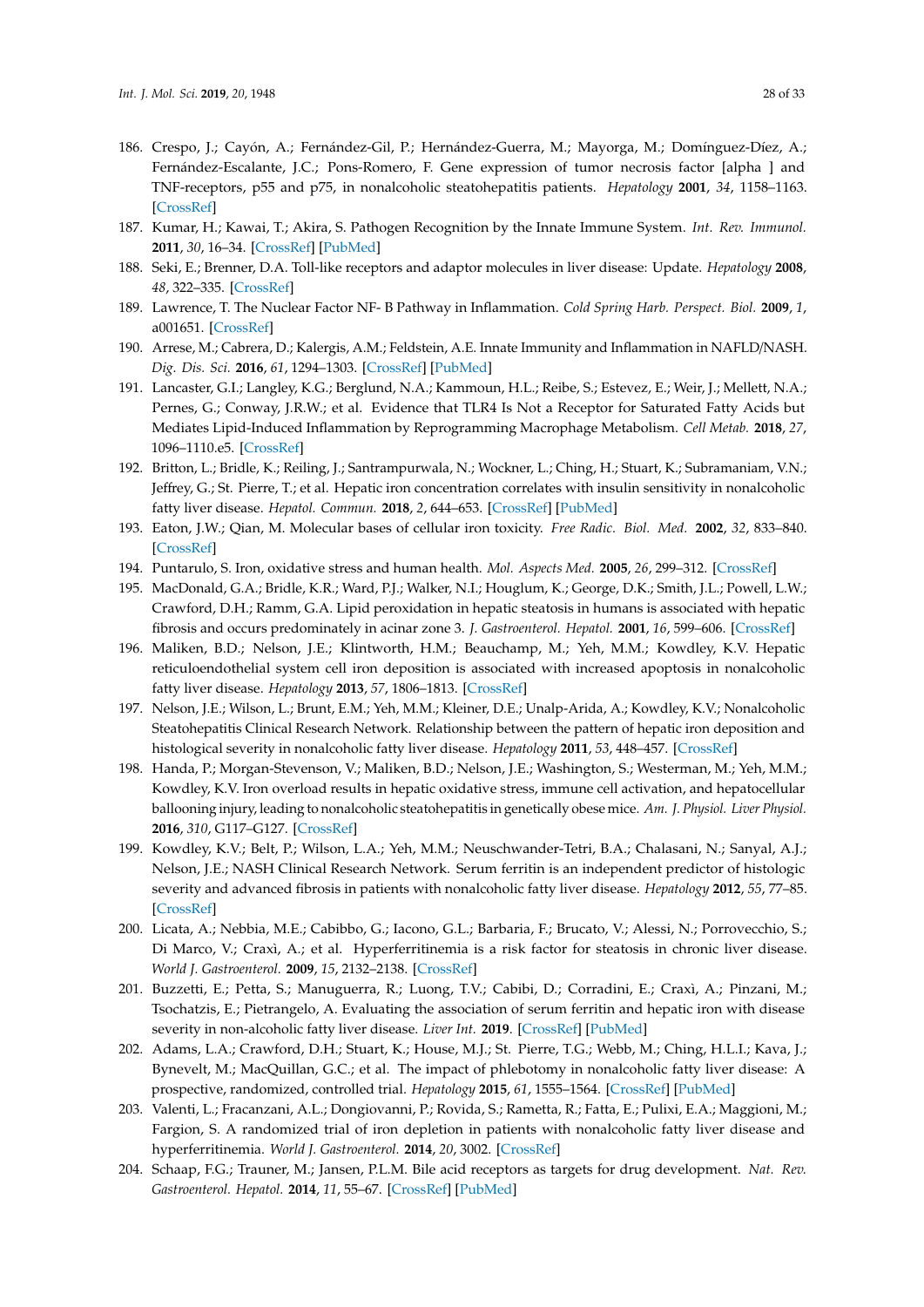- <span id="page-28-0"></span>205. Arab, J.P.; Karpen, S.J.; Dawson, P.A.; Arrese, M.; Trauner, M.; Arab, J.P.; Dawson, P.A.; Arrese, M. Bile acids and nonalcoholic fatty liver disease: Molecular insights and therapeutic perspectives. *Hepatology* **2016**, *65*, 350–362. [\[CrossRef\]](http://dx.doi.org/10.1002/hep.28709) [\[PubMed\]](http://www.ncbi.nlm.nih.gov/pubmed/27358174)
- <span id="page-28-1"></span>206. Perino, A.; Schoonjans, K. TGR5 and Immunometabolism: Insights from Physiology and Pharmacology. *Trends Pharmacol. Sci.* **2015**, *36*, 847–857. [\[CrossRef\]](http://dx.doi.org/10.1016/j.tips.2015.08.002)
- <span id="page-28-2"></span>207. Ridlon, J.M.; Kang, D.J.; Hylemon, P.B.; Bajaj, J.S. Bile acids and the gut microbiome. *Curr. Opin. Gastroenterol.* **2014**, *30*, 332–338. [\[CrossRef\]](http://dx.doi.org/10.1097/MOG.0000000000000057)
- <span id="page-28-3"></span>208. Inagaki, T.; Moschetta, A.; Lee, Y.-K.; Peng, L.; Zhao, G.; Downes, M.; Yu, R.T.; Shelton, J.M.; Richardson, J.A.; Repa, J.J.; et al. Regulation of antibacterial defense in the small intestine by the nuclear bile acid receptor. *Proc. Natl. Acad. Sci. USA* **2006**, *103*, 3920–3925. [\[CrossRef\]](http://dx.doi.org/10.1073/pnas.0509592103) [\[PubMed\]](http://www.ncbi.nlm.nih.gov/pubmed/16473946)
- <span id="page-28-4"></span>209. Lin, C.-H.; Kohli, R. Bile acid metabolism and signaling: Potential therapeutic target for nonalcoholic fatty liver disease. *Clin. Transl. Gastroenterol.* **2018**, *9*, 1–3. [\[CrossRef\]](http://dx.doi.org/10.1038/s41424-018-0034-3) [\[PubMed\]](http://www.ncbi.nlm.nih.gov/pubmed/29955036)
- <span id="page-28-5"></span>210. Mazzoccoli, G.; De Cosmo, S.; Mazza, T. The biological clock: A pivotal hub in non-alcoholic fatty liver disease pathogenesis. *Front. Physiol.* **2018**, *9*, 1–16. [\[CrossRef\]](http://dx.doi.org/10.3389/fphys.2018.00193) [\[PubMed\]](http://www.ncbi.nlm.nih.gov/pubmed/29662454)
- <span id="page-28-6"></span>211. Moore, R.Y. The Suprachiasmatic Nucleus and the Circadian Timing System. *Prog. Mol. Biol. Transl. Sci.* **2013**, *119*, 1–28.
- <span id="page-28-7"></span>212. Reinke, H.; Asher, G. Circadian Clock Control of Liver Metabolic Functions. *Gastroenterology* **2016**, *150*, 574–580. [\[CrossRef\]](http://dx.doi.org/10.1053/j.gastro.2015.11.043)
- <span id="page-28-8"></span>213. Kettner, N.M.; Voicu, H.; Finegold, M.J.; Coarfa, C.; Sreekumar, A.; Putluri, N.; Katchy, C.A.; Lee, C.; Moore, D.D.; Fu, L. Circadian Homeostasis of Liver Metabolism Suppresses Hepatocarcinogenesis. *Cancer Cell* **2016**, *30*, 909–924. [\[CrossRef\]](http://dx.doi.org/10.1016/j.ccell.2016.10.007)
- <span id="page-28-9"></span>214. Tahara, Y.; Shibata, S. Circadian rhythms of liver physiology and disease: Experimental and clinical evidence. *Nat. Rev. Gastroenterol. Hepatol.* **2016**, *13*, 217–226. [\[CrossRef\]](http://dx.doi.org/10.1038/nrgastro.2016.8)
- <span id="page-28-10"></span>215. Zagami, R.M.; Di Pino, A.; Urbano, F.; Piro, S.; Purrello, F.; Rabuazzo, A.M. Low circulating vitamin D levels are associated with increased arterial stiffness in prediabetic subjects identified according to HbA1c. *Atherosclerosis* **2015**, *243*, 395–401. [\[CrossRef\]](http://dx.doi.org/10.1016/j.atherosclerosis.2015.09.038)
- <span id="page-28-11"></span>216. Sung, K.-C.; Ryu, S.; Lee, J.-Y.; Kim, J.-Y.; Wild, S.H.; Byrne, C.D. Effect of exercise on the development of new fatty liver and the resolution of existing fatty liver. *J. Hepatol.* **2016**, *65*, 791–797. [\[CrossRef\]](http://dx.doi.org/10.1016/j.jhep.2016.05.026)
- <span id="page-28-12"></span>217. Prenner, S.; Rinella, M.E. Moderate Exercise for Nonalcoholic Fatty Liver Disease. *JAMA Intern. Med.* **2016**, *176*, 1083. [\[CrossRef\]](http://dx.doi.org/10.1001/jamainternmed.2016.3221)
- <span id="page-28-13"></span>218. Marchesini, G.; Petta, S.; Dalle Grave, R. Diet, weight loss, and liver health in nonalcoholic fatty liver disease: Pathophysiology, evidence, and practice. *Hepatology* **2016**, *63*, 2032–2043. [\[CrossRef\]](http://dx.doi.org/10.1002/hep.28392)
- <span id="page-28-14"></span>219. Vilar-Gomez, E.; Martinez-Perez, Y.; Calzadilla-Bertot, L.; Torres-Gonzalez, A.; Gra-Oramas, B.; Gonzalez-Fabian, L.; Friedman, S.L.; Diago, M.; Romero-Gomez, M. Weight Loss Through Lifestyle Modification Significantly Reduces Features of Nonalcoholic Steatohepatitis. *Gastroenterology* **2015**, *149*, 367–378.e5. [\[CrossRef\]](http://dx.doi.org/10.1053/j.gastro.2015.04.005)
- <span id="page-28-15"></span>220. Harrison, S.A.; Fecht, W.; Brunt, E.M.; Neuschwander-Tetri, B.A. Orlistat for overweight subjects with nonalcoholic steatohepatitis: A randomized, prospective trial. *Hepatology* **2009**, *49*, 80–86. [\[CrossRef\]](http://dx.doi.org/10.1002/hep.22575)
- <span id="page-28-16"></span>221. Haufe, S.; Engeli, S.; Kast, P.; Böhnke, J.; Utz, W.; Haas, V.; Hermsdorf, M.; Mähler, A.; Wiesner, S.; Birkenfeld, A.L.; et al. Randomized comparison of reduced fat and reduced carbohydrate hypocaloric diets on intrahepatic fat in overweight and obese human subjects. *Hepatology* **2011**, *53*, 1504–1514. [\[CrossRef\]](http://dx.doi.org/10.1002/hep.24242)
- <span id="page-28-17"></span>222. Boden, G. High- or low-carbohydrate diets: Which is better for weight loss, insulin resistance, and fatty livers? *Gastroenterology* **2009**, *136*, 1490–1492. [\[CrossRef\]](http://dx.doi.org/10.1053/j.gastro.2009.03.019)
- <span id="page-28-18"></span>223. Bower, G.; Toma, T.; Harling, L.; Jiao, L.R.; Efthimiou, E.; Darzi, A.; Athanasiou, T.; Ashrafian, H. Bariatric Surgery and Non-Alcoholic Fatty Liver Disease: A Systematic Review of Liver Biochemistry and Histology. *Obes. Surg.* **2015**, *25*, 2280–2289. [\[CrossRef\]](http://dx.doi.org/10.1007/s11695-015-1691-x)
- <span id="page-28-19"></span>224. Zelber-Sagi, S.; Salomone, F.; Mlynarsky, L. The Mediterranean dietary pattern as the diet of choice for non-alcoholic fatty liver disease: Evidence and plausible mechanisms. *Liver Int.* **2017**, *37*, 936–949. [\[CrossRef\]](http://dx.doi.org/10.1111/liv.13435)
- <span id="page-28-20"></span>225. Targher, G.; Byrne, C.D. *Ad Libitum* Mediterranean or Low-Fat Diets as Treatments for Nonalcoholic Fatty Liver Disease? *Hepatology* **2018**, *68*, 1668–1671. [\[CrossRef\]](http://dx.doi.org/10.1002/hep.30142) [\[PubMed\]](http://www.ncbi.nlm.nih.gov/pubmed/30070378)
- <span id="page-28-21"></span>226. Properzi, C.; O'Sullivan, T.A.; Sherriff, J.L.; Ching, H.L.; Jeffrey, G.P.; Buckley, R.F.; Tibballs, J.; MacQuillan, G.C.; Garas, G.; Adams, L.A. *Ad Libitum* Mediterranean and Low-Fat Diets Both Significantly Reduce Hepatic Steatosis: A Randomized Controlled Trial. *Hepatology* **2018**, *68*, 1741–1754. [\[CrossRef\]](http://dx.doi.org/10.1002/hep.30076) [\[PubMed\]](http://www.ncbi.nlm.nih.gov/pubmed/29729189)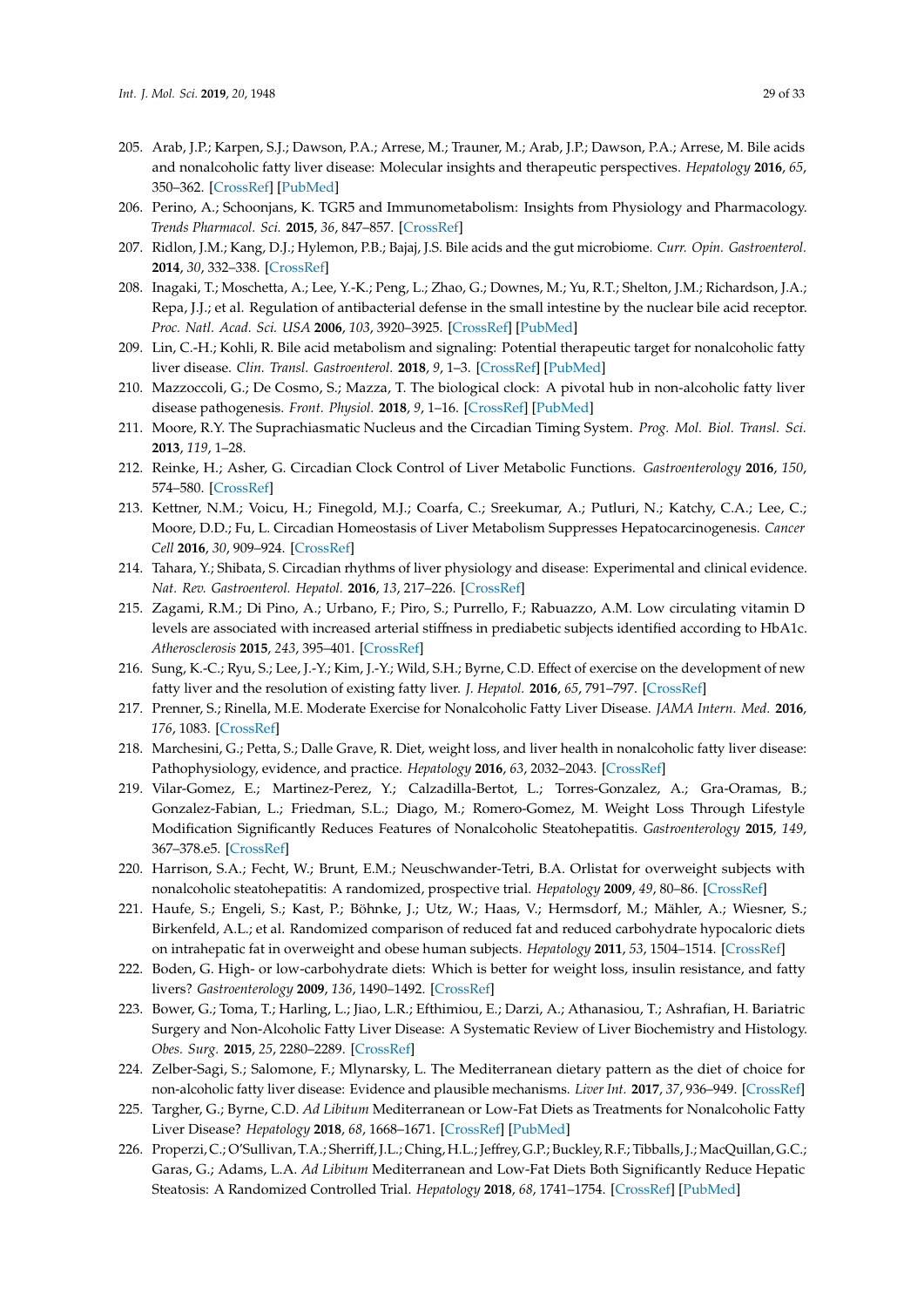- <span id="page-29-0"></span>227. Piepoli, M.F.; Hoes, A.W.; Agewall, S.; Albus, C.; Brotons, C.; Catapano, A.L.; Cooney, M.-T.; Corrà, U.; Cosyns, B.; Deaton, C.; et al. 2016 European Guidelines on cardiovascular disease prevention in clinical practice. *Eur. Heart J.* **2016**, *37*, 2315–2381. [\[CrossRef\]](http://dx.doi.org/10.1093/eurheartj/ehw106) [\[PubMed\]](http://www.ncbi.nlm.nih.gov/pubmed/27222591)
- <span id="page-29-1"></span>228. Perumpail, B.J.; Cholankeril, R.; Yoo, E.R.; Kim, D.; Ahmed, A. An Overview of Dietary Interventions and Strategies to Optimize the Management of Non-Alcoholic Fatty Liver Disease. *Diseases* **2017**, *5*, 23. [\[CrossRef\]](http://dx.doi.org/10.3390/diseases5040023)
- <span id="page-29-2"></span>229. Saab, S.; Mallam, D.; Cox, G.A.; Tong, M.J. Impact of coffee on liver diseases: A systematic review. *Liver Int.* **2014**, *34*, 495–504. [\[CrossRef\]](http://dx.doi.org/10.1111/liv.12304)
- <span id="page-29-3"></span>230. Mantovani, A. Time to revise the definition of NAFLD: A purist vision. *Dig. Liver Dis.* **2019**, *51*, 457–458. [\[CrossRef\]](http://dx.doi.org/10.1016/j.dld.2018.12.018)
- <span id="page-29-4"></span>231. Griswold, M.G.; Fullman, N.; Hawley, C.; Arian, N.; Zimsen, S.R.M.; Tymeson, H.D.; Venkateswaran, V.; Tapp, A.D.; Forouzanfar, M.H.; Salama, J.S.; et al. Alcohol use and burden for 195 countries and territories, 1990–2016: A systematic analysis for the Global Burden of Disease Study 2016. *Lancet* **2018**, *392*, 1015–1035. [\[CrossRef\]](http://dx.doi.org/10.1016/S0140-6736(18)31310-2)
- <span id="page-29-5"></span>232. Aithal, G.P.; Thomas, J.A.; Kaye, P.V.; Lawson, A.; Ryder, S.D.; Spendlove, I.; Austin, A.S.; Freeman, J.G.; Morgan, L.; Webber, J. Randomized, Placebo-Controlled Trial of Pioglitazone in Nondiabetic Subjects With Nonalcoholic Steatohepatitis. *Gastroenterology* **2008**, *135*, 1176–1184. [\[CrossRef\]](http://dx.doi.org/10.1053/j.gastro.2008.06.047)
- <span id="page-29-6"></span>233. Sanyal, A.J.; Chalasani, N.; Kowdley, K.V.; McCullough, A.; Diehl, A.M.; Bass, N.M.; Neuschwander-Tetri, B.A.; Lavine, J.E.; Tonascia, J.; Unalp, A.; et al. Pioglitazone, Vitamin E, or Placebo for Nonalcoholic Steatohepatitis. *N. Engl. J. Med.* **2010**, *362*, 1675–1685. [\[CrossRef\]](http://dx.doi.org/10.1056/NEJMoa0907929)
- <span id="page-29-7"></span>234. Shah, P.; Mudaliar, S. Pioglitazone: Side effect and safety profile. *Expert Opin. Drug Saf.* **2010**, *9*, 347–354. [\[CrossRef\]](http://dx.doi.org/10.1517/14740331003623218)
- <span id="page-29-8"></span>235. Bugianesi, E.; Gentilcore, E.; Manini, R.; Natale, S.; Vanni, E.; Villanova, N.; David, E.; Rizzetto, M.; Marchesini, G. A Randomized Controlled Trial of Metformin versus Vitamin E or Prescriptive Diet in Nonalcoholic Fatty Liver Disease. *Am. J. Gastroenterol.* **2005**, *100*, 1082–1090. [\[CrossRef\]](http://dx.doi.org/10.1111/j.1572-0241.2005.41583.x)
- <span id="page-29-9"></span>236. Haukeland, J.W.; Konopski, Z.; Eggesbø, H.B.; von Volkmann, H.L.; Raschpichler, G.; Bjøro, K.; Haaland, T.; Løberg, E.M.; Birkeland, K. Metformin in patients with non-alcoholic fatty liver disease: A randomized, controlled trial. *Scand. J. Gastroenterol.* **2009**, *44*, 853–860. [\[CrossRef\]](http://dx.doi.org/10.1080/00365520902845268)
- <span id="page-29-10"></span>237. Shields, W.W.; Thompson, K.E.; Grice, G.A.; Harrison, S.A.; Coyle, W.J. The Effect of Metformin and Standard Therapy versus Standard Therapy alone in Nondiabetic Patients with Insulin Resistance and Nonalcoholic Steatohepatitis (NASH): A Pilot Trial. *Therap. Adv. Gastroenterol.* **2009**, *2*, 157–163. [\[CrossRef\]](http://dx.doi.org/10.1177/1756283X09105462) [\[PubMed\]](http://www.ncbi.nlm.nih.gov/pubmed/21180541)
- <span id="page-29-11"></span>238. Tseng, C.-H. Metformin and Risk of Hepatocellular Carcinoma in Taiwanese Patients with Type 2 Diabetes. *Diabetes* **2018**, *38*, 2018–2027. [\[CrossRef\]](http://dx.doi.org/10.2337/db18-1622-P)
- <span id="page-29-12"></span>239. Fujita, K.; Iwama, H.; Miyoshi, H.; Tani, J.; Oura, K.; Tadokoro, T.; Sakamoto, T.; Nomura, T.; Morishita, A.; Yoneyama, H.; et al. Diabetes mellitus and metformin in hepatocellular carcinoma. *World J. Gastroenterol.* **2016**, *22*, 6100–6113. [\[CrossRef\]](http://dx.doi.org/10.3748/wjg.v22.i27.6100)
- <span id="page-29-13"></span>240. Armstrong, M.J.; Gaunt, P.; Aithal, G.P.; Barton, D.; Hull, D.; Parker, R.; Hazlehurst, J.M.; Guo, K.; Abouda, G.; Aldersley, M.A.; et al. Liraglutide safety and efficacy in patients with non-alcoholic steatohepatitis (LEAN): A multicentre, double-blind, randomised, placebo-controlled phase 2 study. *Lancet* **2016**, *387*, 679–690. [\[CrossRef\]](http://dx.doi.org/10.1016/S0140-6736(15)00803-X)
- <span id="page-29-14"></span>241. Marso, S.P.; Daniels, G.H.; Brown-Frandsen, K.; Kristensen, P.; Mann, J.F.E.; Nauck, M.A.; Nissen, S.E.; Pocock, S.; Poulter, N.R.; Ravn, L.S.; et al. Liraglutide and Cardiovascular Outcomes in Type 2 Diabetes. *N. Engl. J. Med.* **2016**, *375*, 311–322. [\[CrossRef\]](http://dx.doi.org/10.1056/NEJMoa1603827)
- <span id="page-29-15"></span>242. Gastaldelli, A.; Marchesini, G. Time for Glucagon like peptide-1 receptor agonists treatment for patients with NAFLD? *J. Hepatol.* **2016**, *64*, 262–264. [\[CrossRef\]](http://dx.doi.org/10.1016/j.jhep.2015.11.031) [\[PubMed\]](http://www.ncbi.nlm.nih.gov/pubmed/26643784)
- <span id="page-29-16"></span>243. Seghieri, M.; Christensen, A.S.; Andersen, A.; Solini, A.; Knop, F.K.; Vilsbøll, T. Future Perspectives on GLP-1 Receptor Agonists and GLP-1/glucagon Receptor Co-agonists in the Treatment of NAFLD. *Front. Endocrinol. (Lausanne)* **2018**, *9*. [\[CrossRef\]](http://dx.doi.org/10.3389/fendo.2018.00649)
- <span id="page-29-17"></span>244. Cui, J.; Philo, L.; Nguyen, P.; Hofflich, H.; Hernandez, C.; Bettencourt, R.; Richards, L.; Salotti, J.; Bhatt, A.; Hooker, J.; et al. Sitagliptin vs. placebo for non-alcoholic fatty liver disease: A randomized controlled trial. *J. Hepatol.* **2016**, *65*, 369–376. [\[CrossRef\]](http://dx.doi.org/10.1016/j.jhep.2016.04.021)
- <span id="page-29-18"></span>245. Scheen, A.J. Cardiovascular Effects of New Oral Glucose-Lowering Agents. *Circ. Res.* **2018**, *122*, 1439–1459. [\[CrossRef\]](http://dx.doi.org/10.1161/CIRCRESAHA.117.311588) [\[PubMed\]](http://www.ncbi.nlm.nih.gov/pubmed/29748368)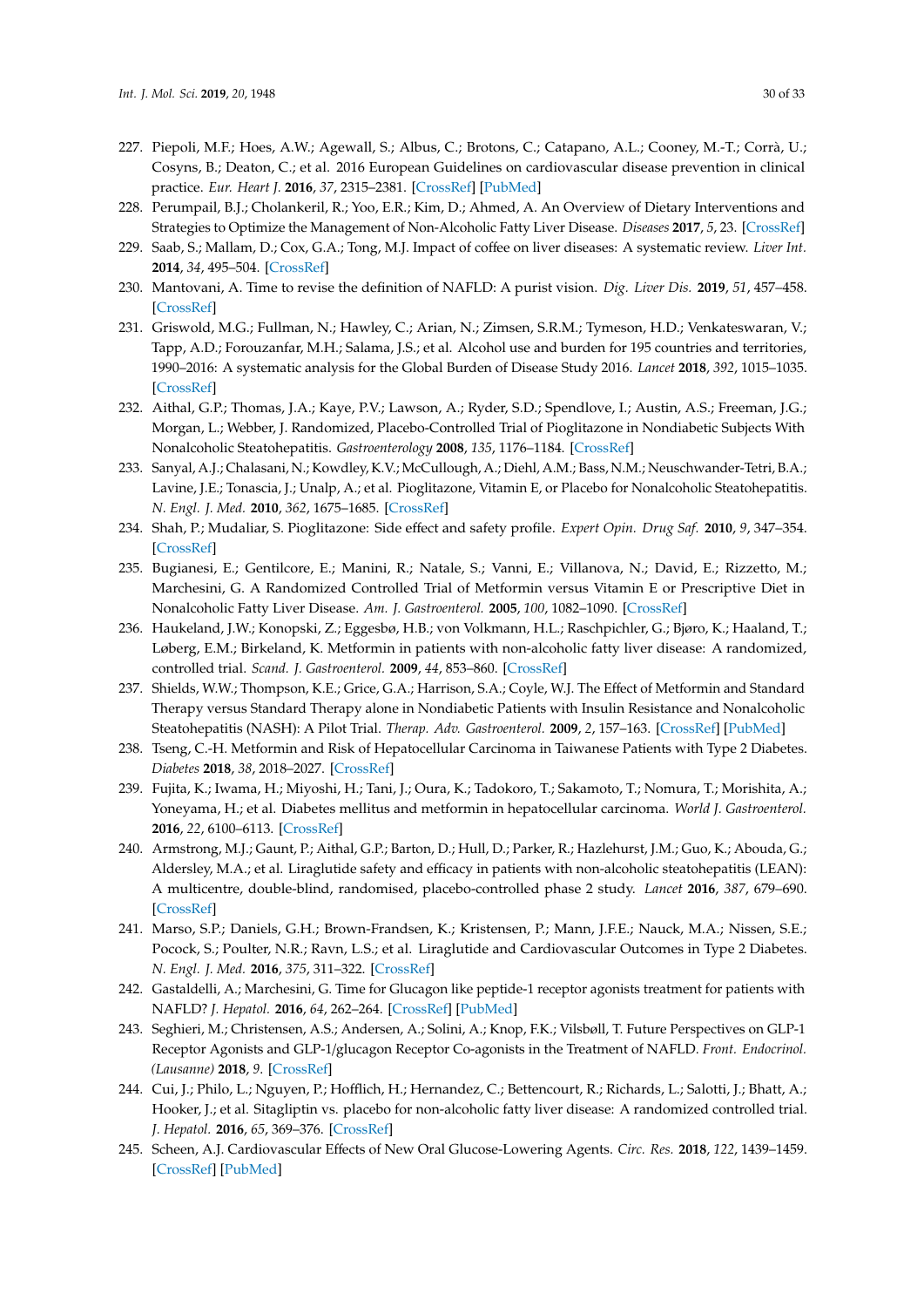- <span id="page-30-0"></span>246. Kuchay, M.S.; Krishan, S.; Mishra, S.K.; Farooqui, K.J.; Singh, M.K.; Wasir, J.S.; Bansal, B.; Kaur, P.; Jevalikar, G.; Gill, H.K.; et al. Effect of Empagliflozin on Liver Fat in Patients With Type 2 Diabetes and Nonalcoholic Fatty Liver Disease: A Randomized Controlled Trial (E-LIFT Trial). *Diabetes Care* **2018**, *41*, dc180165. [\[CrossRef\]](http://dx.doi.org/10.2337/dc18-0165) [\[PubMed\]](http://www.ncbi.nlm.nih.gov/pubmed/29895557)
- <span id="page-30-1"></span>247. Takase, T.; Nakamura, A.; Miyoshi, H.; Yamamoto, C.; Atsumi, T. Amelioration of fatty liver index in patients with type 2 diabetes on ipragliflozin: An association with glucose-lowering effects. *Endocr. J.* **2017**, *64*, 363–367. [\[CrossRef\]](http://dx.doi.org/10.1507/endocrj.EJ16-0295)
- <span id="page-30-2"></span>248. Shibuya, T.; Fushimi, N.; Kawai, M.; Yoshida, Y.; Hachiya, H.; Ito, S.; Kawai, H.; Ohashi, N.; Mori, A. Luseogliflozin improves liver fat deposition compared to metformin in type 2 diabetes patients with non-alcoholic fatty liver disease: A prospective randomized controlled pilot study. *Diabetes, Obes. Metab.* **2018**, *20*, 438–442. [\[CrossRef\]](http://dx.doi.org/10.1111/dom.13061)
- <span id="page-30-3"></span>249. Eriksson, J.W.; Lundkvist, P.; Jansson, P.-A.; Johansson, L.; Kvarnström, M.; Moris, L.; Miliotis, T.; Forsberg, G.-B.; Risérus, U.; Lind, L.; et al. Effects of dapagliflozin and n-3 carboxylic acids on non-alcoholic fatty liver disease in people with type 2 diabetes: A double-blind randomised placebo-controlled study. *Diabetologia* **2018**, *61*, 1923–1934. [\[CrossRef\]](http://dx.doi.org/10.1007/s00125-018-4675-2)
- <span id="page-30-4"></span>250. Scheen, A.J. Effect of sodium-glucose cotransporter type 2 inhibitors on liver fat in patients with type 2 diabetes: Hepatic beyond cardiovascular and renal protection? *Ann. Transl. Med.* **2018**, *6*, S68. [\[CrossRef\]](http://dx.doi.org/10.21037/atm.2018.10.39)
- <span id="page-30-5"></span>251. Ferrannini, E.; Muscelli, E.; Frascerra, S.; Baldi, S.; Mari, A.; Heise, T.; Broedl, U.C.; Woerle, H.-J. Metabolic response to sodium-glucose cotransporter 2 inhibition in type 2 diabetic patients. *J. Clin. Investig.* **2014**, *124*, 499–508. [\[CrossRef\]](http://dx.doi.org/10.1172/JCI72227)
- <span id="page-30-6"></span>252. Bonnet, F.; Scheen, A.J. Effects of SGLT2 inhibitors on systemic and tissue low-grade inflammation: The potential contribution to diabetes complications and cardiovascular disease. *Diabetes Metab.* **2018**, *44*, 457–464. [\[CrossRef\]](http://dx.doi.org/10.1016/j.diabet.2018.09.005)
- <span id="page-30-7"></span>253. Lonardo, A.; Bellentani, S.; Ratziu, V.; Loria, P. Insulin resistance in nonalcoholic steatohepatitis: Necessary but not sufficient – death of a dogma from analysis of therapeutic studies? *Expert Rev. Gastroenterol. Hepatol.* **2011**, *5*, 279–289. [\[CrossRef\]](http://dx.doi.org/10.1586/egh.11.19) [\[PubMed\]](http://www.ncbi.nlm.nih.gov/pubmed/21476922)
- <span id="page-30-8"></span>254. Perumpail, B.; Li, A.; John, N.; Sallam, S.; Shah, N.; Kwong, W.; Cholankeril, G.; Kim, D.; Ahmed, A. The Role of Vitamin E in the Treatment of NAFLD. *Diseases* **2018**, *6*, 86. [\[CrossRef\]](http://dx.doi.org/10.3390/diseases6040086)
- <span id="page-30-9"></span>255. Sato, K.; Gosho, M.; Yamamoto, T.; Kobayashi, Y.; Ishii, N.; Ohashi, T.; Nakade, Y.; Ito, K.; Fukuzawa, Y.; Yoneda, M. Vitamin E has a beneficial effect on nonalcoholic fatty liver disease: A meta-analysis of randomized controlled trials. *Nutrition* **2015**, *31*, 923–930. [\[CrossRef\]](http://dx.doi.org/10.1016/j.nut.2014.11.018)
- <span id="page-30-10"></span>256. Wei, J.; Lei, G.-H.; Fu, L.; Zeng, C.; Yang, T.; Peng, S.-F. Association between Dietary Vitamin C Intake and Non-Alcoholic Fatty Liver Disease: A Cross-Sectional Study among Middle-Aged and Older Adults. *PLoS ONE* **2016**, *11*, e0147985. [\[CrossRef\]](http://dx.doi.org/10.1371/journal.pone.0147985)
- <span id="page-30-11"></span>257. Shidfar, F.; Faghihi, A.; Amiri, H.L.; Mousavi, S.N. Regression of Nonalcoholic Fatty Liver Disease with Zinc and Selenium Co-supplementation after Disease Progression in Rats. *Iran. J. Med. Sci.* **2018**, *43*, 26–31.
- <span id="page-30-12"></span>258. Couet, C.; Delarue, J.; Ritz, P.; Antoine, J.M.; Lamisse, F. Effect of dietary fish oil on body fat mass and basal fat oxidation in healthy adults. *Int. J. Obes. Relat. Metab. Disord.* **1997**, *21*, 637–643. [\[CrossRef\]](http://dx.doi.org/10.1038/sj.ijo.0800451) [\[PubMed\]](http://www.ncbi.nlm.nih.gov/pubmed/15481762)
- <span id="page-30-13"></span>259. de Castro, G.S.; Calder, P.C. Non-alcoholic fatty liver disease and its treatment with n-3 polyunsaturated fatty acids. *Clin. Nutr.* **2018**, *37*, 37–55. [\[CrossRef\]](http://dx.doi.org/10.1016/j.clnu.2017.01.006)
- <span id="page-30-14"></span>260. Scorletti, E.; Byrne, C.D. Omega-3 fatty acids and non-alcoholic fatty liver disease: Evidence of efficacy and mechanism of action. *Mol. Aspects Med.* **2018**, *64*, 135–146. [\[CrossRef\]](http://dx.doi.org/10.1016/j.mam.2018.03.001) [\[PubMed\]](http://www.ncbi.nlm.nih.gov/pubmed/29544992)
- <span id="page-30-15"></span>261. Spadaro, L.; Magliocco, O.; Spampinato, D.; Piro, S.; Oliveri, C.; Alagona, C.; Papa, G.; Rabuazzo, A.M.; Purrello, F. Effects of n-3 polyunsaturated fatty acids in subjects with nonalcoholic fatty liver disease. *Dig. Liver Dis.* **2008**, *40*, 194–199. [\[CrossRef\]](http://dx.doi.org/10.1016/j.dld.2007.10.003)
- <span id="page-30-16"></span>262. Hodson, L.; Bhatia, L.; Scorletti, E.; Smith, D.E.; Jackson, N.C.; Shojaee-Moradie, F.; Umpleby, M.; Calder, P.C.; Byrne, C.D. Docosahexaenoic acid enrichment in NAFLD is associated with improvements in hepatic metabolism and hepatic insulin sensitivity: A pilot study. *Eur. J. Clin. Nutr.* **2017**, *71*, 973–979. [\[CrossRef\]](http://dx.doi.org/10.1038/ejcn.2017.9) [\[PubMed\]](http://www.ncbi.nlm.nih.gov/pubmed/28294174)
- <span id="page-30-17"></span>263. Zein, C.O.; Yerian, L.M.; Gogate, P.; Lopez, R.; Kirwan, J.P.; Feldstein, A.E.; McCullough, A.J. Pentoxifylline improves nonalcoholic steatohepatitis: A randomized placebo-controlled trial. *Hepatology* **2011**, *54*, 1610–1619. [\[CrossRef\]](http://dx.doi.org/10.1002/hep.24544)
- <span id="page-30-18"></span>264. Floch, M.H. Probiotics and Prebiotics. *Gastroenterol. Hepatol. (N. Y.)* **2014**, *10*, 680–681.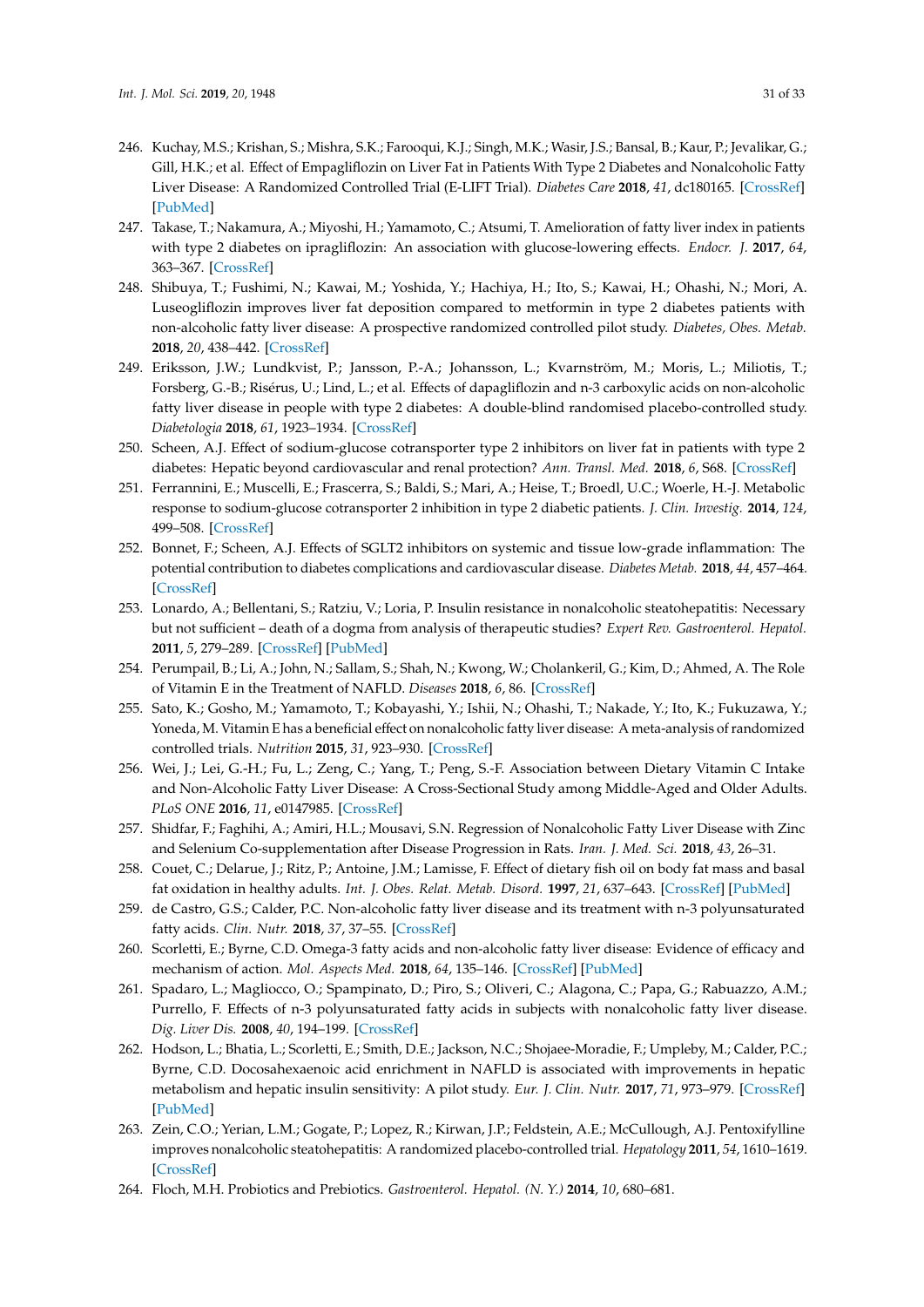- <span id="page-31-0"></span>265. Loman, B.R.; Hernández-Saavedra, D.; An, R.; Rector, R.S. Prebiotic and probiotic treatment of nonalcoholic fatty liver disease: A systematic review and meta-analysis. *Nutr. Rev.* **2018**, *76*, 822–839. [\[CrossRef\]](http://dx.doi.org/10.1093/nutrit/nuy031)
- <span id="page-31-1"></span>266. Kobyliak, N.; Abenavoli, L.; Mykhalchyshyn, G.; Kononenko, L.; Boccuto, L.; Kyriienko, D.; Dynnyk, O. A Multi-strain Probiotic Reduces the Fatty Liver Index, Cytokines and Aminotransferase levels in NAFLD Patients: Evidence from a Randomized Clinical Trial. *J. Gastrointestin. Liver Dis.* **2018**, *27*, 41–49. [\[PubMed\]](http://www.ncbi.nlm.nih.gov/pubmed/29557414)
- <span id="page-31-2"></span>267. Neuschwander-Tetri, B.A.; Loomba, R.; Sanyal, A.J.; Lavine, J.E.; Van Natta, M.L.; Abdelmalek, M.F.; Chalasani, N.; Dasarathy, S.; Diehl, A.M.; Hameed, B.; et al. Farnesoid X nuclear receptor ligand obeticholic acid for non-cirrhotic, non-alcoholic steatohepatitis (FLINT): A multicentre, randomised, placebo-controlled trial. *Lancet* **2015**, *385*, 956–965. [\[CrossRef\]](http://dx.doi.org/10.1016/S0140-6736(14)61933-4)
- <span id="page-31-3"></span>268. Abenavoli, L.; Falalyeyeva, T.; Boccuto, L.; Tsyryuk, O.; Kobyliak, N. Obeticholic Acid: A New Era in the Treatment of Nonalcoholic Fatty Liver Disease. *Pharmaceuticals* **2018**, *11*, 104. [\[CrossRef\]](http://dx.doi.org/10.3390/ph11040104)
- <span id="page-31-4"></span>269. Mudaliar, S.; Henry, R.R.; Sanyal, A.J.; Morrow, L.; Marschall, H.; Kipnes, M.; Adorini, L.; Sciacca, C.I.; Clopton, P.; Castelloe, E.; et al. Efficacy and Safety of the Farnesoid X Receptor Agonist Obeticholic Acid in Patients With Type 2 Diabetes and Nonalcoholic Fatty Liver Disease. *Gastroenterology* **2013**, *145*, 574–582.e1. [\[CrossRef\]](http://dx.doi.org/10.1053/j.gastro.2013.05.042) [\[PubMed\]](http://www.ncbi.nlm.nih.gov/pubmed/23727264)
- <span id="page-31-5"></span>270. Lindor, K.D.; Kowdley, K.V.; Heathcote, E.J.; Harrison, M.E.; Jorgensen, R.; Angulo, P.; Lymp, J.F.; Burgart, L.; Colin, P. Ursodeoxycholic acid for treatment of nonalcoholic steatohepatitis: Results of a randomized trial. *Hepatology* **2004**, *39*, 770–778. [\[CrossRef\]](http://dx.doi.org/10.1002/hep.20092)
- <span id="page-31-6"></span>271. Dufour, J.; Oneta, C.M.; Gonvers, J.; Bihl, F.; Cerny, A.; Cereda, J.; Zala, J.; Helbling, B.; Steuerwald, M.; Zimmermann, A. Randomized Placebo-Controlled Trial of Ursodeoxycholic Acid With Vitamin E in Nonalcoholic Steatohepatitis. *Clin. Gastroenterol. Hepatol.* **2006**, *4*, 1537–1543. [\[CrossRef\]](http://dx.doi.org/10.1016/j.cgh.2006.09.025)
- <span id="page-31-7"></span>272. Athyros, V.G.; Tziomalos, K.; Gossios, T.D.; Griva, T.; Anagnostis, P.; Kargiotis, K.; Pagourelias, E.D.; Theocharidou, E.; Karagiannis, A.; Mikhailidis, D.P.; et al. Safety and efficacy of long-term statin treatment for cardiovascular events in patients with coronary heart disease and abnormal liver tests in the Greek Atorvastatin and Coronary Heart Disease Evaluation (GREACE) Study: A post-hoc analysis. *Lancet* **2010**, *376*, 1916–1922. [\[CrossRef\]](http://dx.doi.org/10.1016/S0140-6736(10)61272-X)
- <span id="page-31-8"></span>273. Tikkanen, M.J.; Fayyad, R.; Faergeman, O.; Olsson, A.G.; Wun, C.-C.; Laskey, R.; Kastelein, J.J.; Holme, I.; Pedersen, T.R.; IDEAL Investigators. IDEAL Investigators Effect of intensive lipid lowering with atorvastatin on cardiovascular outcomes in coronary heart disease patients with mild-to-moderate baseline elevations in alanine aminotransferase levels. *Int. J. Cardiol.* **2013**, *168*, 3846–3852. [\[CrossRef\]](http://dx.doi.org/10.1016/j.ijcard.2013.06.024) [\[PubMed\]](http://www.ncbi.nlm.nih.gov/pubmed/24001698)
- 274. Athyros, V.G.; Boutari, C.; Stavropoulos, K.; Anagnostis, P.; Imprialos, K.P.; Doumas, M.; Karagiannis, A. Statins: An Under-Appreciated Asset for the Prevention and the Treatment of NAFLD or NASH and the Related Cardiovascular Risk. *Curr. Vasc. Pharmacol.* **2018**, *16*, 246–253. [\[CrossRef\]](http://dx.doi.org/10.2174/1570161115666170621082910) [\[PubMed\]](http://www.ncbi.nlm.nih.gov/pubmed/28676019)
- <span id="page-31-9"></span>275. Scicali, R.; Di Pino, A.; Ferrara, V.; Urbano, F.; Piro, S.; Rabuazzo, A.M.; Purrello, F. New treatment options for lipid-lowering therapy in subjects with type 2 diabetes. *Acta Diabetol.* **2018**, *55*, 209–218. [\[CrossRef\]](http://dx.doi.org/10.1007/s00592-017-1089-4)
- <span id="page-31-10"></span>276. Dongiovanni, P.; Petta, S.; Mannisto, V.; Mancina, R.M.; Pipitone, R.; Karja, V.; Maggioni, M.; Kakela, P.; Wiklund, O.; Mozzi, E.; et al. Statin use and non-alcoholic steatohepatitis in at risk individuals. *J. Hepatol.* **2015**, *63*, 705–712. [\[CrossRef\]](http://dx.doi.org/10.1016/j.jhep.2015.05.006)
- <span id="page-31-11"></span>277. McGlynn, K.A.; Divine, G.W.; Sahasrabuddhe, V.V.; Engel, L.S.; VanSlooten, A.; Wells, K.; Yood, M.U.; Alford, S.H. Statin use and risk of hepatocellular carcinoma in a U.S. population. *Cancer Epidemiol.* **2014**, *38*, 523–527. [\[CrossRef\]](http://dx.doi.org/10.1016/j.canep.2014.06.009)
- <span id="page-31-12"></span>278. Del Ben, M.; Baratta, F.; Polimeni, L.; Pastori, D.; Loffredo, L.; Averna, M.; Violi, F.; Angelico, F. Under-prescription of statins in patients with non-alcoholic fatty liver disease. *Nutr. Metab. Cardiovasc. Dis.* **2017**, *27*, 161–167. [\[CrossRef\]](http://dx.doi.org/10.1016/j.numecd.2016.09.011)
- <span id="page-31-13"></span>279. Averna, M. The effect of ezetimibe on NAFLD. *Atheroscler. Suppl.* **2015**, *17*, 27–34. [\[CrossRef\]](http://dx.doi.org/10.1016/S1567-5688(15)50007-X)
- <span id="page-31-14"></span>280. Nakade, Y.; Murotani, K.; Inoue, T.; Kobayashi, Y.; Yamamoto, T.; Ishii, N.; Ohashi, T.; Ito, K.; Fukuzawa, Y.; Yoneda, M. Ezetimibe for the treatment of non-alcoholic fatty liver disease: A meta-analysis. *Hepatol. Res.* **2017**, *47*, 1417–1428. [\[CrossRef\]](http://dx.doi.org/10.1111/hepr.12887) [\[PubMed\]](http://www.ncbi.nlm.nih.gov/pubmed/28257594)
- <span id="page-31-15"></span>281. Tanaka, N.; Kimura, T.; Fujimori, N.; Nagaya, T.; Komatsu, M.; Tanaka, E. Current status, problems, and perspectives of non-alcoholic fatty liver disease research. *World J. Gastroenterol.* **2019**, *25*, 163–177. [\[CrossRef\]](http://dx.doi.org/10.3748/wjg.v25.i2.163)
- <span id="page-31-16"></span>282. Loomba, R.; Lawitz, E.; Mantry, P.S.; Jayakumar, S.; Caldwell, S.H.; Arnold, H.; Diehl, A.M.; Djedjos, C.S.; Han, L.; Myers, R.P.; et al. The ASK1 inhibitor selonsertib in patients with nonalcoholic steatohepatitis: A randomized, phase 2 trial. *Hepatology* **2017**, *67*, 549. [\[CrossRef\]](http://dx.doi.org/10.1002/hep.29514)